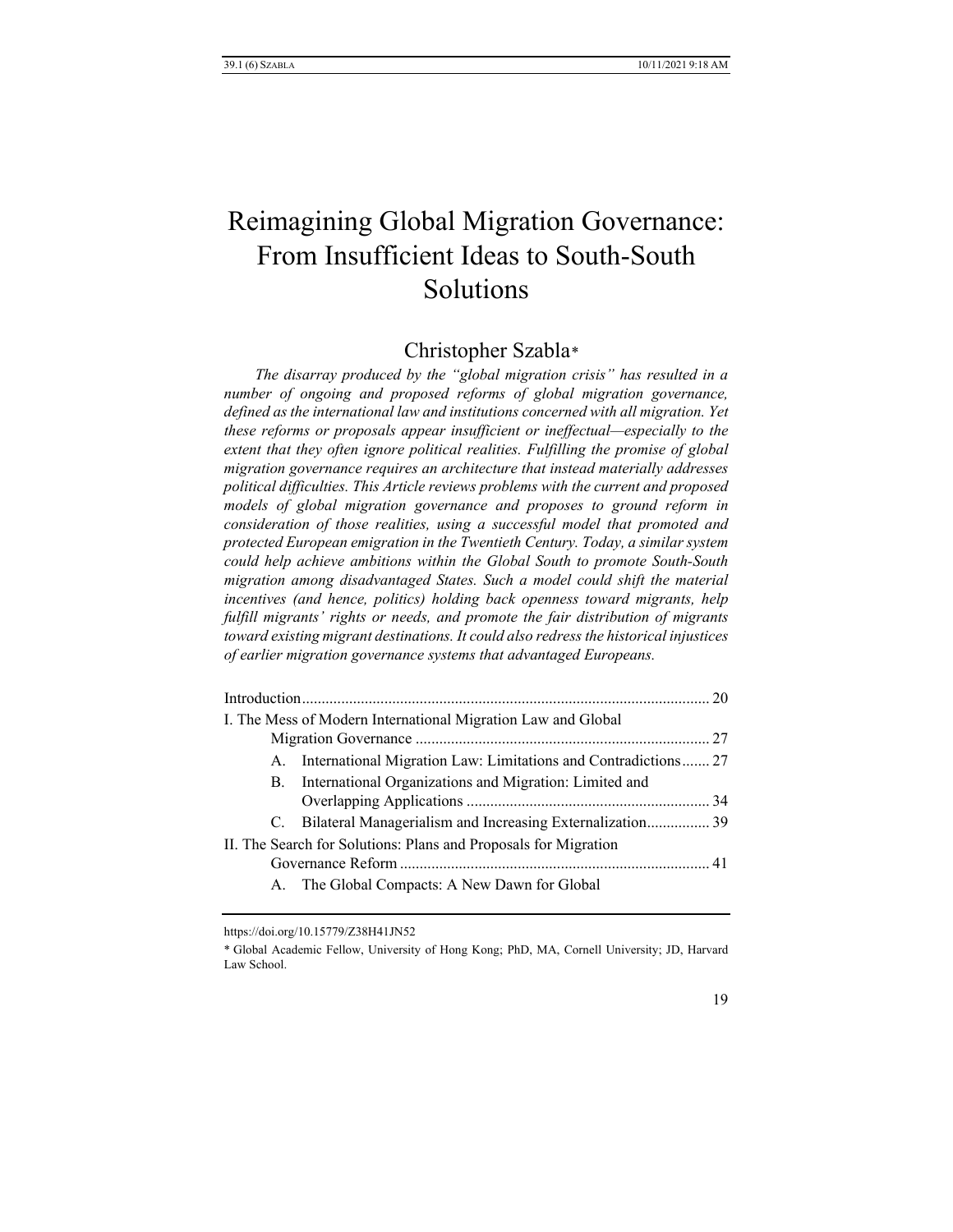| 20                                                              |             | BERKELEY JOURNAL OF INTERNATIONAL LAW<br>[Vol. $39:1$ ]         |  |  |
|-----------------------------------------------------------------|-------------|-----------------------------------------------------------------|--|--|
|                                                                 |             |                                                                 |  |  |
|                                                                 | <b>B.</b>   | Institutional Reform: The IOM and the UN Join Forces 44         |  |  |
|                                                                 | $C_{\cdot}$ | Beyond the Borders of the Possible? New Proposals for Global    |  |  |
|                                                                 |             |                                                                 |  |  |
| III. A Precedent for Reimagination: The Rise and Fall of Global |             |                                                                 |  |  |
|                                                                 |             |                                                                 |  |  |
|                                                                 | $A_{\cdot}$ | From the Nineteenth Century to the Second World War:            |  |  |
|                                                                 |             |                                                                 |  |  |
|                                                                 | B.          | The Postwar Instantiation of Global Migration Governance:       |  |  |
|                                                                 |             |                                                                 |  |  |
|                                                                 |             | IV. A New Way Forward? Toward a South-South Oriented Global     |  |  |
|                                                                 |             |                                                                 |  |  |
|                                                                 | $A_{\cdot}$ | The Uses of History: Applying the Lessons of Global Migration   |  |  |
|                                                                 | B.          | Rethinking "Migration as Development" Through a South-South     |  |  |
|                                                                 |             |                                                                 |  |  |
|                                                                 | C.          | Materially Remaking Global Governance: The Impact on            |  |  |
|                                                                 |             |                                                                 |  |  |
|                                                                 | D.          | Retrofitting, Not Replacing, the Tools of Global Migration      |  |  |
|                                                                 |             |                                                                 |  |  |
|                                                                 | E.          | Addressing Objections to Governance as Promotion of South-South |  |  |
|                                                                 |             |                                                                 |  |  |
|                                                                 |             | 1. Likelihood of Acceptance and Success in the Global South 70  |  |  |
|                                                                 |             | Likelihood of Acceptance in Northern and Other<br>$2^{1}$       |  |  |
|                                                                 |             |                                                                 |  |  |
|                                                                 |             | The Justness of Focusing on Materialism and Southern<br>3.      |  |  |
|                                                                 |             |                                                                 |  |  |
|                                                                 |             |                                                                 |  |  |

## **INTRODUCTION**

For over the last half-decade, world politics and policy debates have been suffused by questions about both the movement and treatment of refugees and migrants. These have ranged from the rise of populism in Europe and the United States and the United Kingdom's vote to leave the European Union ("EU") to struggles with the consequences of armed conflict in Libya and Syria to concerns about displacement from islands submerged by rising seas to less often-noticed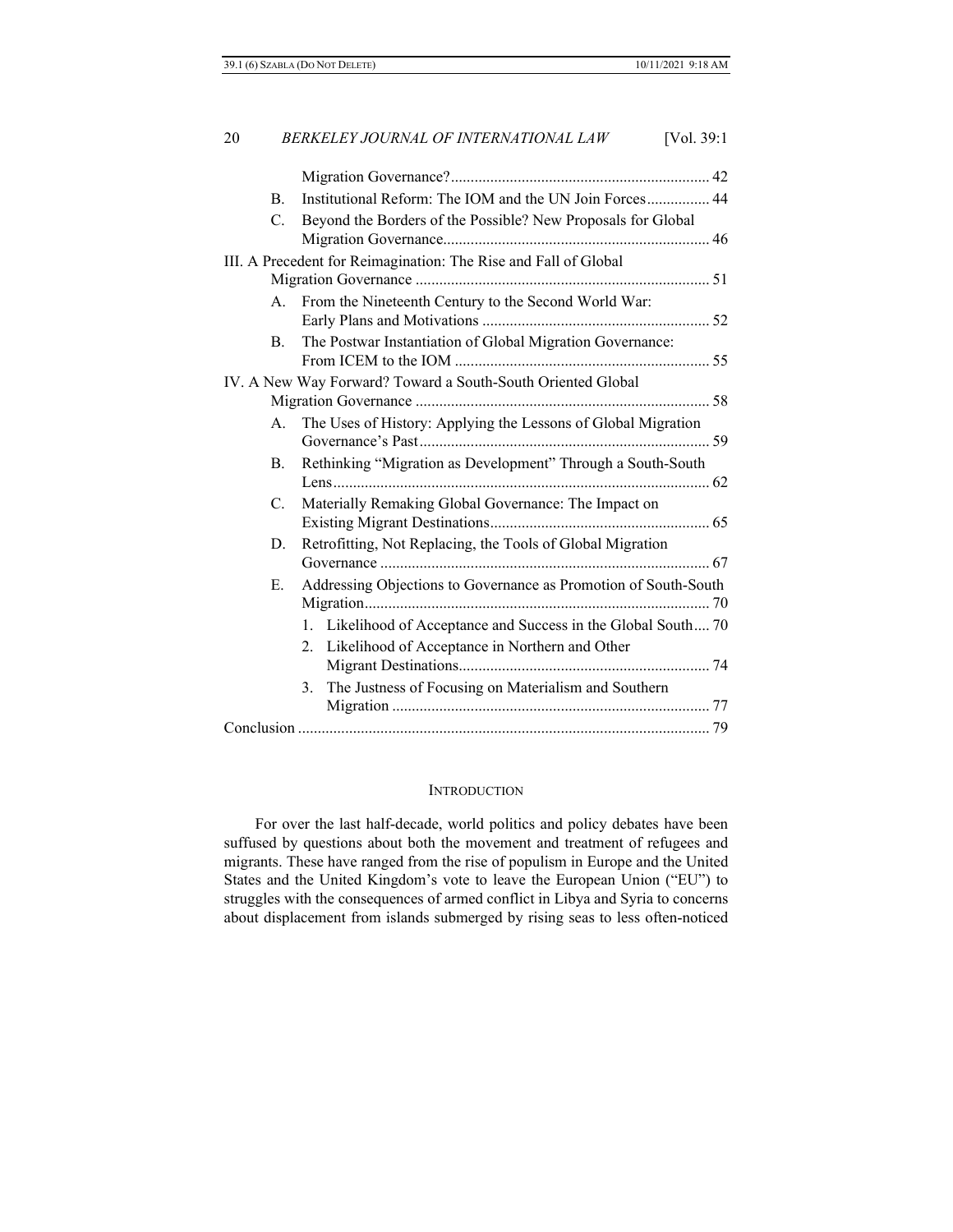discussions about the needs of Venezuelan exiles.[1](#page-2-0) They have also included ongoing issues as disparate as the capacities of cities in countries near warwracked South Sudan and reckonings over how to sustain social services and an adequate labor force in aging Japan and Europe.[2](#page-2-1) In short, there is no inhabited continent on which questions about how to protect migrants or ensure their fair or desirable intake have not become issues of foremost significance.

Scholars debate whether there has actually been a migration "crisis" in the sense that such a characterization might imply that there are more international migrants or refugees than ever.[3](#page-2-2) Yet the existence of *consistently* large numbers of migrants prior to, during, and after the "crisis" and their effect on the political *discourse*—which, in turn, impacts migrants themselves—begs attention either way. To the extent there has been or is a global migration crisis, it has always been less a function of the size of global movement than the disarray with which legal and political institutions have responded to it. In the wake of the spread of

<span id="page-2-1"></span>2. On South Sudanese refugees *see*, *e.g.*, Chris Matthews, *South Sudanese Refugees Struggling to Survive in Uganda's Cities*, THE NEW HUMANITARIAN (Apr. 12, 2017), https://www.thenewhumanitarian.org/feature/2017/04/12/south-sudanese-refugees-strugglingsurvive-uganda-s-cities; on Japan *see*, *e.g.*, Naohiro Ogawa, *Population Aging and Immigration in Japan*, 20 ASIAN & PAC. MIGRATION J. 133 (2011); for a brief overview of demographic problems and the politics of migration in Europe *see*, *e.g.*, Paul Taylor, *Aging Europe needs the migrants it doesn't want*, REUTERS (Dec. 1, 2014), https://www.reuters.com/article/us-europe-demographicsidUSKCN0JF1KA20141201.

<span id="page-2-0"></span><sup>1.</sup> On populism and migration *see*, *e.g.*, Christian Joppke, *Immigration in the Populist Crucible: Comparing Brexit and Trump*, 8 COMP. MIGRATION STUD., art. 49 (Dec. 21, 2020) ("It is a truism that opposition to immigration [was] central to both Brexit and the rise of Trump, much as it has been central to the entire phenomenon of nationalist populism whose crest the two events represent"); on European populism and the role of migration *see*, *e.g.*, Albana Shehaj, Adrian J. Shin, & Ronald Inglehart, *Immigration and Right-Wing Populism: An Origin Story* 27 PARTY POL. 282 (2021). For examples of some of the policy struggles over migration from Middle East conflict zones in the EU alone *see*, *e.g.*, Peter Seeberg, *The Arab Uprisings and the EU's Migration Policies—The Cases of Egypt, Libya, and Syria*, 9 DEMOCRACY & SEC. 157 (2013); Andrew Geddes & Leila Hadj-Abdou, *Changing the Path? EU Migration Governance After the 'Arab Spring*,*'* 23 MEDITERRANEAN POL. 142 (2018). The literature on potential "climate refugees" is vast, but an overview is available in DENISE ROBBINS & JOHN R. WENNERSTEN, RISING TIDES: CLIMATE REFUGEES IN THE TWENTY-FIRST CENTURY (2017); Chapter 3 concerns "drowning countries" specifically. On concerns about the response to Venezuelans *see*, *e.g.*, Organization of American States, *New Report Warns Number of Venezuelan Refugees and Migrants Could Rise to 7 million in 2021* (Dec. 30, 2020), https://www.oas.org/en/media\_center/press\_release.asp?sCodigo=E-128/20.

<span id="page-2-2"></span><sup>3.</sup> While the "crisis" has been called unprecedented or drawn comparisons to the number of displaced persons during the Second World War, scholars dispute these claims statistically and question whether the "crisis" is less material than perceptual. *See*, *e.g.*, Leo Lucassen and Felicita Tramontana, *Migration in Historical Perspective*, OPENDEMOCRACY (Aug. 11, 2017), https://www.opendemocracy.net/can-europe-make-it/leo-lucassen-felicita-tramontana/migration-inhistorical-perspective. Hein de Haas has also demonstrated that the number of *de jure* refugees has remained at about a stable 0.3 percent of the world's population for decades. DE HAAS, *Refugees: A Small and Relatively Stable Proportion of World Migration* (Aug. 22, 2016), https://heindehaas.blogspot.com/2016/08/refugees-small-and-relatively-stable.html. This follows on earlier research demonstrating that migrant levels were relatively constant between 1960 and 2000, political "crises" aside. Mathias Czaika & Hein de Haas, *The Globalization of Migration: Has the World Become More Migratory?* 48 INT'L MIGRATION REV. 283 (2014).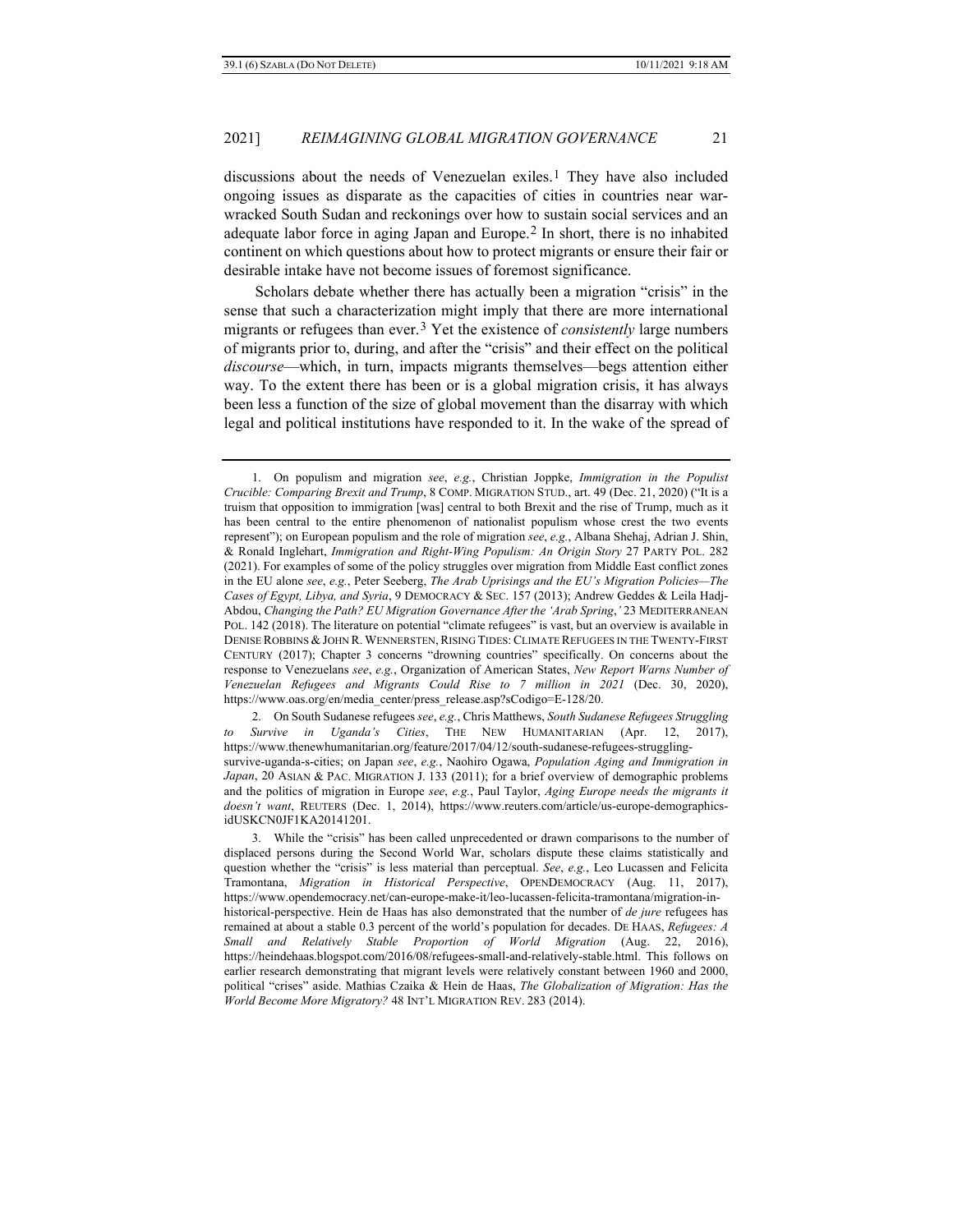the COVID-19 pandemic, widespread border closures interrupting migration flows have only added to the pressing importance of questions concerning the governance of migration and mobility.

Questions common to the law and governance applicable to all types of refugees and migrants have included: How can the global community keep migrants' movements safe and free from exploitation? What rights should or can migrants possess outside their countries of nationality or origin? How can migrants' movement to places in need of their labor and other contributions be reconciled with resistance to their presence? In essence, these concerns focus on two things: 1) how to fulfill the rights of migrants, or—in the absence of the clarity of what such rights are and when they need to be respected—ensure migrants' ethical treatment; and 2) how migration can be directed in a way that is most useful and equitable for both migrants themselves and for the economies, societies, and sovereign rights of destination States. Both the "migration crisis" of the last half-decade and the pandemic more recently have evidenced how poorly these issues are being addressed at an appropriate level for such crossborder concerns: that of international law and institutions, which, taken together, this Article defines as global migration governance.[4](#page-3-0)

<span id="page-3-4"></span><span id="page-3-3"></span>As Alexander Betts observes, "there is no formal or coherent multilateral institutional framework regulating States' responses to international migration."[5](#page-3-1) At the same time, T. Alexander Aleinikoff writes that "there is no single, coherent body of norms that might be termed a regime of international migration law."[6](#page-3-2) What political scientists call a "regime" of international law and institutional rules

<span id="page-3-1"></span>5. Alexander Betts, *Introduction: Global Migration Governance*, *in* GLOBAL MIGRATION GOVERNANCE 1 (Betts ed. 2011).

<span id="page-3-0"></span><sup>4.</sup> International law is often characterized as part of global governance, despite arguments that they should be considered separate due to governance's greater flexibility. *See* Martti Koskenniemi, *Global Governance and Public International Law*, 37 KRITISCHE JUSTIZ 241, 243, 251 (2004) (conceptualizing governance as a "mindset" of "thinking" about international law in a "deformalized" way). This Article follows Alexander Betts and Lena Kainz's definition of global migration governance as "the norms and organizational structures that regulate States' and other actors' responses to migration." Betts & Kainz, *The History of Global Migration Governance* (Oxford Refugee Studies Centre Working Paper Series No. 122 1, 2017), https://www.rsc.ox.ac.uk/publications/the-history-of-global-migration-governance. There are other, slightly different ways to understand the phenomenon that go beyond international legal and institutional activities. Antoine Pécoud, for example, adopts a definition at times of "global migration governance" that includes both formal international frameworks and the collective actions of individual States. His conception of a "[g]lobal forced immobility governance," for example, is not the product of a "UN-sponsored declaration," but "the multitude of ad hoc and often disconnected initiatives that, taken together, make for an implicit regime." *See* Pécoud, *Philosophies of Migration Governance in a Globalizing World*, 18 GLOBALIZATIONS 103, 106–07 (2021). To distinguish frameworks encompassing both international law and institutions from both international law in and of itself and from "global law" in the form of trends in domestic law and administration, however, this Article adopts a definition that focuses on laws and institutions at the international level.

<span id="page-3-2"></span><sup>6.</sup> T. Alexander Aleinikoff, *International Legal Norms on Migration: Substance without Architecture*, INTERNATIONAL MIGRATION LAW: DEVELOPING PARADIGMS AND KEY CHALLENGES 471 (Ryszard Cholewinski, Richard Perruchoud & Euan MacDonald eds. 2007).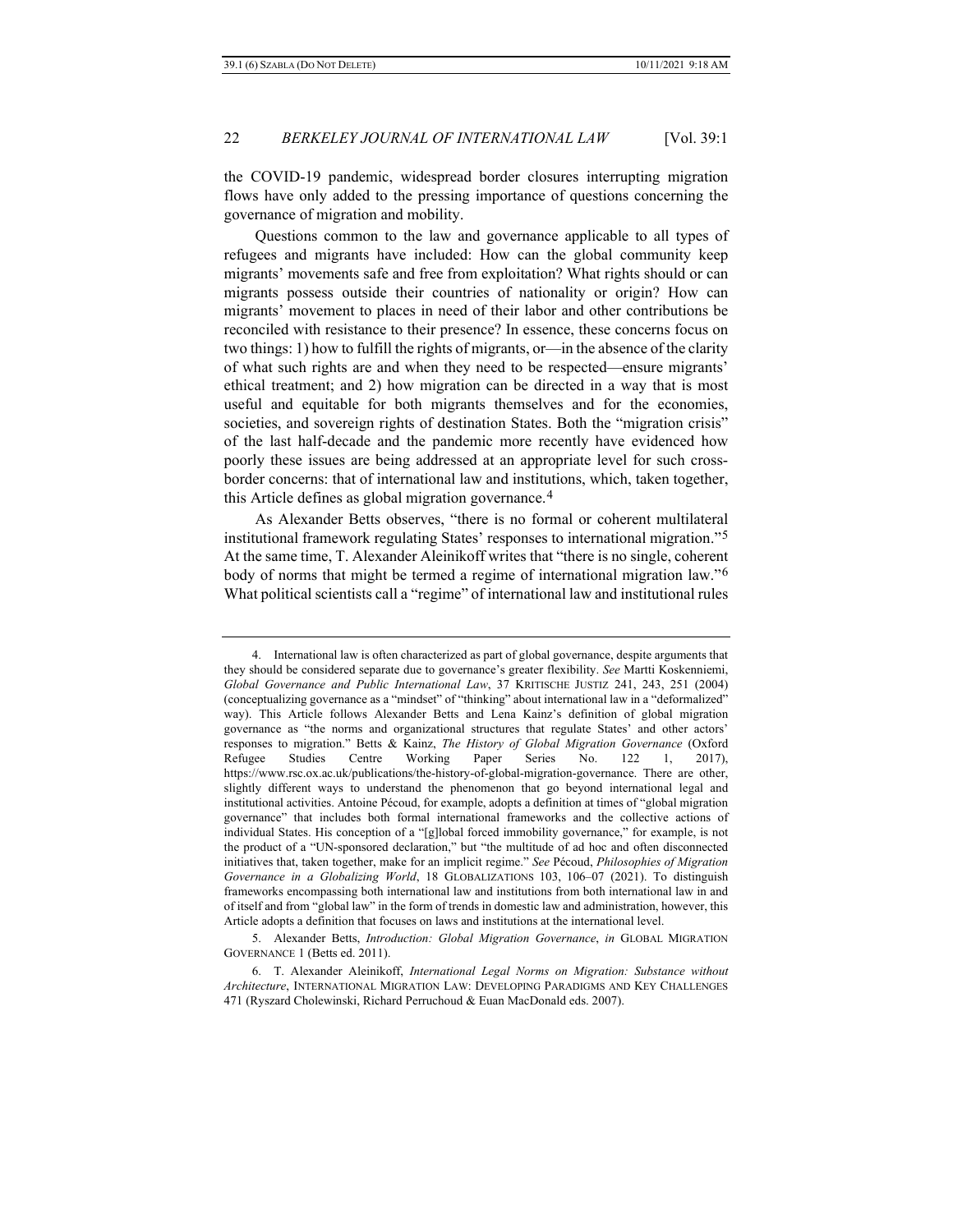barely exists for migration. Such a regime may be understood, at best, as a less cohesive "regime *complex*": a series of overlapping rules and institutions.[7](#page-4-0) Such "complexes" can possess some flexible features and even overcome political conflicts through such flexibility. But they come with the resultant pitfalls of a lack of clarity or the enforcement ability necessary to resolve large-scale global problems.[8](#page-4-1) "Complexes" therefore evince even greater problems of State influence than those that some critics see in the "flexibility" of norm-based global governance institutions in general.[9](#page-4-2) A "regime" does more clearly exist for providing rights to and resettling refugees—particularly those who fall under international legal definitions of a refugee ("statutory refugees")[.10](#page-4-3) Yet not only are refugee rights themselves often disregarded, but the distinction between migrant and refugee groups is frequently unclear in a way that makes the availability of protections to statutory refugees (as opposed to others) often relatively arbitrary.[11](#page-4-4)

Many migrants consequently face difficulties not unlike those of statutory refugees but lack the legal ability to avail themselves of refugee protections. Yet refugee protections remain their best or clearest option.<sup>[12](#page-4-5)</sup> When migrants cannot obtain, or do not know to seek refugee protections, remaining avenues of international law and institutional support offer them much weaker support. With few additional legitimate pathways under international law, or facilitated by international institutions, migration thus has the additional effect of placing enormous strain on the refugee system, or of increasing pressure on—and increasing the acrimony of—domestic debates over regular or illegal immigration. In South Africa, for example, these difficulties have led to the characterization of the country's asylum system as a "catch all" for all migration that has a tendency to be "abus[ed]," placing the rights of asylum-seekers in jeopardy.[13](#page-4-6)

<sup>7</sup>*. See* Alexander Betts, *The Refugee Regime Complex*, 29 REFUGEE SURV. Q. 12 (2010).

<span id="page-4-1"></span><span id="page-4-0"></span><sup>8</sup>*. See*, *e.g.*, Robert O. Keohane & David G. Victor, *The Regime Complex for Climate Change*, 9 PERSPECTIVES ON POL. 7 (2011); Karen J. Alter & Kal Raustiala, *The Rise of International Regime Complexity*, 14 THE ANN. REV. OF L. & SOC. SCI. 329 (2018); Karen J. Alter, *Comprehending Global Governance: International Regime Complexity vs. Global Constitutionalism*, 9 GLOB. CONSTITUTIONALISM 413 (2020).

<sup>9</sup>*. See* Koskenniemi, *supra* note [4,](#page-3-3) at 251.

<span id="page-4-3"></span><span id="page-4-2"></span><sup>10.</sup> Indeed, one scholar of migration governance goes so far as to say that "[w]hen it comes to human mobility, only refugees are the object of a regime." Pécoud, *supra* note [4,](#page-3-3) at 2.

<span id="page-4-4"></span><sup>11.</sup> On the lack of clarity between these categories *see*, *e.g.*, Heaven Crawley & Dimitris Skleparis, *Refugees, Migrants, Neither, Both: Categorical Fetishism and the Politics of Bounding in Europe's 'Migration Crisis,'* 44 J. ETHNIC & MIGRATION STUD. 48 (2018).

<span id="page-4-5"></span><sup>12.</sup> For a discussion of the relative paucity of "migrant rights" for non-statutory refugees and ways that migrants have claimed and can claim rights under refugee and asylum law *see infra* Part  $I(A)$  $I(A)$ .

<span id="page-4-6"></span><sup>13.</sup> JONATHAN CRUSH, CAROLINE SKINNER & MANAL STULGAITIS, RENDERING SOUTH AFRICA UNDESIRABLE: A CRITIQUE OF REFUGEE AND INFORMAL SECTOR POLICY 5 (2017), https://samponline.org/wp-content/uploads/2017/08/SAMP-79.pdf.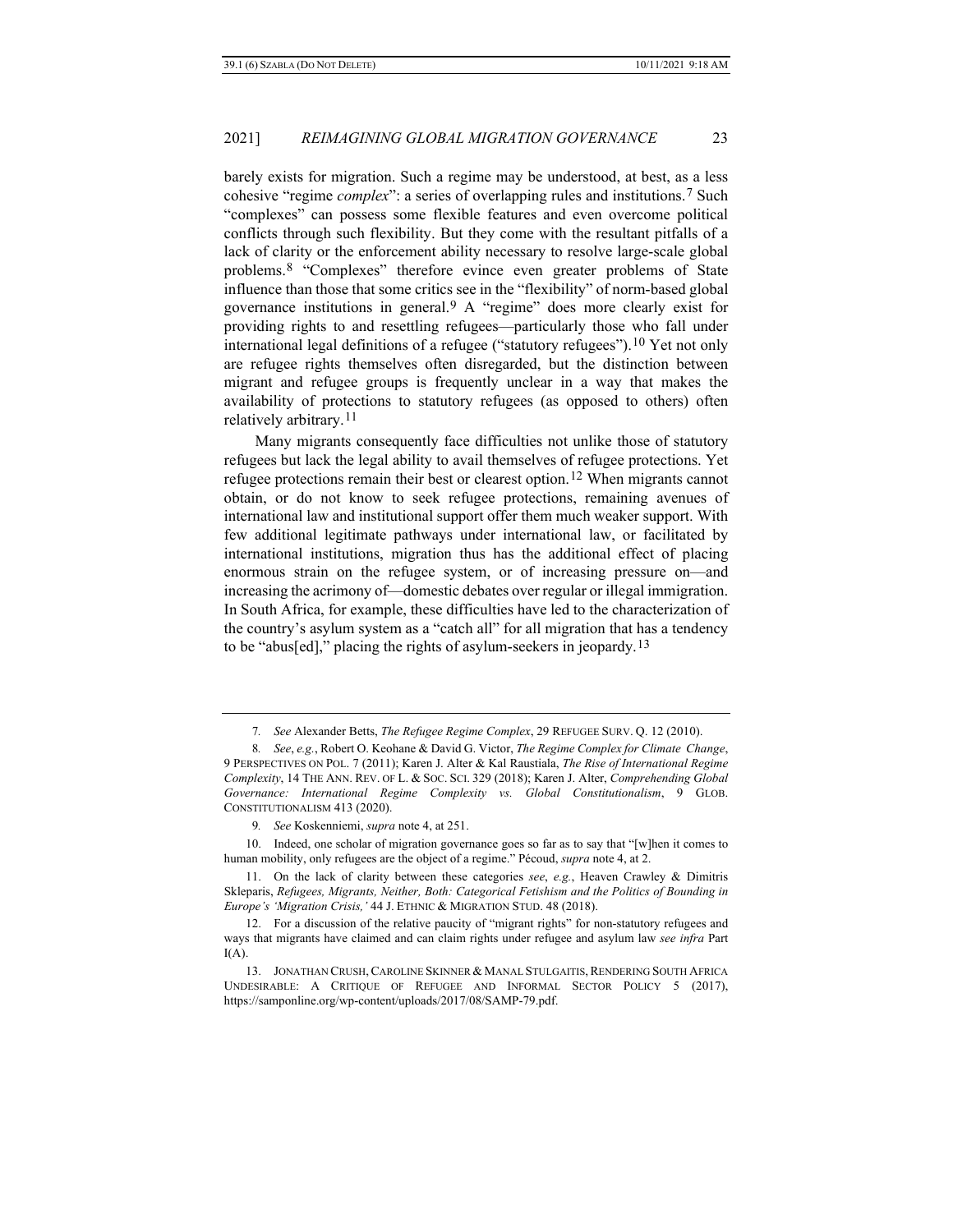The lack of clear international migration rules and effective international migration institutions is perhaps most visible in the recent stress placed on alternative regional or bilateral frameworks for governing migration. These frameworks have produced tensions between States over balancing the management of migrant movement with respect for migrant rights. An example is the EU's Dublin III Regulation, which mandated that asylum-seekers remain in their country of first arrival in the European bloc. This rule has been criticized for crowding asylum-seekers in Mediterranean States, angering those States' populations, leading other migrants to seek dangerous routes around those States, and producing hostility among States that were asked to share the "burden" of hosting these newcomers.<sup>[14](#page-5-0)</sup> Insufficiencies can also be seen in the recent EU-Turkey and EU-Libya "deals." In each, the EU—while still attempting to accommodate migrants' needs or desires to leave their home countries nonetheless appeared to compromise those migrants' human rights by stationing them in the territories of rights-neglecting States rather than permit their entry onto EU soil.[15](#page-5-1) Further afield, US and Australian refusals to admit refugees, and their externalized staging of migrants on the Mexican border and nearby Pacific islands, respectively—despite valid claims of asylum—have evidenced a similar disavowal of international legal responsibilities for migrant acceptance[.16](#page-5-2)

The ongoing difficulty of addressing protection and distribution problems for *all* types of migrants has resulted in a number of new ideas for the legal and institutional reform of the *global* system governing migration. These have led to the adoption of a new international instrument, the Global Migration Compact, and the rebranding of the International Organization for Migration ("IOM") as part of the UN, which have gone some way toward improving global migration governance.[17](#page-5-3) These ideas have also included more grandiose proposals, including advocacy for open borders or for development aid that is meant less to govern migration than to curtail it.<sup>[18](#page-5-4)</sup> Yet this Article argues that neither existing reforms nor more expansive proposals address a fundamental *political* problem that has continued to plague the migration regime: how to balance the irrepressible desire to migrate (and economies' need for migrant labor) against anti-migrant sentiment.

Improving migration governance therefore demands a new approach. In order to tackle the problem of political will, improvement demands a structure that does not merely require States that are migrant destinations—both in the "Global North" and States where treatment has been an even greater concern, such

<span id="page-5-4"></span><span id="page-5-3"></span><span id="page-5-2"></span><span id="page-5-1"></span><span id="page-5-0"></span><sup>14.</sup> For an analysis of the troubles with the Dublin Regulation *see generally* SUSAN FRATZKE, NOT ADDING UP: THE FADING PROMISE OF EUROPE'S DUBLIN SYSTEM (2015), https://www.migrationpolicy.org/sites/default/files/publications/MPIe-Asylum-DublinReg.pdf.

<sup>15</sup>*. See infra* Part I[\(C\)](#page-27-0).

<sup>16</sup>*. Id*.

<sup>17</sup>*. See infra* Part II[\(A\)](#page-33-0) and [\(B\)](#page-36-0).

<sup>18</sup>*. See infra* Part II[\(C\)](#page-27-0).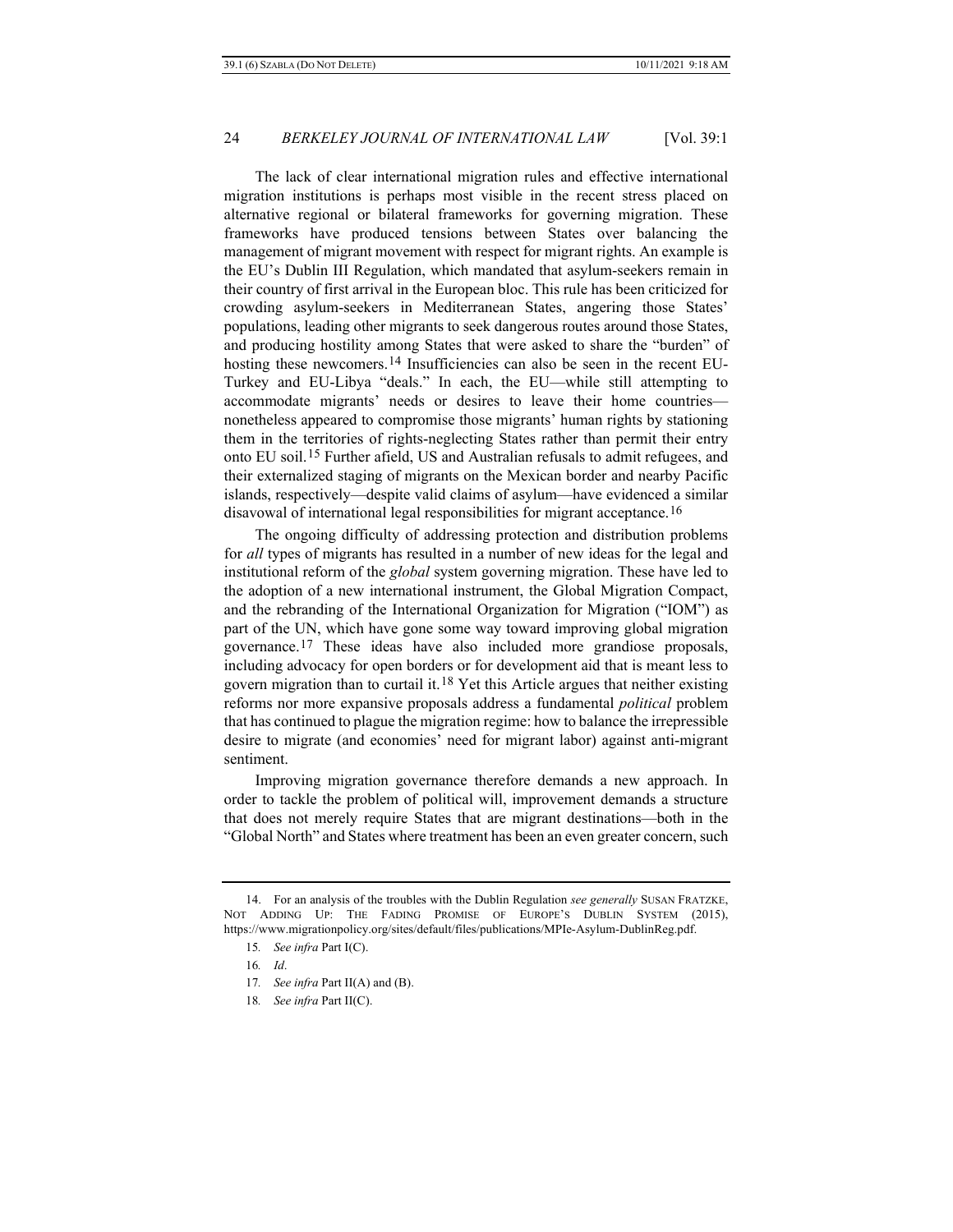<span id="page-6-1"></span>as South Africa or the Persian Gulf—to agree to place legal requirements on themselves.[19](#page-6-0) This structure must be reimagined in a way that helps shift destination States' politics in order to induce them to arrive at such an agreement or to comply with such requirements. Moving toward such an approach could begin by becoming conscious of the roots of migration governance's current struggles and of past achievements in both promoting migrant rights and directing movement, using history as a touchstone of the possible. As one option that takes this history as a relevant precedent, this Article proposes a system of global governance that appeals to destination States, but which ultimately creates *material* pressure on them to expand migrant admission and improve treatment in conformity with international law.

This proposal involves using international institutions to train and direct migrants to destinations within currently disadvantaged portions of the Global South, with the aim of rendering migration an attractive, enhanced tool of economic growth within these regions. Doing so would also allow this sponsored migration (and, consequently, its benefits) to be withheld if enforcement of improved migrant rights and treatment is not achieved. Such operations are neither unprecedented nor merely assume interest within the South. They build off aspects of the recent reforms of global migration governance, off examples of past successes in its history, and off existing Southern-led regional proposals.

Such a system could appeal to the interests of more recalcitrant destination States by initially redirecting some migration away from them. This redirection could ultimately increase migrant bargaining power relative to existing destinations as more States will need to improve their approach to, and treatment of, migrants to continue to compete for and attract what remains, for many countries, a critical labor force. Reframing immigration as "growth" or "development" for new destinations in the South could also contribute to a more positive image of migrants worldwide. In turning a historical precedent that

<span id="page-6-0"></span><sup>19.</sup> This Article defines "Global North" as principally long-wealthy economies in the North Atlantic, East Asia, and Australasia, with the "Global South" largely characterized by States with a postcolonial or quasi-colonial relationship with the North. For an overview of the origins, evolution of, and alternatives to, this terminology *see*, *e.g.*, Nour Dados & Raewyn Connell, *The Global South*, 11 CONTEXTS 12 (2012). While wealthy economies in, for example, the Gulf (*e.g.* Kuwait, Qatar, Saudi Arabia, and the United Arab Emirates) have become major migrant destinations, they are rarely classified as being within the Global North. Nevertheless, while these States are not as averse to migrant workers as those in the North, their treatment of migrants has been even more fraught. To that end, they must be considered *akin* to Global North States in this analysis. Thus, for the sake of consistency, this Article maintains traditional definitions of "Global North" while noting where similarly-situated States must be considered alongside it, rather than including them in the North or fashioning a new terminology. This approach is not unprecedented in discussing migration and has been employed by, e.g., the World Bank. *See* World Bank Migration and Remittances Team, *Leveraging Migration for Economic Development: A Briefing for the World Bank Board*, 4–5 (2019), http://documents1.worldbank.org/curated/en/167041564497155991/pdf/Leveraging-Economic-

Migration-for-Development-A-Briefing-for-the-World-Bank-Board.pdf (defining "Global North" as countries in the Organization for Economic Co-operation and Development, "OECD," alongside "other high income countries").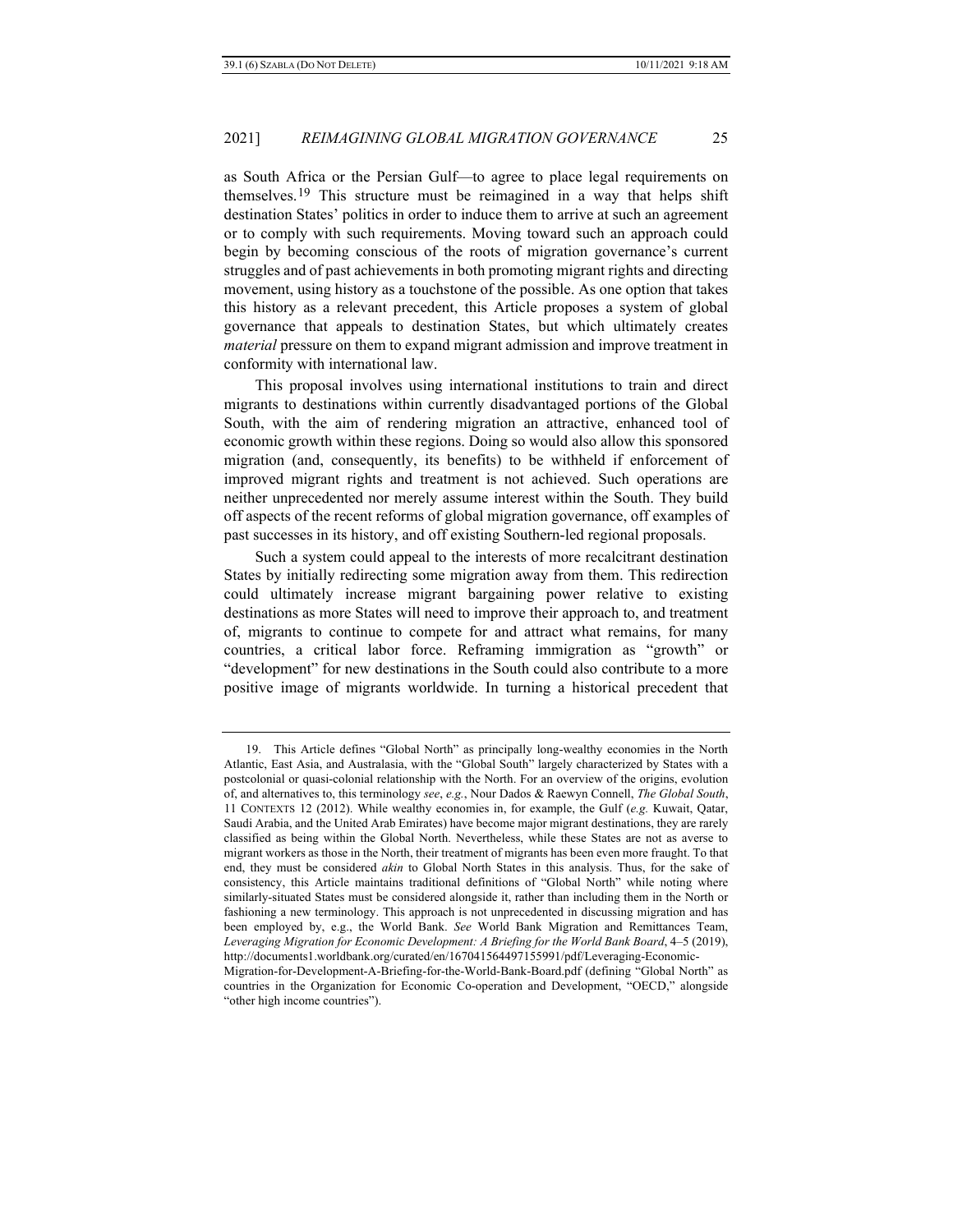largely involved the sponsored migration of Europeans to the advantage of migrants from and within the Global South, moreover, this proposal would help reverse discriminatory injustices.

Of course, such an approach is not a panacea and invites numerous criticisms of its own. It presents its own risks, including, *inter alia*, Northern distrust of its ultimate aims and a possible increase in overall migration that could dilute improvements in migrant bargaining power. The proposed system might appear designed to promote South-South migration as another means to externalize migrants "offshore" in the South. It could stoke culturalist anti-migrant sentiment in the South and lead the system to break down. This Article, however, will present evidence to dispute such risks and counterarguments. Many such risks, moreover, would not be newly created, but are current problems with global migration governance that might continue.

This proposal is, moreover, merely one suggestion for a means to reform global migration governance in a way that addresses political opposition to its aims by using legal and administrative tools to reshape the contours of politics themselves. This Article's critiques of the present system of global migration governance and its reforms, as well as its description of the prehistory of contemporary migration governance, may suggest other options. Even beyond migration, reforming legal and institutional architectures to undermine the barrier of "political will" could present a broader model for reform applicable to other complex and contradictory global governance regimes, such as the regime for climate change.

The Article proceeds in four additional Parts. Part I reviews in greater detail the difficulties with the structures of contemporary international migration law and governance. Part II discusses ongoing and proposed attempts to reform this system, and their drawbacks—in particular, their failure to engage the material realities and politics of anti-migration. Part III introduces the forgotten history of global migration governance as a means to consider what models it offers for more effective reforms in the present, and what warnings it offers as well. Part IV distills the Article's normative suggestion from this historical background. It argues for the potential benefits of reemphasizing a system of assisted training, transportation, and placement for migrants, but by doing so among disadvantaged States in the Global South. This Part also explains how this system could provide a material basis for States worldwide to improve the overall condition of migrant rights and distribution. The Part, finally, defends this proposal against objections, concluding that reimagining global migration governance in such a way would represent a just historical re-appropriation of a discriminatory tool that could be wielded with anti-discriminatory intent.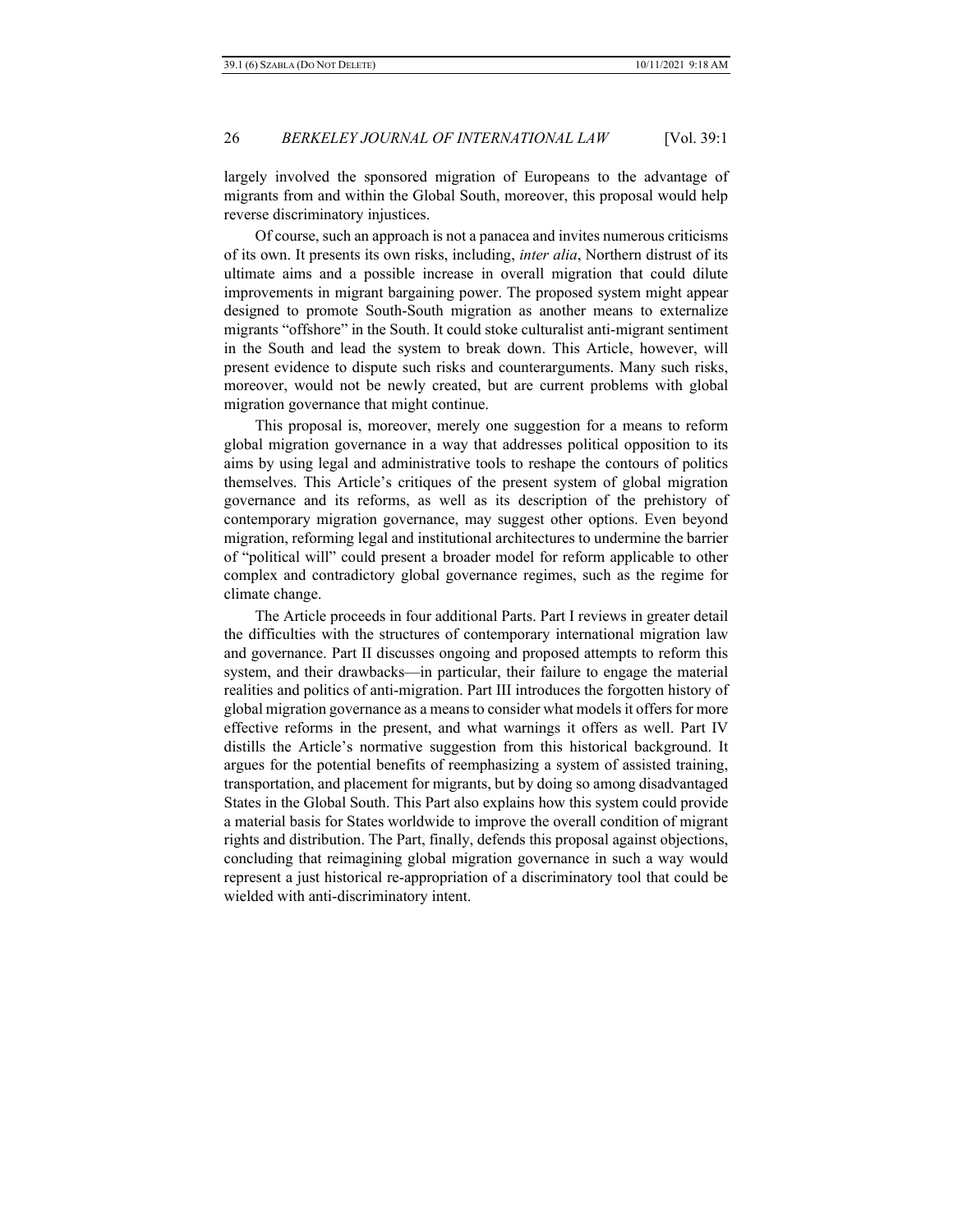## I.

## THE MESS OF MODERN INTERNATIONAL MIGRATION LAW AND GLOBAL MIGRATION GOVERNANCE

The greatest fundamental obstacle to any system governing migration at an international level is that the admission, or rejection, of new populations into an area within a State's borders has long been considered one of States' core sovereign prerogatives.<sup>[20](#page-8-0)</sup> This conception of sovereignty not only impacts the problem of migrant distribution and motivates many of the dangerous actions migrants often take to circumvent border controls. States also claim broad rights to define citizenship, and the rights and privileges it entails, diminishing any ability to govern migrant treatment at a level beyond individual States.

While this notion of sovereignty presents difficulties from the perspective of international law's regulation of how States engage migrants, it may be mitigated by international *institutions*' ability to work cooperatively with States, providing managerial services and relief to migrants and refugees. Yet just aslaws impacting all migrants remain more limited in both scope and application than laws concerned with statutory refugees, international institutions concerned with all migrants have hardly proven as capable as those performed by their refugeeoriented counterparts. This Part reviews the limitations of the legal and institutional systems that have constituted global migration governance up to the most recent drive for major reforms, which commenced with dawning awareness of the "global migration crisis" in 2015.

#### *A. International Migration Law: Limitations and Contradictions*

International law, as it concerns all migrants, is chiefly focused on their protection rather than their distribution. Yet measures that mandate the acceptance of migrants, permit their rejection or deportation, or incentivize or disincentivize migration inherently shape both distribution questions and problems as well. Despite challenges to its implementation, one of the strongest exceptions to States' assertions of sovereignty on migrant acceptance and treatment has been the 1951 Refugee Convention. Relatively few forced migrants clearly fall under the definition of "refugee" used by the Convention, which emphasizes the need not only for the putative refugee to have crossed an international border, but also for "a well-founded fear of persecution for reasons of race, religion, nationality,

<span id="page-8-0"></span><sup>20.</sup> Exemplary in the context of the US is *Nishimura Eiku v. United States*, 142 U.S. 651, 659 (1892), proclaiming that "[i]t is an accepted maxim of international law, that every sovereign nation has the power, as inherent in sovereignty, and essential to self-preservation, to forbid the entrance of foreigners within its dominions, or to admit them only in such cases and upon such conditions as it may see fit to prescribe." *See also* in a European context *Chahal v. United Kingdom*, App. No. 22414/93, Eur. Ct. H.R. (1996), ¶ 73, noting a right "as a matter of well-established international law…to control the entry, residence and expulsion of aliens." For a general discussion of the centrality of border control to sovereignty, *see also* Catherine Dauvergne, *Sovereignty, Migration, and the Rule of Law in Global Times*, 67 MOD. L. REV. 588 (2004).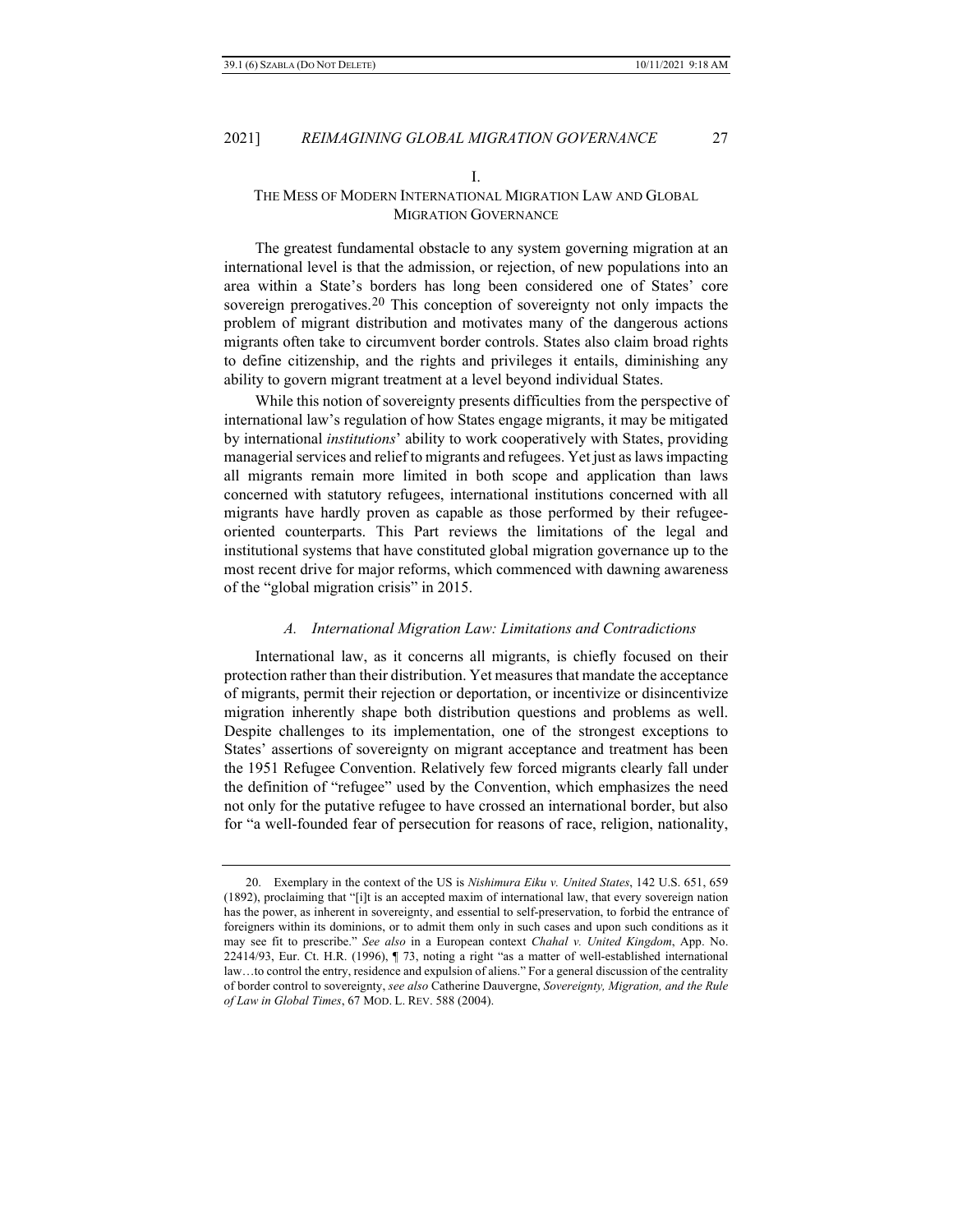<span id="page-9-6"></span>membership of a particular social group, or political opinion," in order to be gain the right to legal entry and be protected from return and other depredations.<sup>[21](#page-9-0)</sup>

While there is room for this definition's interpretation, such room has also led to variance in national courts' understanding of who falls into these groups.<sup>[22](#page-9-1)</sup> Moreover, the definition requires a fear of *persecution* connected to these categories, a concept that can be highly indeterminate.[23](#page-9-2) Consequently, the definition has been criticized not only for omitting persons internally displaced within a State, but also potentially those fleeing common forced migrationinducing phenomena that do not amount to the overt discrimination that may seem implied in the Convention definition, including general violence, economic collapse, famine, or—the subject of an increasing number of critiques—disasters and long-term degradation of the habitability of territory associated with climate change.[24](#page-9-3) According to one estimate, the Convention definition of "refugee" could exclude 80 percent of forced migrants, including those fleeing general violence, economic collapse, or environmental catastrophe.[25](#page-9-4) Even the willingness to concede rights to the relatively small number of statutory refugees covered by the 1951 treaty appears so fragile that many refugee rights advocates fear proposing to expand the treaty's definition. They worry that doing so could open all of international refugee law for renegotiation, to the great disadvantage of statutory refugees.[26](#page-9-5)

<span id="page-9-7"></span>Migrants who cannot make out a case for inclusion under the refugee definition may be able to receive aid thanks to the "good offices" of the United Nations High Commission for Refugees ("UNHCR"), an organization which the next Section will discuss in more detail. Yet UNHCR provides such aid on the basis of cooperation with States; States have few direct obligations to other migrants at international law. States have been willing to concede rights at international law to *some* migrants who do not facially fall under this definition only on a more limited basis. The General Agreement on the Trade of Services

<span id="page-9-0"></span><sup>21.</sup> Convention Relating to the Status of Refugees, Art. 1, Jul. 28, 1951, 189 U.N.T.S. 153 [hereinafter 1951 Convention or Refugee Convention].

<span id="page-9-1"></span><sup>22.</sup> For example, "membership in a particular social group" has required an "immutable characteristic" in the US and Canada but being set off as distinct from the rest of society in Australia. *See* Joseph Rikhof & Ashley Geerts, *Protected Groups in Refugee Law and International Law*, 8 LAWS 25, 27-28 (2019).

<span id="page-9-2"></span><sup>23</sup>*. See*, *e.g.*, José H. Fischel de Andrade, *On the Development of the Concept of 'Persecution' in International Refugee Law*, 3 ANUÁRIO BRASILEIRO DE DIREITO INTERNACIONAL 114, 123 (2008) ("since 'persecution' has not been defined in normative terms in International Refugee Law, its meaning has been developed by a substantial body of academic, administrative and judicial interpretations, there being no uniform scholarly definition or practice.").

<span id="page-9-3"></span><sup>24.</sup> For a look at the difficulties of applying the Refugee Convention definition to victims of climate change in particular *see*, *e.g.*, Jane McAdam, *Climate Change Displacement and International Law, Side Event to the High Commissioner's Dialogue on Protection Challenges, 8 December 2010, Palais des Nations, Geneva*, https://www.refworld.org/pdfid/4d95a1532.pdf.

<sup>25.</sup> STEPHAN HOBE, EINFÜHRUNG IN DAS VÖLKERRECHT 458 (2008).

<span id="page-9-5"></span><span id="page-9-4"></span><sup>26</sup>*. See*, *e.g.*, Luara Ferracioli, *The Appeal and Danger of a New Refugee Convention*, 40 SOC. THEORY & PRAC. 123 (2014).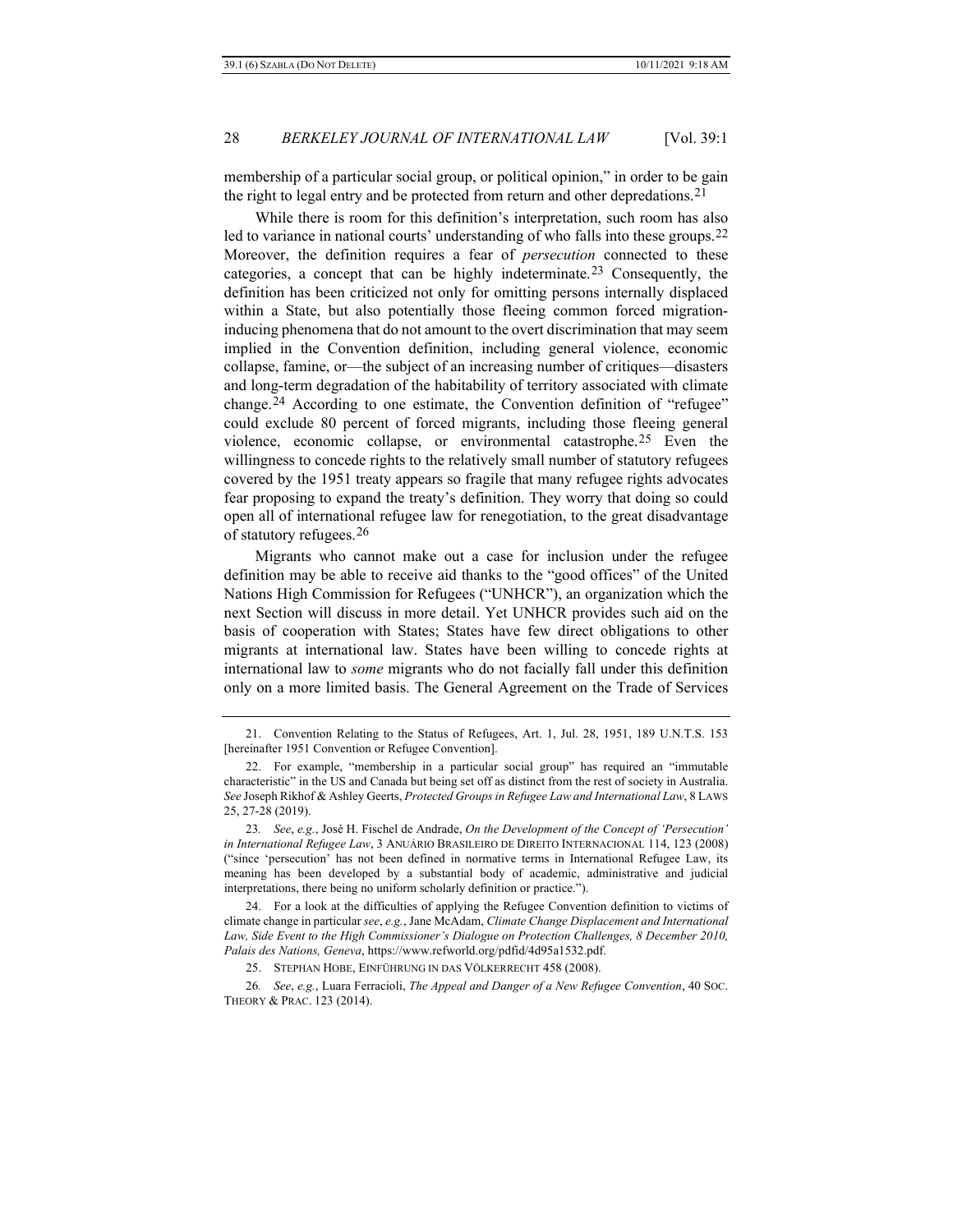<span id="page-10-10"></span><span id="page-10-0"></span>("GATS"), for example, provides some guarantees to relatively elite economic migrants.[27](#page-10-1) Treaties negotiated by the International Labor Organization ("ILO") also provide a number of migrant worker rights, although they are poorly ratified.[28](#page-10-2) The Convention on the Rights of All Migrant Workers and their Families (the "Migrant Workers Convention") could provide protections to the largest number of migrants, providing migrants with rights to labor organization, equal standing with host State nationals, and equal rights to some welfare benefits.[29](#page-10-3) Yet its focus remains limited to "workers" engaged in "remunerative activity" and those related to them, potentially excluding many forced migrants unable to locate such positions.[30](#page-10-4) It is also rarely applicable. The instrument has lingered as the least ratified major human rights treaty, with only a small number of States, all in the Global South, acceding since its adoption in 1990.[31](#page-10-5)

Of course, treaties and norms of International Human Rights Law ("IHRL") that are not specific to migrants nonetheless provide numerous rights applicable or relevant to migrants.[32](#page-10-6) As such, the broad and (in theory) universally applicable provisions available in human rights treaties have led academics and practitioners alike to try to adopt existing instruments that are not necessarily focused on nonrefugee migrants (or focused on limited subsets of them) as tools for the admission and protection of a wider range of migrant groups. Advocates have used IHRL to, for example, argue for the rights of asylum-seekers (individuals seeking refugee status who are not necessarily clearly covered by the Refugee Convention in all cases).[33](#page-10-7) The Universal Declaration of Human Rights ("UDHR"), some of which is now considered to possess the status of binding customary international law, or even to exist as a general principle of international law, also provides a right to asylum independent of the Refugee Convention.[34](#page-10-8) *Non-refoulement*, the norm of

<span id="page-10-6"></span>32. For a discussion of all the human rights treaties applicable to migrants, *see generally* Cholewinski, *supra* not[e 28.](#page-10-0)

<span id="page-10-9"></span><span id="page-10-1"></span><sup>27.</sup> Rey Koslowski, *Global Mobility and the Quest for an International Migration Regime*, 21 CTR. FOR MIGRATION STUD. SPECIAL ISSUES 114, 114–15 (2008).

<span id="page-10-2"></span><sup>28.</sup> On their ratification *see* Ryszard Cholewinski, *Human Rights of Migrants: The Dawn of a New Era?* 24 GEO. IMMIGR. L. J. 585, 585 (2010).

<span id="page-10-3"></span><sup>29.</sup> International Convention on the Protection of the Rights of All Migrant Workers and Members of their Families, Arts. 22, 25, 26, 27, Dec. 18, 1990, 2220 U.N.T.S. 3 [hereinafter Migrant Workers Convention].

<sup>30</sup>*. Id*. at Art. 2(1).

<span id="page-10-5"></span><span id="page-10-4"></span><sup>31.</sup> On its ratification status *see* Martin Ruhs, *Rethinking International Legal Standards for the Protection of Migrant Workers: The Case for a "Core Rights" Approach*, 111 AJIL UNBOUND 172, 173 (2017).

<span id="page-10-7"></span><sup>33.</sup> For discussions of the rights of asylum seekers vis-à-vis the Refugee Convention *see, e.g*.*,*  Alice Edwards, *Human Rights, Refugees, and the Right to Enjoy Asylum*, INT'L J. REFUGEE L. 293, especially 303 (2005) (noting little overt application of the Refugee Convention to asylum-seekers); Ryszard Cholewinski, *Economic and Social Rights of Refugees and Asylum Seekers in Europe*, 14 GEO. IMMIGR. L.J. 709 (2000).

<span id="page-10-8"></span><sup>34.</sup> Universal Declaration of Human Rights, G.A. res. 217A (III), Art. 14(2) (10 Dec. 1948) [hereinafter Universal Declaration]. For a discussion of the Universal Declaration's consideration as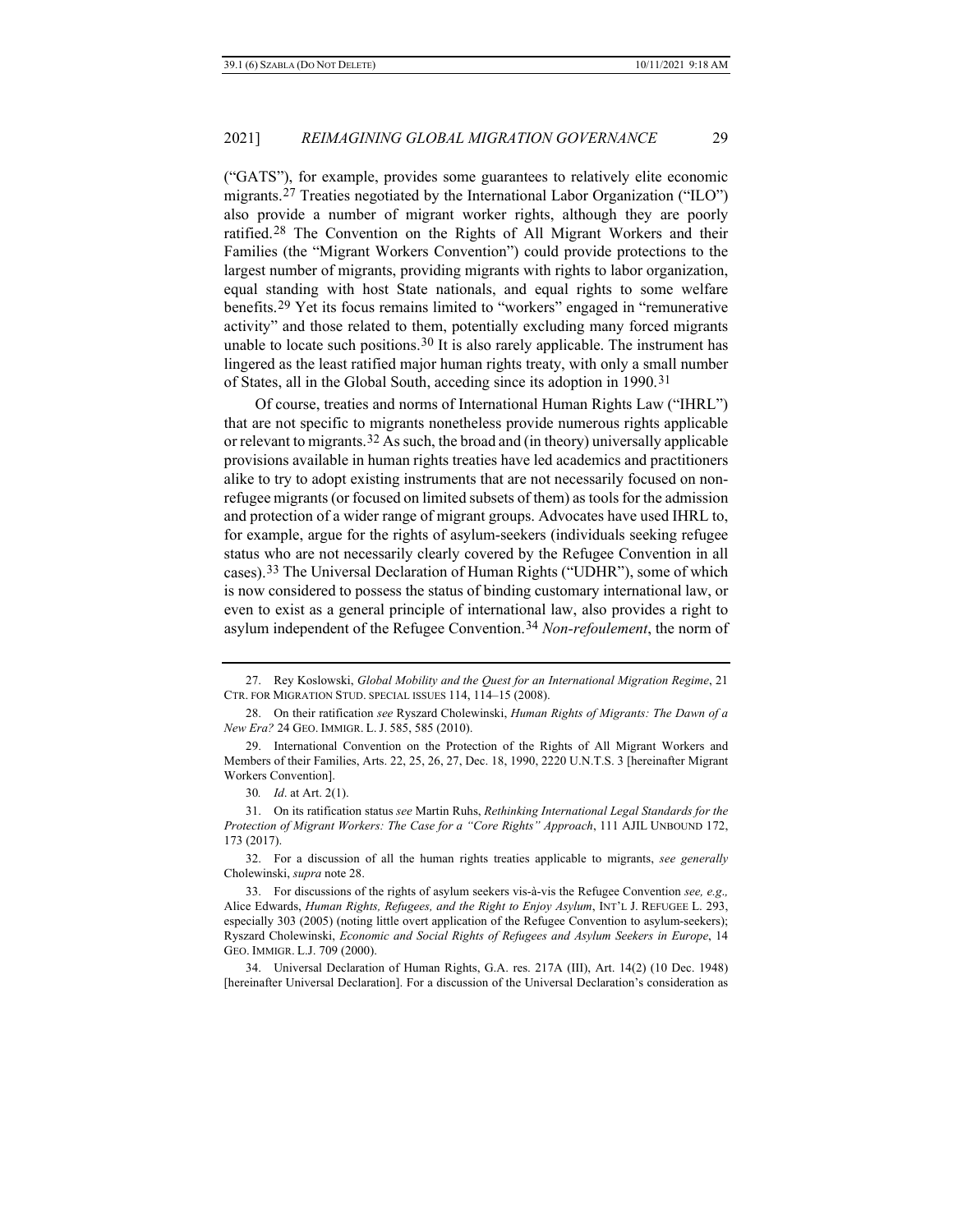prohibition on return, is present in a number of more concretely binding human rights instruments as well, and can be (and has been) raised explicitly for similar purposes of protection.[35](#page-11-0)

To some extent, the use of IHRL for migrant protection has been so successful that such protections have extended even beyond those formally seeking refuge. Not only has the European Court of Human Rights (ECtHR) found availing claims that asylum-seekers enjoyed rights until their status was determined; UN human rights bodies have found these rulings persuasive and have even surpassed the ECtHR in their protectiveness of asylum-seekers.<sup>[36](#page-11-1)</sup> The ECtHR has also taken its logic beyond asylum-seekers whose status is pending, protecting even failed asylum-seekers from removal or even mandating prospective asylum seekers' entry.[37](#page-11-2) In *Hirsi Jamaa v. Italy*, it held that because migrant vessels' passengers could *theoretically* seek asylum, they therefore enjoyed asylum-seekers' right of *non-refoulement*, or non-return, and could not be "pushed back" from Europe by authorities.<sup>[38](#page-11-3)</sup>

<span id="page-11-5"></span>Yet asylum-seekers' rights still have limitations as a tool for all migrants: they still often only extend to the point at which authorities determine whether the seeker can, or cannot, be considered a refugee.<sup>[39](#page-11-4)</sup> To the extent they are applied

https://www.ohchr.org/Documents/Issues/Migration/GlobalCompactMigration/ThePrincipleNon-RefoulementUnderInternationalHumanRightsLaw.pdf.

<span id="page-11-2"></span>37. For an example of the former *see N. v. the United Kingdom*, app. no. 25904/05, 2008-III Eur. Ct. H.R. 227 (acknowledging the possibility of blocking a failed asylum-seeker's deportation for health reasons).

a form of customary international law *see* Hurst Hannum, *The Status of the Universal Declaration of Human Rights in National and International Law*, 25 GA. J. INT'L & COMP. L. 287, 317–51 (1996). For its discussion of asylum specifically *see id*. at 346.

<span id="page-11-0"></span><sup>35</sup>*. See*, *e.g.*, the human rights treaties in which a right of *non-refoulement* is present listed in Off. of the High Comm'r for Hum. Rts., *The principle of non-refoulement under international human rights law* (2018),

<span id="page-11-1"></span><sup>36.</sup> For cases of the ECtHR applying rights to asylum seekers *see, e.g.*, *M.A. v. Cyprus*, app. no. 41872/10, 2013-IV Eur. Ct. H.R. 193 (right not to be detained while asylum status pending); *M.S.S. v. Belgium and Greece*, app. no. 30696/09, 2011-I Eur. Ct. H.R. 255 (extreme deprivation of economic and social opportunities in a country could constitute grounds not to transfer an asylum-seeker there). On the application the treatment of such rights by UN bodies *see* Başak Çalı, Cathryn Costello, & Stewart Cunningham, *Hard Protection through Soft Courts?* Non-Refoulement *before the United Nations Treaty Bodies*, 21 GER. L.J. 355 (2020).

<span id="page-11-3"></span><sup>38</sup>*. Hirsi Jamaa & Others v. Italy*, App. No. 27765/09, 2012-II Eur. Ct. H.R. 37, ¶¶ 133, 157; *see also* Concurring Opinion of Judge Pinto du Albuquerque ("A person does not become a refugee because of recognition, but is recognised because he or she is a refugee. As the determination of refugee status is merely declaratory, the principle of non-refoulement applies to those who have not yet had their status declared [asylum-seekers] and even to those who have not expressed their wish to be protected. Consequently, neither the absence of an explicit request for asylum nor the lack of substantiation of the asylum application with sufficient evidence may absolve the State concerned of the non-refoulement obligation in regard to any alien in need of international protection").

<span id="page-11-4"></span><sup>39</sup>*. See*, *e.g.*, *N. v. the United Kingdom*, app. no. 25904/05, 2008-III Eur. Ct. H.R., ¶¶ 34, 42 (noting the extremely limited circumstances in which ill health would protect a failed asylum-seeker from return). Beyond Europe, pushbacks arguably have even more legal support. These include the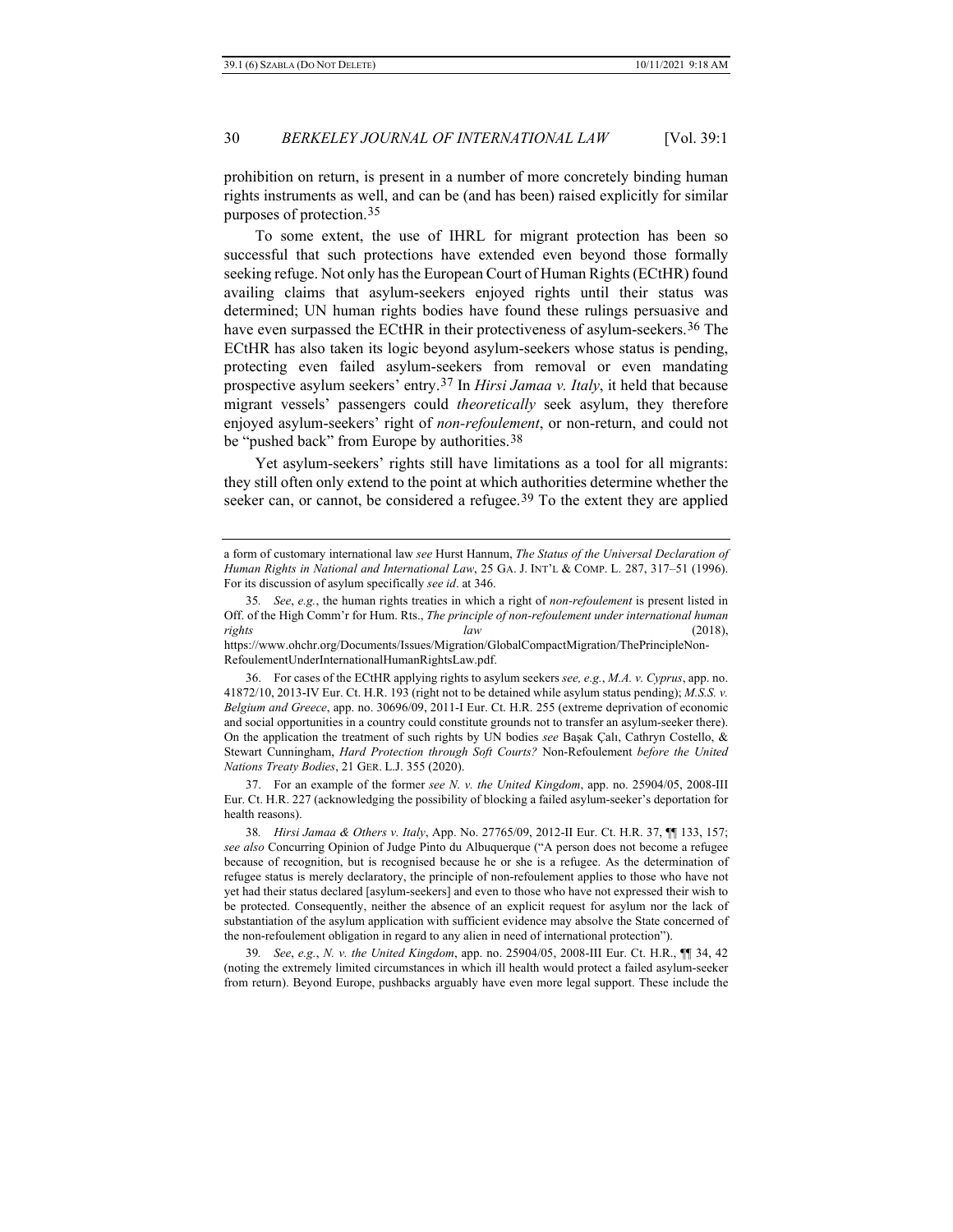prospectively—such as in situations involving "pushbacks"—they can depend on a finding of at least "functional" jurisdiction or some form of a State's "effective control."[40](#page-12-0) This requirement has led to unintended consequences like States deterritorializing portions of the sea, arguing that they have no obligation to welcome vessels filled with potential asylum-seekers on "territory" that is not their own.[41](#page-12-1) One consequence of the *Hirsi Jamaa* ruling was States that previously engaged in "pushbacks" also increasingly cooperated with States of origin to restrain movement in the name of preventing smuggling instead.[42](#page-12-2) One scholar asserts that for 99 percent of even those genuinely seeking refuge in the Global North, protection was unavailable without reaching a State's territory where they could make an asylum claim.<sup>[43](#page-12-3)</sup>

<span id="page-12-7"></span>Asylum-seekers' rights also tend to be rarely respected fully by many States even where those claims have been made.<sup>44</sup> One difficulty is that both definitions of *non-refoulement* and the right of asylum are grounded in "persecution," whether explicitly in the UDHR, or implicitly in the purpose of other human rights treaties, such as the Convention Against Torture ("CAT"), in which *nonrefoulement* is also found.<sup>[45](#page-12-5)</sup> As such, it can be difficult to apply these definitions to migrants with different motivations for their flight or movement, just as it is in applying the terms of the Refugee Convention to those who cannot show a "persecution" ground for refugee status, as discussed above.<sup>[46](#page-12-6)</sup>

U.S. Supreme Court's ruling in *Sale v. Haitian Ctrs. Council, Inc.*, 509 U.S. 155 (1993)—despite a different finding by the Inter-American Commission on Human Rights—and analogous Australian cases. *See* Annick Pijnenburg, *Containment Instead of Refoulement: Shifting State Responsibility in the Age of Cooperative Migration Control?* 20 HUM. RTS. L. REV. 306, 309, 317 (2020).

<span id="page-12-0"></span><sup>40</sup>*. See* Tom De Boer, *Closing Legal Black Holes: The Role of Extraterritorial Jurisdiction in Refugee Rights Protection*, 28 J. REFUGEE STUD. 118 (2015) (exploring how far extraterritorial jurisdiction can be taken in protecting migrants who are prospective asylum-seekers approaching by sea).

<span id="page-12-1"></span><sup>41</sup>*. See* Seline Trevisanut, *The Principle of* Non-Refoulement *And the De-Territorialization of Border Control at Sea*, 27 LEIDEN J. INT'L L. 661 (2014). The ability to de-territorialize was not necessarily superseded by the *Hirsi Jamaa* case, which neither necessarily applies outside the jurisdiction of the European Court of Human Rights, nor addresses situations not arising from the territorial disposition of vessels belonging to the State with a purported duty of *non-refoulement*. *Id*. at 673.

<span id="page-12-2"></span><sup>42</sup>*. See* Patrick Müller & Peter Slominski, *Breaking the legal link but not the law? The externalization of EU migration control through orchestration in the Central Mediterranean*, J. EURO. PUB. POL. (published online, 2020).

<span id="page-12-3"></span><sup>43.</sup> DAVID FITZGERALD, REFUGE BEYOND REACH: HOW RICH DEMOCRACIES REPEL ASYLUM SEEKERS 3 (2019).

<span id="page-12-4"></span><sup>44.</sup> For a relatively recent consideration of this lack of respect *see*, *e.g.*, Colin Harvey, *Time for Reform? Refugees, Asylum-seekers, and Protection Under International Human Rights Law*, 34 REFUGEE SURV. Q. 43 (2015).

<span id="page-12-5"></span><sup>45.</sup> Universal Declaration, *supra* not[e 34,](#page-10-9) at Art. 14(2); Convention against Torture and Other Cruel, Inhuman or Degrading Treatment or Punishment Art. 3, Dec. 10, 1984, 1465 U.N.T.S. 85.

<span id="page-12-6"></span><sup>46</sup>*. N. v. the United Kingdom*, app. no. 25904/05, 2008-III Eur. Ct. H.R., ¶ 46 emphasized the need for a "risk of deliberate, politically motivated, ill-treatment" to compel *non-refoulement*. Concerns about the persecution standard have also been raised in scholarship concerning migrant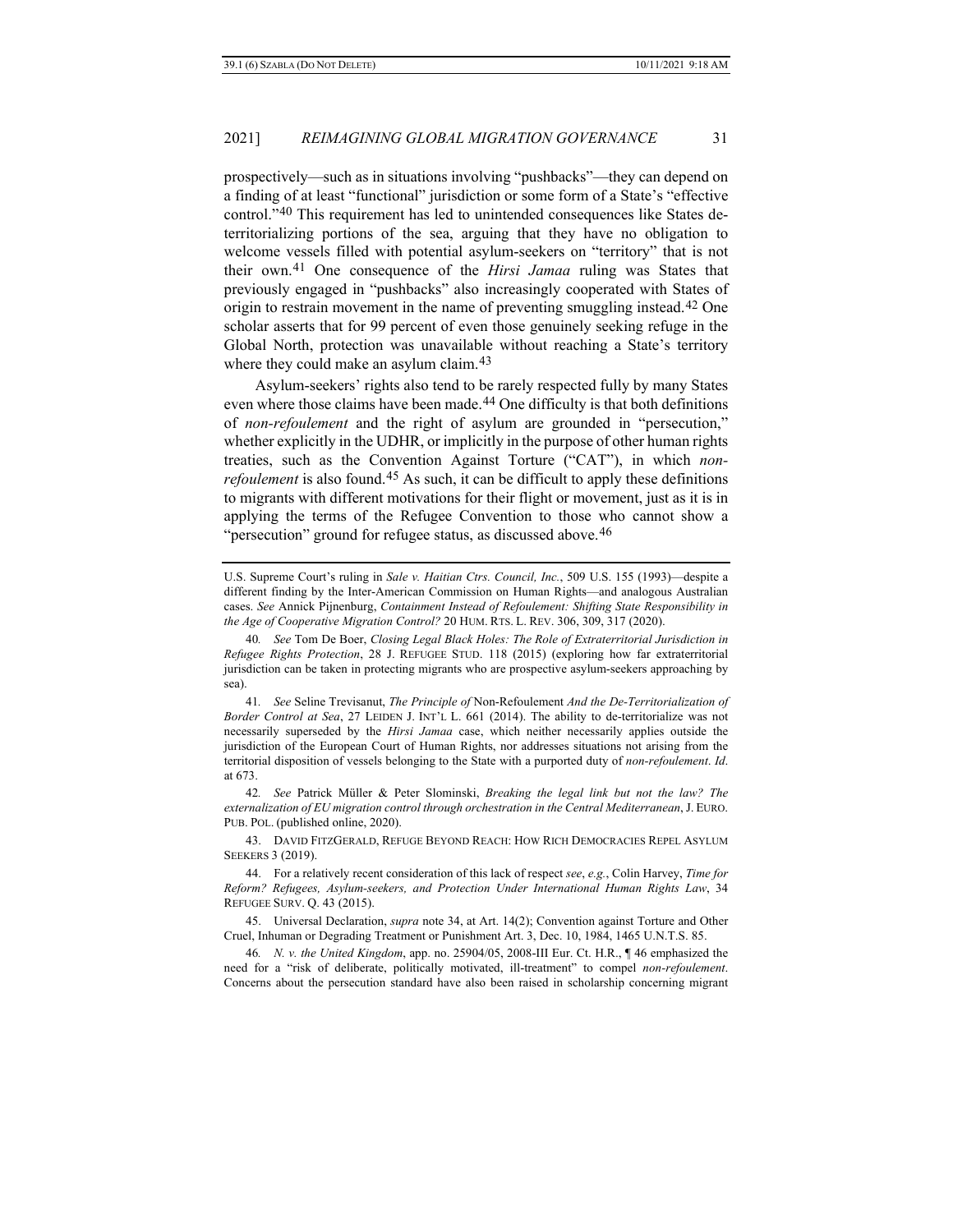Interpretations of IHRL are also not guaranteed to stretch in migrants' favor when countervailing concerns appear to be at stake.[47](#page-13-0) Already, the ECtHR appears to be limiting the kind of expansive approach it took to migrant rights in *Hirsi Jamaa*, indicating that the right against "mass expulsion" relied on by migrants facing deportation cannot apply where migrants did not avail themselves of legal pathways for entry. A 2020 decision, *N.D. & N.T. v. Spain*, concerned migrants rushing a border fence, resulting in the court limiting the right against expulsion due to its concerns about "managing and protecting borders" in such a situation[.48](#page-13-1) In doing so, the ECtHR seemingly showed its own susceptibility to fears about what it termed "'new challenges' facing European States in terms of immigration control as a result of the economic crisis and recent social and political changes which have had a particular impact on certain regions of Africa and the Middle East."[49](#page-13-2) These concerns appeared especially salient to the court when the migrants' actions looked like what one opinion in an earlier decision in the case characterized as an "invasion."[50](#page-13-3) Even actors in the human rights space have motivations for *not* expanding interpretations of IHRL provisions. Like refugee advocates, human rights advocates may object to attempts to stretch standards like the CAT's to apply to many new situations involving a migrant's risk of return—since doing so diminishes support for the implementation of the treaty in even more extreme situations.<sup>[51](#page-13-4)</sup>

In light of difficulties with IHRL, scholars have made proposals to advance migrant rights using additional areas of law, such as the doctrine of State responsibility.[52](#page-13-5) Yet as the foregoing discussion suggests, one overarching

protection. *See* Cathryn Costello & Itamar Mann, *Border Justice: Migration and Accountability for Human Rights Violations*, 21 GERMAN L. J. 311, 331 (2020). Shirley Llain Arenilla, *Violations to the Principle of Non-Refoulement Under the Asylum Policy of the United States*, 15 ANUARIO MEXICANO DE DERECHO INTERNACIONAL 283, 291 (2015) notes that interpretations of the persecution standard as applied to refugees could also impact asylum-seekers, given asylum-seekers are prospective refugees. In the U.S., she goes on to demonstrate, prevention of deportation has tended to depend on making out a narrowly-construed claim about the risks of persecution.

<span id="page-13-0"></span><sup>47.</sup> For example, one critic of the decision in *N. v. the United Kingdom*, app. no. 25904/05, 2008-III Eur. Ct. H.R., alleges that its narrowly constructed understanding of "persecution" was premised on concerns about "resources," because of the idea that a more expansive standard for upholding *non-refoulement* involving "socio-economic" risks would open the "floodgates" to migrants. *See* Virginia Mantouvalou, *N v UK: No Duty to Rescue the Nearby Needy?* 72 MODERN L. REV. 815 (2009).

<span id="page-13-1"></span><sup>48</sup>*. N.D. & N.T. v. Spain*, App. Nos. 8675/15 and 8697/15, Judgment (Eur. Ct. Hum. Rts., Feb. 13, 2020).

<sup>49</sup>*. Id*. at ¶ 169.

<span id="page-13-3"></span><span id="page-13-2"></span><sup>50</sup>*. N.D. & N.T. v. Spain*, App. Nos. 8675/15 and 8697/15, Judgment (Eur. Ct. Hum. Rts., Oct. 3, 2017), Partly Dissenting Decision of Judge Dedov.

<span id="page-13-5"></span><span id="page-13-4"></span><sup>51.</sup> There is a broader concern about the "proliferation" of the expansion of human rights norms, as well as their expansive interpretation into which such worries fit, including the proliferation of human rights in the context of migration. *See*, *e.g.*, Rosa Freedman & Joseph Mchangama, *Expanding or Diluting Human Rights? The Proliferation of United Nations Special Procedures Mandates*, 38 HUM. RTS. Q. 164 (2016).

<sup>52</sup>*. See*, *e.g.*, Pijnenburg, *supra* note [39,](#page-11-5) at 307.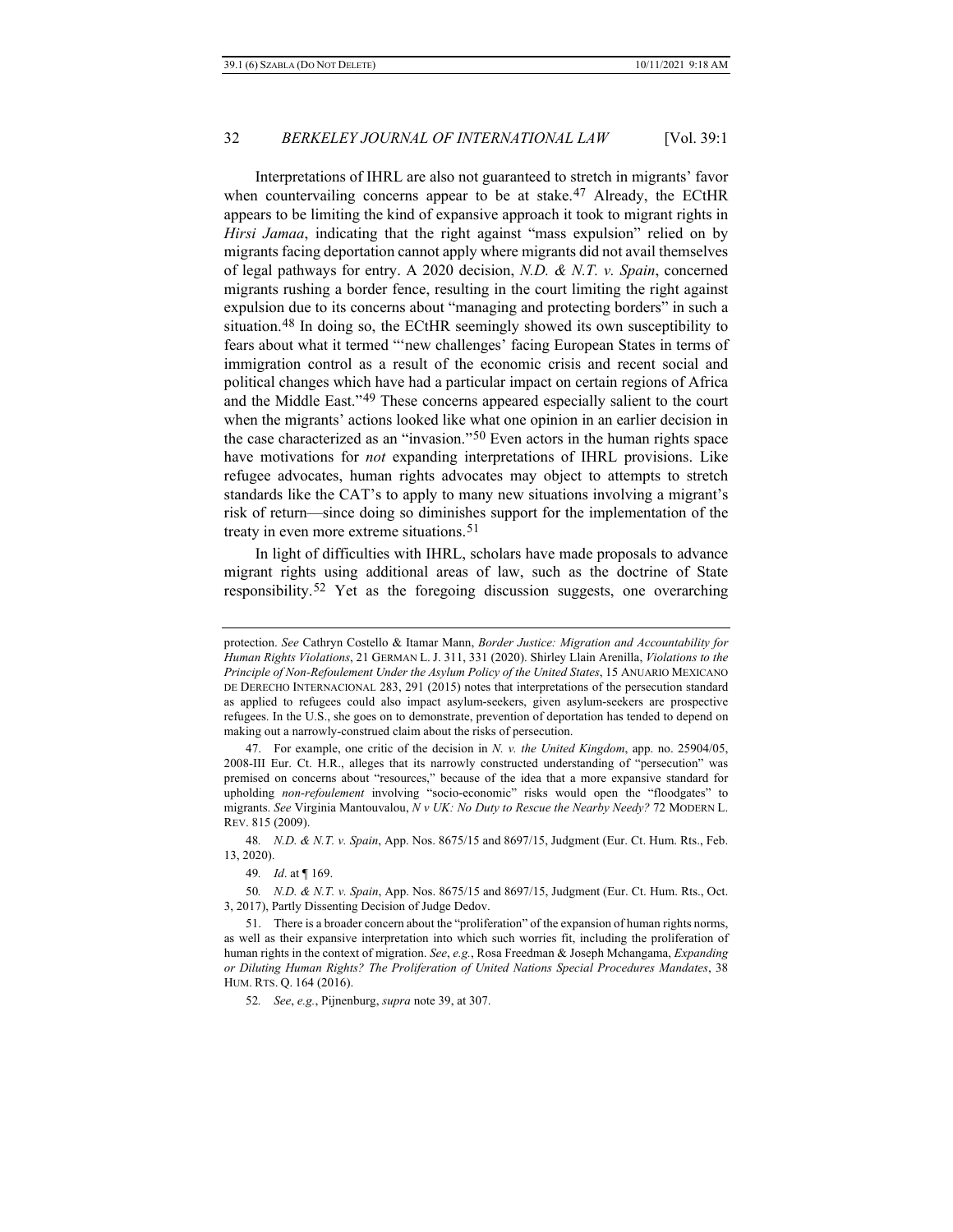problem to which the considerable amount of law with any potential application to migrants speaks is the tendency for redundancy and overlap. Attempting to expand the scope of any single area of this law, whether refugee law or IHRL, only exacerbates the issue. This is coupled with the fact that treaties such as the GATS, potentially applicable ILO agreements, and many IHRL conventions are hardly *lex specialis* concerning migrant treatment. As a consequence, the many instruments relevant to migration may be overlooked or ignored in considering the rights of migrants compared to more specific provisions offered to, for example, qualifying migrants under the Refugee Convention. The complexity of this legal corpus may also have a tendency to promote confusion about duties owed to migrants. Vincent Chetail consequently describes the totality of international migration law as a "deconstructionist design of complexity and contradiction," while Aleinikoff characterizes it as "substance without architecture."[53](#page-14-0) In effect, international migration law is a severe victim of international law's overall fragmentation problem.[54](#page-14-1)

This web of law cannot only be overly complex, but contradictory. An example of an instance in which laws relevant to migrants may work at crosspurposes concerns the treatment of migrant vessels at sea. The UN Convention on the Law of the Sea imposes a duty of rescue for such vessels. But if those vessels are potential smuggling operations, doing so could violate the requirements of the Protocol against the Smuggling of Migrants by Land, Sea and Air, which prohibits assistance of migration for profit.[55](#page-14-2) Additionally, opponents of rescue operations claim such assistance *incentivizes* smuggling operations.[56](#page-14-3)

This complex and contradictory body of international law applicable to migration can contribute to perverse incentives among States, as well. As Jaya Ramji-Nogales demonstrates, any provisions designed to protect migrants could also effectively result in harm; when the availability of protections seems dependent on migrants reaching certain destinations, migrants might feel compelled to reach those locations without States providing safe pathways to transit there.[57](#page-14-4) In other words, broad interpretations of IHRL in favor of migrant rights upon their arrival in States may actually convince many to attempt to make

<span id="page-14-0"></span><sup>53.</sup> Vincent Chetail, *The Architecture of International Migration Law: A Deconstructionist Design of Complexity and Contradiction*, 111 AJIL UNBOUND 18 (2017); Aleinikoff, *supra* note 6, at 467.

<span id="page-14-1"></span><sup>54.</sup> For an overview of the phenomenon and attempts to reconcile conflicting specialty areas of law *see* Martti Koskenniemi, *The Fate of Public International Law: Between Technique and Politics*, 70 MOD. L. REV. 1, 1–30 (2007).

<span id="page-14-2"></span><sup>55</sup>*. Compare* United Nations Convention on the Law of the Sea, Art. 98, Dec. 10, 1985, 1833 U.N.T.S. 3 *and generally* Protocol against the Smuggling of Migrants by Land, Sea and Air to the United Nations Convention Against Transnational Organized Crime, G.A. res. 55/25, Annex III (8 Jan. 2001).

<span id="page-14-4"></span><span id="page-14-3"></span><sup>56.</sup> For examples of such claims, *see* Eugenio Cusumano, *Migrant rescue as organized hypocrisy: EU maritime missions offshore Libya between humanitarianism and border control*, 54 COOP. & CONFLICT 3 (2018).

<sup>57.</sup> Jaya Ramji-Nogales, *Migration Emergencies*, 68 HASTINGS L. J. 609 (2017).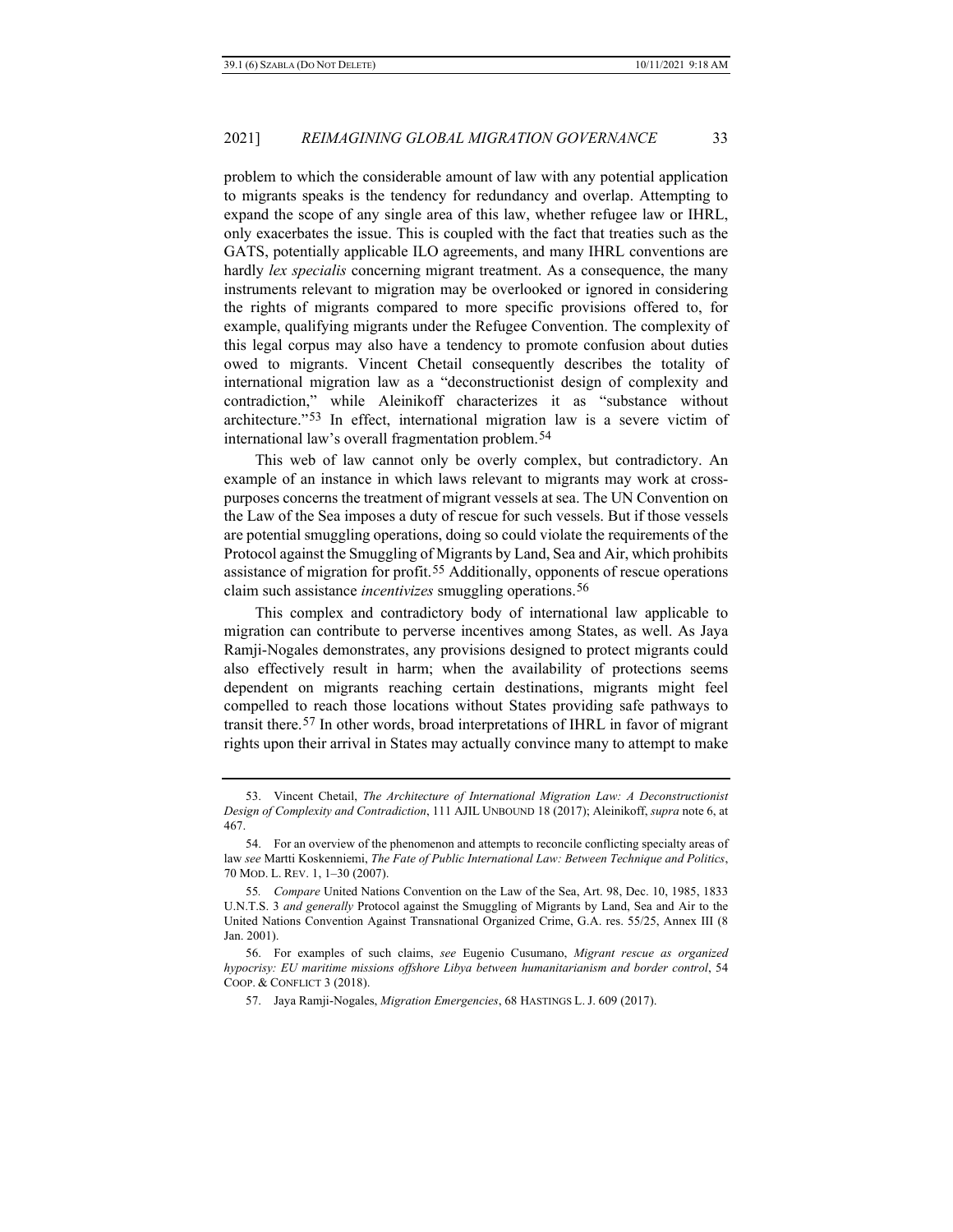dangerous maritime crossings or other forms of perilous journey. The former also puts migrants at greater risk because of the lack of clarity about the duty of rescue on the seas. The potential of rights to attract migrants has also led States to decline to extend such rights, because they might serve as "incentives" to movement.[58](#page-15-0)

Recent academic initiatives have sought to address the problems of international migration law's complexities and contradictions through what is effectively a restatement approach. Scholars have compiled guides from amalgams of various migrant-relevant duties that States are said to owe to *all* individuals under their responsibility or control under treaties concerning human rights, labor law, the law of the sea, and other areas. They aim to present a more cohesive and coherent version of "international migration law" that States would, in theory, more readily respect.<sup>[59](#page-15-1)</sup> This is a worthwhile effort. Yet sorting these bodies of law into an integrated narrative of what such a corpus "is" may still prove insufficient. Structural contradictions between these bodies of law in some cases continue to persist beyond the tidy phrasing of any restatement. They may also prove to have limited relevance in practice, given that many of the individual provisions that make up these restatements—particularly those derived from human rights law—face their own difficulties with ratification, adherence, and enforcement.<sup>[60](#page-15-2)</sup>

## *B. International Organizations and Migration: Limited and Overlapping Applications*

International institutions have, at times, proven to be a somewhat more successful means to provide the benefits of global migration governance. This success can come even without imposing feared infringements on sovereignty, which may be seen as inherent in international legal requirements. Of course, such institutions can serve as monitors of the implementation of extant treaties that, for example, protect migrant rights, in which case, they may be seen as *facilitating* such infringements on sovereignty. Yet international institutions also often have oversight, aid, and diplomatic functions that allow them to engage in problemsolving in ways that are quite distinct from the adversarial nature of legal

<span id="page-15-0"></span><sup>58.</sup> For examples from Europe, *see* Thomas Gammeltoft-Hansen & Nikolas F. Tan, *The End of the Deterrence Paradigm? Future Directions for Global Refugee Policy*, 5 J. MIGRATION & HUM. SEC. 28, 39–40 (2018). In the Americas, the Organization of American States' autonomous human rights body has documented the US engaged in detention as a deterrent. *See* INTER-AMERICAN COMM'N ON HUM. RTS., HUMAN RIGHTS SITUATION OF REFUGEE AND MIGRANT FAMILIES AND UNACCOMPANIED CHILDREN IN THE UNITED STATES OF AMERICA 37 (2015), https://www.oas.org/en/iachr/reports/pdfs/refugees-migrants-us.docx.

<span id="page-15-1"></span><sup>59.</sup> Betts & Kainz, *supra* note 4, at 4 (2017). This effort has included a number of academic publications trying to reframe relevant provisions from these areas of law as a cohesive whole. *See*, *e.g.*, VINCENT CHETAIL, INTERNATIONAL MIGRATION LAW (2014); FOUNDATIONS OF INTERNATIONAL MIGRATION LAW (Brian Opeskin et al*.* eds. 2012).

<span id="page-15-2"></span><sup>60.</sup> On the general inadequacy of human rights as a tool for addressing labor migration, for example, *see* Yash Ghai, *Migrant Workers, Markets, and the Law*, *in* GLOBAL HISTORY AND MIGRATIONS 179 (Wang Gungwu ed. 1997).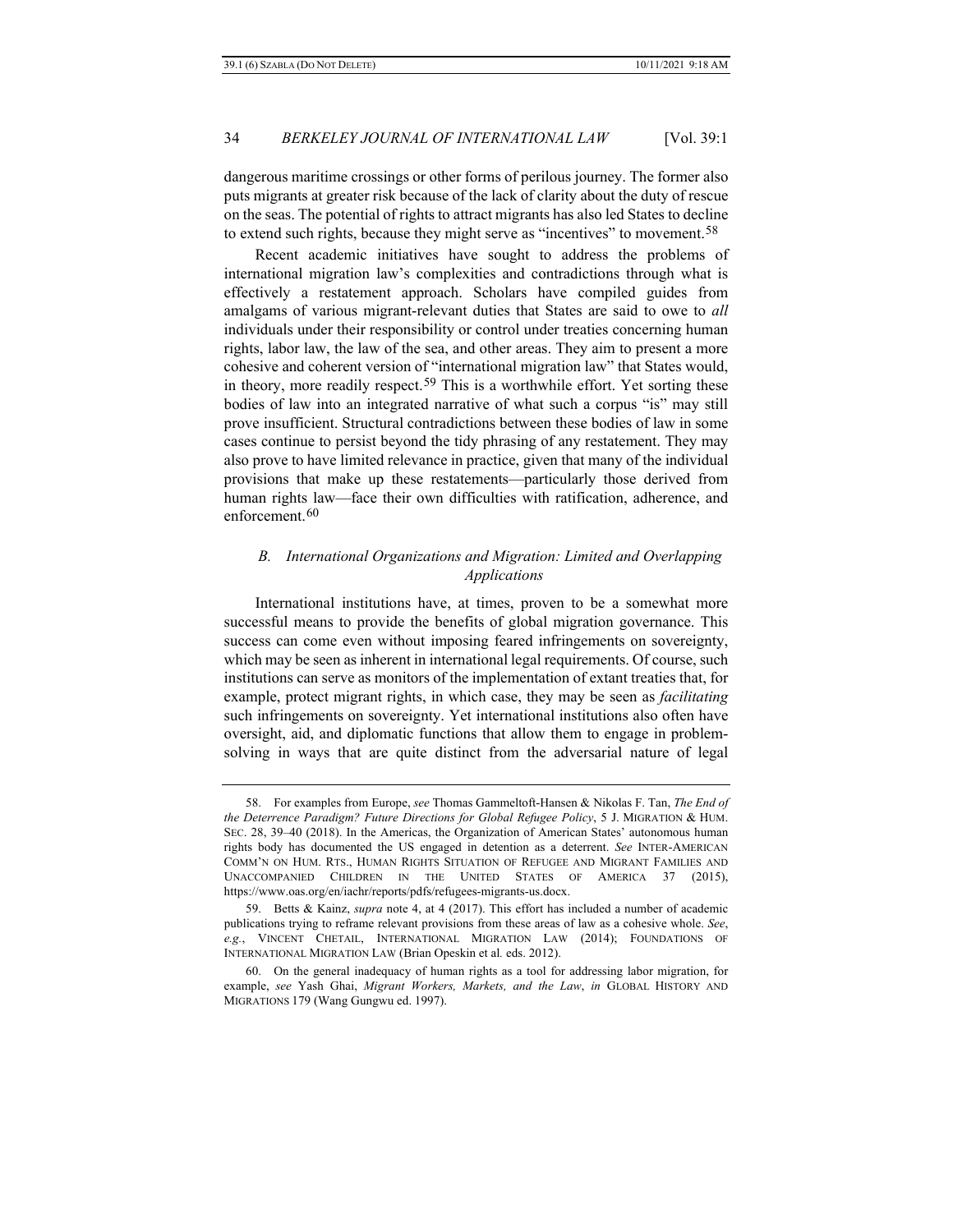<span id="page-16-9"></span>commitments' enforcement. Such tools give these institutions means to skirt the problem of jealously guarded sovereignty in the service of global migration governance.[61](#page-16-0) Still, they have not proven efficacious at doing so for all, or even most, migrants.

<span id="page-16-11"></span>Through its mandate—which is an interpretation of its statutory authority, coupled with tasks conferred on the organization by the General Assembly— UNHCR has been able to provide oversight of the rights and treatment of many forced migrants not included in the Refugee Convention definition.<sup>[62](#page-16-1)</sup> It has even been able to articulate more expensive definitions of refugee law.[63](#page-16-2) The organization even engages in the distributary function of negotiating and facilitating refugee resettlement beyond countries of first refuge. The ILO also oversees some conditions of labor migration.<sup>[64](#page-16-3)</sup> But for the vast majority of the world's migrants, there is no body comparable to UNHCR engaging in both aid and legal advocacy on a large scale.

<span id="page-16-13"></span><span id="page-16-12"></span>The closest such body, the IOM, describes itself as the "leading intergovernmental organization in the field of migration."[65](#page-16-4) It does ostensibly engage in some concern with migrant rights and conditions of migration.<sup>[66](#page-16-5)</sup> The IOM can also "discipline" State officials into the acceptance of its professional "norms" of migration control.[67](#page-16-6) It also, at times, smooths disagreements between States over migrant movement.[68](#page-16-7)

<span id="page-16-10"></span>But for the last several decades the IOM's operations have, like UNHCR's, focused on emergency humanitarian assistance—which can largely overlap with refugee aid—to the exclusion of migrants as a whole.[69](#page-16-8) The IOM's interest in

<span id="page-16-0"></span><sup>61</sup>*. See* Antoine Pécoud, *Introduction: The International Organization for Migration as the New 'UN Migration Agency*, *in* THE INTERNATIONAL ORGANIZATION FOR MIGRATION: THE NEW 'UN MIGRATION AGENCY' IN CRITICAL PERSPECTIVE 7 (Martin Geiger & Antoine Pécoud eds. 2020).

<span id="page-16-1"></span><sup>62.</sup> For the "core" of the UNHCR's mandate see Statute of the Office of the United Nations High Commissioner for Refugees, G.A. res. 428 (V) (14 Dec. 1950); for the extent to which UNHCR regards its mandate as extending beyond this statute *see*, *e.g.*, UNHCR Division of International Protection, Note on the Mandate of the High Commission of Refugees and his Office (Oct. 2013), https://www.unhcr.org/en-us/protection/basic/526a22cb6/mandate-high-commissioner-refugeesoffice.html.

<sup>63</sup>*. See* INGO VENZKE, HOW INTERPRETATION MAKES INTERNATIONAL LAW 114–32 (2012).

<span id="page-16-5"></span><span id="page-16-4"></span><span id="page-16-3"></span><span id="page-16-2"></span><sup>64.</sup> Khalid Koser, *Introduction: International Migration and Global Governance*, 16 GLOB. GOVERNANCE 301, 308 (2010).

<sup>65.</sup> International Organization for Migration, *About IOM*, https://www.iom.int/about-iom.

<sup>66</sup>*. See* Pécoud, *supra* note 61, at 12, 14.

<sup>67</sup>*. Id*. at 8.

<sup>68</sup>*. Id*.

<span id="page-16-8"></span><span id="page-16-7"></span><span id="page-16-6"></span><sup>69</sup>*. See* Francesca Fauri, *European migrants after the Second World War*, *in* THE HISTORY OF MIGRATION IN EUROPE: PERSPECTIVES FROM ECONOMICS, POLITICS, AND SOCIOLOGY 120 (Fauri ed. 2014); Betts & Kainz, *supra* note 4, at 2 (demonstrating increasing attention to humanitarian crises in the IOM's predecessors). On the largely emergency character of IOM activity today *see* SUSAN MARTIN, INTERNATIONAL MIGRATION: EVOLVING TRENDS FROM THE EARLY TWENTIETH CENTURY TO THE PRESENT 143 (2014) (noting that, in 2011, well over half of the IOM budget was devoted to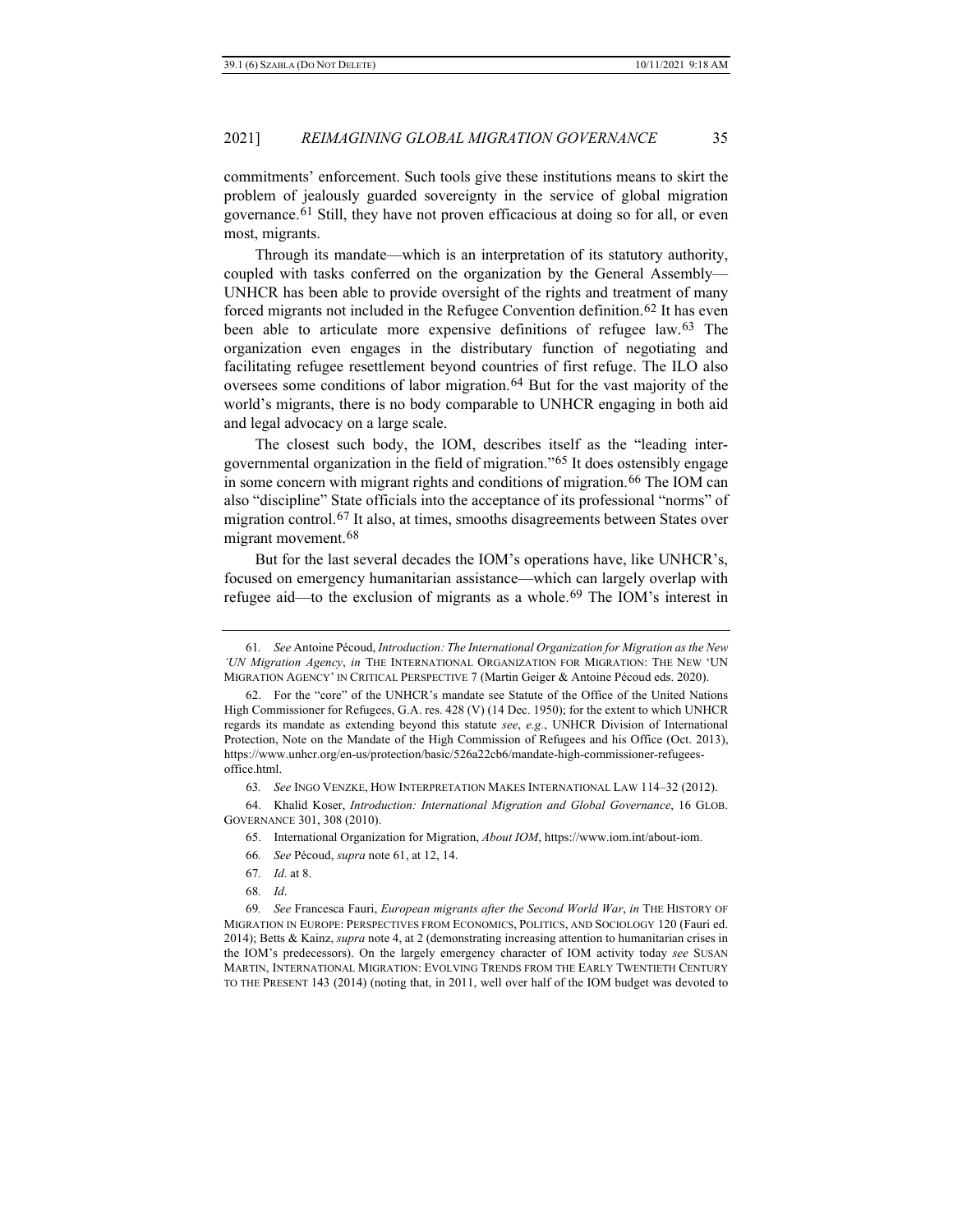migrant rights is also not a formal mandate.[70](#page-17-0) Unlike UNHCR, the IOM has historically been cut off from the UN system and its human rights mechanisms and guarantees. This division has led to tensions between the IOM and other multilateral bodies that have claimed responsibilities for migration—such as the UN and ILO—that focus more on such rights.<sup>[71](#page-17-1)</sup> Such tensions have included, for example, the UN's Special Rapporteur for Migrant Rights expressing concern about the extent to which the IOM's operations do not conform with IHRL and human rights norms.[72](#page-17-2)

<span id="page-17-7"></span><span id="page-17-6"></span>One important reason for such concern is that the organization has sometimes served as a sort of "subcontractor" for its most financially influential member States' border and migration control activities, and even stands accused of doing their "dirty work" involving forced deportation and detention.[73](#page-17-3) As Jan Klabbers has summarized, the organization provides "tailor made solutions" for members, rather than holding a "regulatory mandate" over them.[74](#page-17-4) In other words, where it is most efficacious at managing migration—at least from the perspective of many individual States—the IOM has not only demonstrated a lack of concern for migrant rights, but also even stood in the way of the best or most just distribution of migrants. To this problem could be added the IOM's concern, when focused on regular migration rather than emergencies, with providing migrants in the service of labor needs over its concern with their rights.<sup>[75](#page-17-5)</sup> These issues call into question the IOM's capability to balance core concerns of global migration governance that are at the heart of the "migration crisis."

Regional associations or supranational entities are often taken as models for what can be achieved at the larger international institutional level, or as means to provide a local form of international governance instead. Yet as the fate of the EU

<span id="page-17-2"></span><span id="page-17-1"></span><span id="page-17-0"></span>72*. See* François Crépeau, *Rep. of the Special Rapporteur on the human rights of migrants* 18, U.N. Doc. A/68/283, (Aug. 5, 2013).

emergency assistance, with funds for activities conceivably related to migration management being at most, one-third of the emergency budget, or one-sixth of the IOM budget as a whole). MEGAN BRADLEY, THE INTERNATIONAL ORGANIZATION FOR MIGRATION: CHALLENGES, COMMITMENTS, COMPLEXITIES 6, 9 (2020) (noting that many of the priorities the IOM adopted in 2007 related to "forced migration," specifically, that emergence assistance has grown "dramatically" since 2010, and that humanitarian work comprises the majority of its activity).

<sup>70</sup>*. Id*. at 2.

<sup>71.</sup> For more *see* Part II(B), *infra*.

<span id="page-17-3"></span><sup>73.</sup> Kristy Siegfried, *How will joining the UN change IOM?* NEW HUMANITARIAN (Aug. 12, 2016), https://www.thenewhumanitarian.org/analysis/2016/08/12/how-will-joining-un-change-iom; on IOM border management *see* Rutvica Andrijasevic & William Walters, *The International Organization for Migration and the International Government of Borders*, 28 SOC'Y & SPACE 977 (2010); on "subcontracting" *see* Sandra Lavenex, *Multilevelling EU external governance: the role of international organizations in the diffusion of EU migration policies*, 42 J. ETHNIC & MIGRATION STUD. 554 (2016).

<span id="page-17-5"></span><span id="page-17-4"></span><sup>74.</sup> Jan Klabbers, *Notes on the ideology of international organizations law: The International Organization for Migration, state-making, and the market for migration*, 32 LEIDEN J. INT'L L. 383, 384 (2019).

<sup>75.</sup> Pécoud, *supra* not[e 61,](#page-16-9) at 11.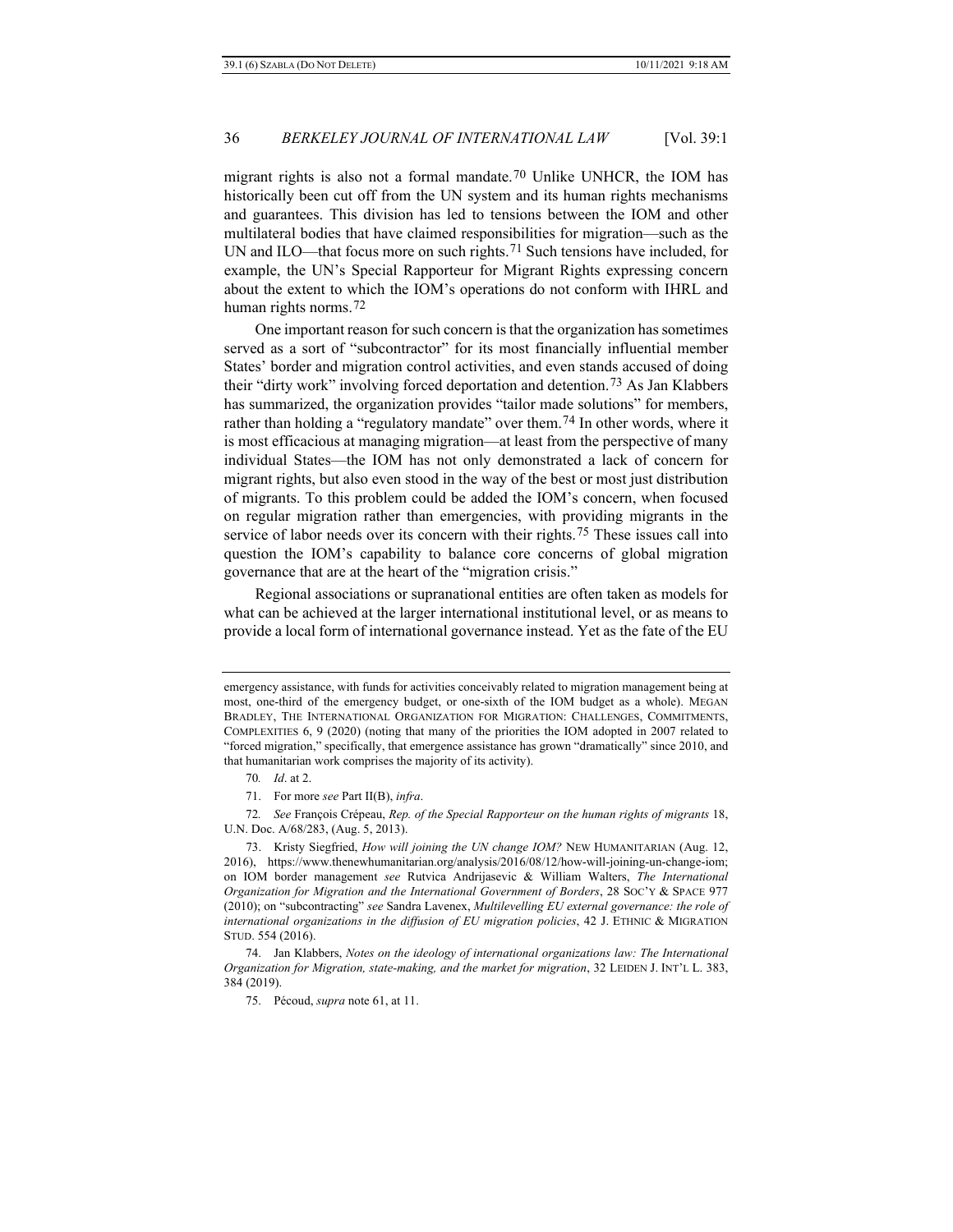<span id="page-18-6"></span>system illustrates all too well, these regional associations have had what scholars characterize as "ambiguous" success at best.[76](#page-18-0) While it has relatively successfully implemented internal freedom of movement, the EU has remained riven with tensions over the distribution of migrants arriving from outside the bloc since the 2015 breakdown of the Dublin Regulation. Non-frontline States have viewed the EU's "burden-sharing" requirements to accept migrants as an affront to their sovereignty—a division borne out in legal disputes that erupted over the Dublin requirements.[77](#page-18-1) These divisions have persisted in debates over the reform of the Dublin system more recently.[78](#page-18-2)

The European Commission's September 2020 proposal for a new "EU Migration Pact" allowed States to avoid mandatory "burden-sharing" by participating only in shared migrant *removal* efforts.[79](#page-18-3) This compromise proved dissatisfactory for lawmakers on either side of the "burden-sharing" debate and humanitarians alike.  $80$  The proposal also demonstrates that the EU plans to sidestep the debate over distribution by continuing to induce outside States to help it restrict migrants' arrival extraterritorially (as the next Section describes in more detail).[81](#page-18-5) In effect, the EU reproduces many of the problems with the form of migration governance practiced by the IOM—with its deference to reluctant States on distribution and limited concern for migrant's rights—and thus hardly serves as an effective replacement for it even within its own region.

<span id="page-18-0"></span><sup>76</sup>*. See*, *e.g.*, Sandra Lavenex, Terri E. Givens, Flavia Jurje & Ross Buchanan, *Regional Migration Governance*, *in* THE OXFORD HANDBOOK OF COMPARATIVE REGIONALISM (Tanja A. Börzel & Thomas Risse eds. 2016). On the EU as "most comprehensive regime" *see id*. at 461.

<span id="page-18-1"></span><sup>77</sup>*. See* Jason Mitchell, *The Dublin Regulation and its Systemic Flaws*, 18 SAN DIEGO L. J. 295 (2017).

<span id="page-18-2"></span><sup>78</sup>*. See*, *e.g.*, Bernardo de Miguel & María Martín, *Spain rejects EU migration plan for not including relocation quotas*, EL PAÍS (June 23, 2020), https://english.elpais.com/international/2020- 06-23/spain-rejects-eu-migration-plan-for-not-including-relocation-quotas.html?ssm=TW\_CC (discussing Spain helping to forge a bloc of southern European States to push for more "burdensharing" of migrant hosting within the EU).

<span id="page-18-3"></span><sup>79</sup>*. Communication from the Commission to the European Parliament, the Council, the European Economic and Social Committee and the Committee of the Regions on a New Pact on Migration and Asylum*, at 5-6, COM (2020) 609 (Sept. 23, 2020) [hereinafter 'EU Migration Pact proposal'].

<span id="page-18-4"></span><sup>80.</sup> Christopher Pitchers, *EU's new migration pact comes under the spotlight with ministers amid internal divisions*, EURONEWS (Oct. 8, 2020), https://www.euronews.com/2020/10/08/eu-s-newmigration-pact-comes-under-the-spotlight-with-ministers-amid-internal-divisions; Ana Lazaro, *European Union's proposed new migration pact generates dissatisfaction on all sides*, EURONEWS (Sept. 26, 2020), https://www.euronews.com/2020/09/26/eu-migration-pact-will-institutionalisexenophobia-claims-mediterranean-rescue-group; *Member states to clash over the EU's new migration pact*, EURACTIV (Sept. 24, 2020), https://www.euractiv.com/section/politics/news/member-states-toclash-over-the-eus-new-migration-pact/.

<span id="page-18-5"></span><sup>81.</sup> EU Migration Pact proposal, *supra* note 79, at 17–24. In addition to funding and training to third States that host migrants, the EU also plans to grant visas to their nationals as a "positive incentive" for cooperation. *Id*. at 23–24.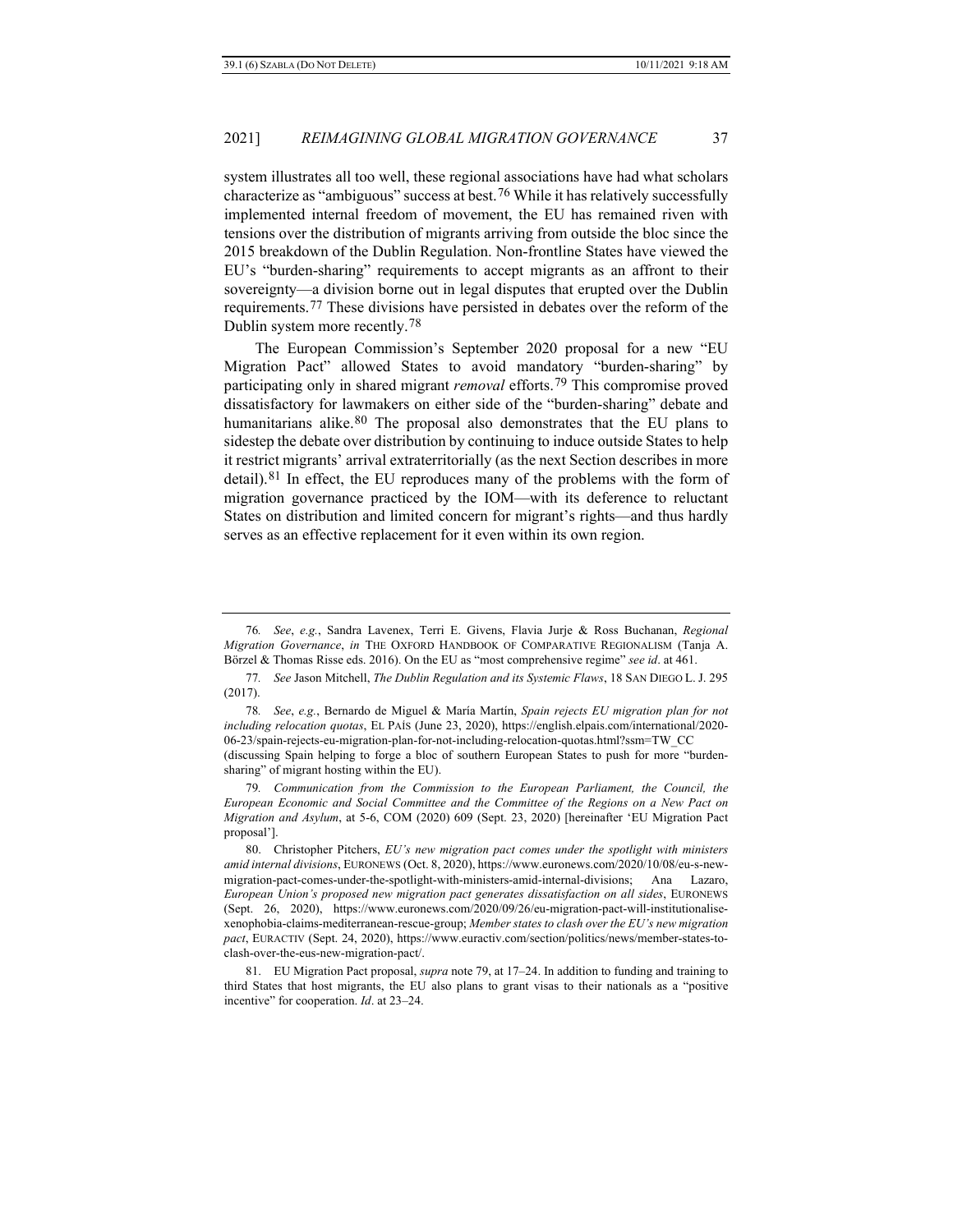<span id="page-19-9"></span><span id="page-19-0"></span>Beyond Europe, many regional initiatives hardly extend beyond paper commitments.[82](#page-19-1) The Economic Community of West African States (ECOWAS) has been among the most acclaimed for successfully promoting free movement.<sup>[83](#page-19-2)</sup> But its successes in influencing national-level legislation have mainly been in promoting short-term border crossings, rather than the rights of longer-term migrants.[84](#page-19-3) Nor is it always clear how regional efforts would scale to tackle global problems. While regional agreements in Africa and Latin America had already pioneered expansive definitions of "refugee" in the 1970s and 80s, such definitions hardly spread outside of such initiatives, let alone be adopted in the Global North.[85](#page-19-4)

It is also not always clear, moreover, how regional initiatives would function together to address transregional migration. The interregional dynamics of Africa-Europe migration, for example, have often been managed via *international* bodies, such as the IOM, with all the attendant problems described above.<sup>[86](#page-19-5)</sup> Given European influence within the IOM, and the power dynamic between the EU and regional organizations in the Global South, cooperation often takes the form of representing Northern interests.[87](#page-19-6) The EU has tended, for example, to prioritize its desire to restrict migration to the North and "securi[ng]" itself from migrants over promoting inter-regional cooperation to help further African attempts at integration through intra-continental migration.<sup>[88](#page-19-7)</sup> The friction between these approaches has helped lead the EU to move away from partnerships with other

<span id="page-19-8"></span><sup>82.</sup> Lavenex et al., *supra* not[e 76,](#page-18-6) at 473.

<span id="page-19-2"></span><span id="page-19-1"></span><sup>83.</sup> Eva Dick & Benjamin Schraven, *Regional Cooperation on Migration and Mobility: Insights from two African regions*, *in* 2 PROCEEDINGS OF THE AFRICAN FUTURES CONFERENCE 102, 112 (2019).

<span id="page-19-3"></span><sup>84</sup>*. Id*. at 112, 115. *See also* ALEXANDRE DEVILLARD, ALESSIA BACCHI & MARION NOACK, A SURVEY ON MIGRATION POLICIES IN WEST AFRICA (2015), https://publications.iom.int/books/surveymigration-policies-west-africa.

<span id="page-19-4"></span><sup>85</sup>*. See*, *e.g.*, Cartagena Declaration on Refugees Adopted by the Colloquium on the International Protection of Refugees in Central America, Mexico, and Panama, Art. 3, ¶ 3, Nov. 22, 1984 (including "aggression," "general violence," "internal conflicts," and "massive violations of human rights," as valid rationales for flight available to claim refugee status); Organization of African Unity Convention Governing the Specific Aspects of Refugee Problems in Africa, Art. 1, ¶ 2, Sept. 10, 1969, 1001 U.N.T.S. 45 (including "external aggression" and "events disturbing public order" as valid rationales).

<sup>86.</sup> Lavenex et al., *supra* not[e 76,](#page-18-6) at 468.

<span id="page-19-6"></span><span id="page-19-5"></span><sup>87.</sup> On power dynamics *see*, *e.g.*, Amanda Bisong, *Trans-regional institutional cooperation as multilevel governance: ECOWAS migration policy and the EU*, 45 J. ETHNIC & MIGRATION STUD. 1294 (2019); Dick & Schraven, *supra* note [83,](#page-19-0) at 110, 114 (noting the EU created Horn of Africa migration management initiatives "from scratch" and "pressure[d]" ECOWAS to adopt its policies).

<span id="page-19-7"></span><sup>88.</sup> These clashes have been the focus of numerous recent studies. *See*, *e.g.*, Franziska Zanker, *Managing or restricting movement? Diverging approaches of African and European migration governance*, 7 COMP. MIGRATION STUD. 1 (2019); Luca Barana, *EU Migration Policy and Regional Integration in Africa: A New Challenge for European Policy Coherence*, 18 INSTITUTO AFFARI INTERNAZIONALI COMMENTARIES 1 (2018); Clare Castillejo, *The Influence of EU Migration Policy on Regional Free Movement in the IGAD and ECOWAS Regions* (German Development Institute Discussion Paper 11/2019, 2019), https://www.die-gdi.de/uploads/media/DP\_11.2019.pdf.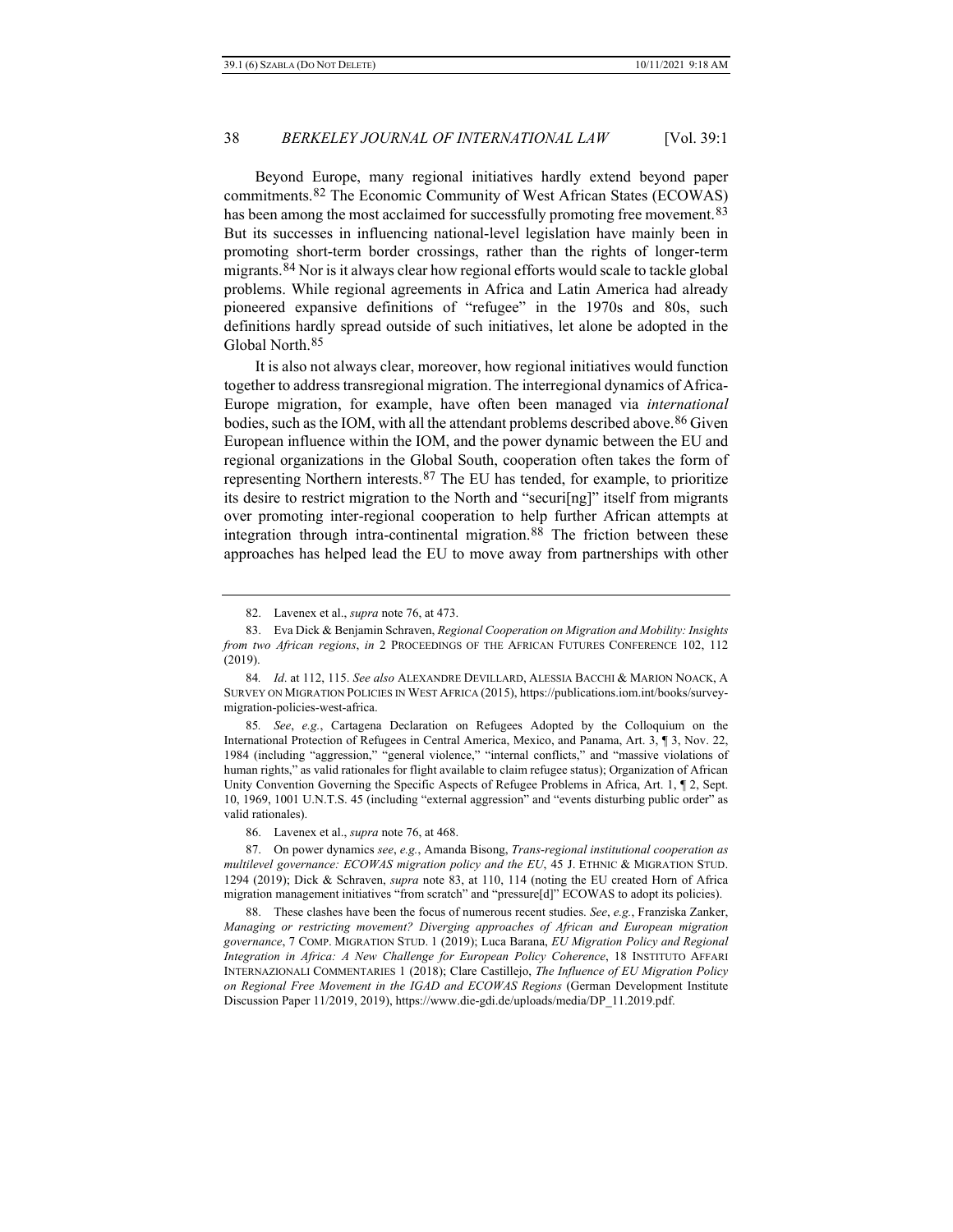regional associations toward direct engagement with States.[89](#page-20-1) Regional organizations, in other words, have not, and likely cannot, address an issue that is fundamentally global in nature, especially in the absence of truly representative or effective international institutions.

#### <span id="page-20-0"></span>*C. Bilateral Managerialism and Increasing Externalization*

The limitations of international or regional solutions have meant that difficult questions of migrant rights and distribution have fallen more on individual States. The displacement of these questions onto domestic politics has meant that individual States' concerns about their compromised sovereignties have become further inflamed by debates about the number of migrants and refugees each State should individually accept and the standards of treatment they must individually adopt.

In addition to issues described above, this pressure has resulted in alternative, bilateral solutions between States, or between regional blocs and States, that Peter Spiro characterizes as part of a "management" approach.<sup>[90](#page-20-2)</sup> In contrast to approaches emphasizing migrants' equal or fair distribution, or their rights, managerialism often seeks to use international agreements to buttress State defenses against undesired movement.<sup>[91](#page-20-3)</sup> In this respect, the approach often not only resembles the IOM's, but has involved the IOM's assistance with its implementation—in a demonstration of that organization's subordination to member States.<sup>[92](#page-20-4)</sup>

"Managerial" solutions often include provisions meant to "externalize" the hosting of migrants and refugees.<sup>[93](#page-20-5)</sup> Examples extend not just between States, but between regional organizations and States as well. They include such developments as the heavily critiqued 2016 EU-Turkey "deal." In this scheme, the European bloc funds Turkey's ability to maintain, or prevent from departure, asylum-seekers on its territory, with some provision for their processing and limited admission to Europe.<sup>[94](#page-20-6)</sup> Similar cooperation now exists between the EU and Libya, although it is much more straightforwardly focused on preventing, rather than facilitating, migration.<sup>[95](#page-20-7)</sup> Such cooperation has extended much more deeply into Africa, prompting one European ambassador in 2018 to declare,

<sup>89</sup>*. See* Castillejo, *supra* note [88,](#page-19-8) at 8.

<span id="page-20-3"></span><span id="page-20-2"></span><span id="page-20-1"></span><sup>90</sup>*. See* Peter J. Spiro, *The Possibilities of Global Migration Law*, 111 AJIL UNBOUND 3, 4–5 (2017).

<sup>91</sup>*. Id*.

<sup>92</sup>*. See*, *e.g.*, Klabbers, *supra* not[e 74,](#page-17-6) at 387–88.

<sup>93</sup>*. See*, *e.g.*, Spiro, *supra* not[e 90,](#page-20-0) at 4.

<span id="page-20-6"></span><span id="page-20-5"></span><span id="page-20-4"></span><sup>94</sup>*. See* Roman Lehner, *The EU-Turkey-'deal': Legal Challenges and Pitfalls*, 57 INT'L MIGRATION 176–77 (2018).

<span id="page-20-7"></span><sup>95.</sup> For an overview of EU-Libya migration cooperation *see* Müller & Slominski, *supra* note [42.](#page-12-7)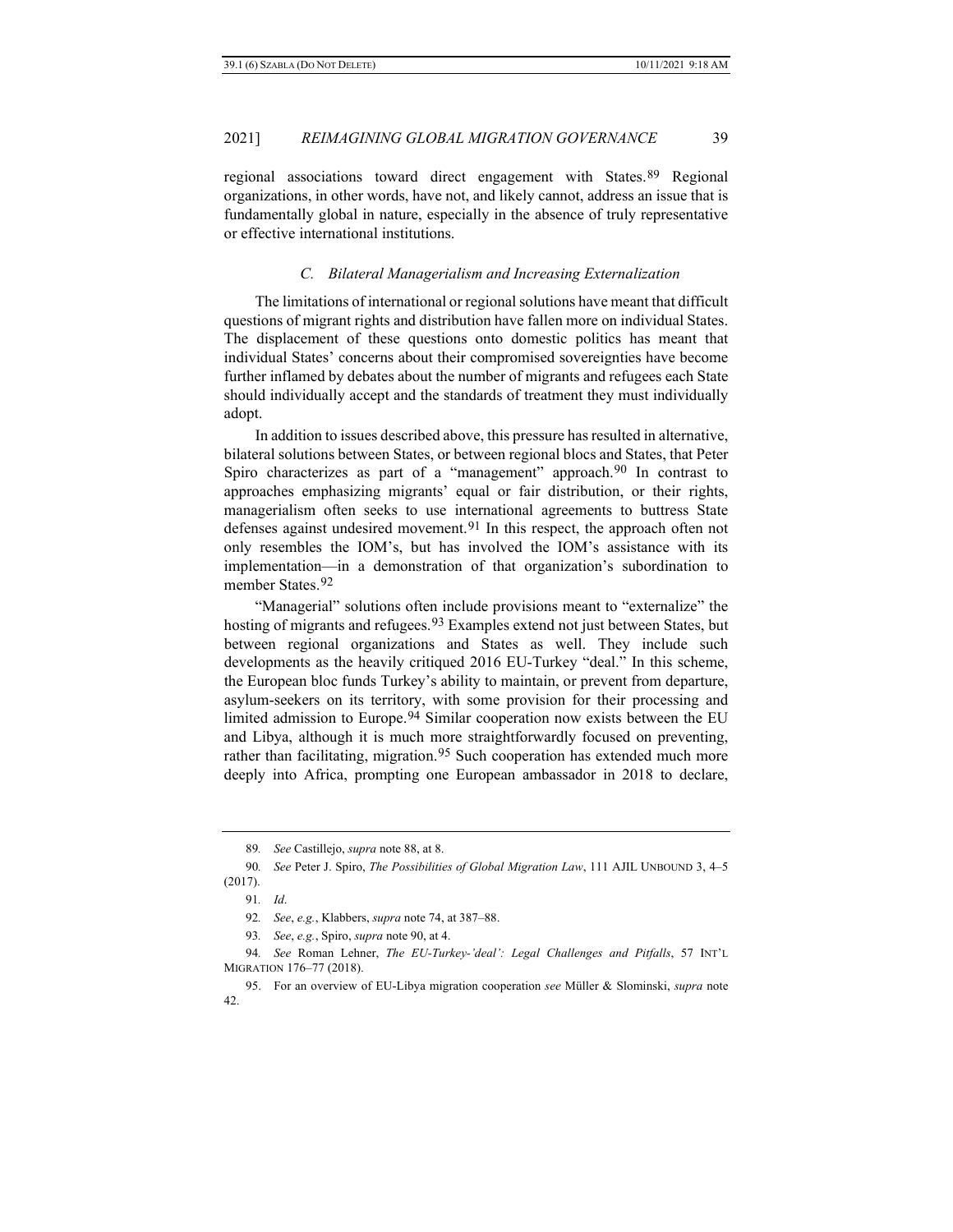infamously, that "Niger is now the southern border of Europe."[96](#page-21-0) Similar agreements now reach to sub-Saharan African States as far south as Rwanda.<sup>[97](#page-21-1)</sup> Under the Trump Administration's "migrant protection protocol," the United States revived externalization precedents in implementing a version of such interdiction agreements with Mexico, and also pioneered them with Central American States.[98](#page-21-2) Similarly, Australia has continued to operate detention centers for migrants arriving by boat in offshore islands of foreign States as part of its "Pacific Solution."[99](#page-21-3)

<span id="page-21-8"></span>From an international legal perspective, externalization is often justified on the basis that the obligation of *non-refoulement* does not impede the hosting of potential asylum-seeker populations in "safe third countries," particularly countries of first asylum.[100](#page-21-4) The EU-Turkey deal is premised on the theories that Turkey is a "safe" refuge for potential asylum-seekers, that those populations need not immediately reach Europe to escape persecution, and that they could, and should, be returned to Turkey if they attempt to enter the EU, and only be accepted into the EU on a limited basis after a determination of their status as statutory refugees.[101](#page-21-5) Yet in practice, such agreements often ignore or fail to take into account abundant evidence of human rights and other violations committed against migrants in the third country. Critics have noted that Turkey is not committed to the Refugee Convention's protection guarantees in a way that would protect most current migrants there.<sup>[102](#page-21-6)</sup> In Libya, returns of migrants have led to abusive detention and disappearances.<sup>[103](#page-21-7)</sup> Even the status of the United States as

<span id="page-21-4"></span>100*. See* María-Teresa Gil-Bazo, *The Safe Third Country Concept in International Agreements on Refugee Protection: Assessing State Practice*, 33 NETH. Q. HUM. RTS. 42 (2015).

<span id="page-21-5"></span>101. These factors are evident from the statement establishing the deal. *See* European Council Press Release, EU-Turkey Statement (Mar. 18, 2016). *See also* Lehner, *supra* note 94, at 176–78.

<span id="page-21-0"></span><sup>96.</sup> Daniel Howden & Giacomo Zandonini, *Niger: Europe's Migration Laboratory*, REFUGEES DEEPLY (May 22, 2018), https://www.newsdeeply.com/refugees/articles/2018/05/22/niger-europesmigration-laboratory.

<span id="page-21-1"></span><sup>97.</sup> Matina Stevis-Gridneff, *Europe Keeps Asylum Seekers at a Distance, This Time in Rwanda*, N.Y. TIMES (Sept. 8, 2019), https://www.nytimes.com/2019/09/08/world/europe/migrants-africarwanda.html.

<sup>98</sup>*. See* Geoffrey Heeren, *Distancing Refugees*, 97 DENVER L. REV. 761, 765, 779-81 (2020).

<span id="page-21-3"></span><span id="page-21-2"></span><sup>99.</sup> For a general overview of attempts by the EU, US, and Australia to pursue these strategies of "externalization" to third countries *see, e.g.*, *id*. (generally, and noting EU and Australian comparisons at 774-77); Bill Frelick, Ian M. Kysel & Jennifer Podkul, *The Impact of Externalization of Migration Controls on the Rights of Asylum Seekers and Other Migrants*, 4 J. ON MIGRATION & HUM. SEC. 190 (2016).

<span id="page-21-6"></span><sup>102.</sup> Turkey retains a geographical limitation on the application of the Refugee Convention. *See id*. at 177. This limitation can be read as limiting the rights it provides to refugees—let alone recognized asylum-seekers—from outside Europe. *See* Arzu Güler, *Turkey's Geographical Limitation: The Legal Implications of an Eventual Lifting*, 58 INT'L MIGRATION 3 (2020).

<span id="page-21-7"></span><sup>103</sup>*. See*, *e.g.*, *No Escape from Hell: EU Policies Contribute to Abuse of Migrants in Libya*, HUM. RTS. WATCH (Jan. 21, 2019), https://www.hrw.org/report/2019/01/21/no-escape-hell/eu-policiescontribute-abuse-migrants-libya; Mat Nashed, *What happens to migrants forcibly returned in Libya?* NEW HUMANITARIAN (Aug. 5, 2020), https://www.thenewhumanitarian.org/newsfeature/2020/08/05/missing-migrants-Libya-forced-returns-Mediterranean.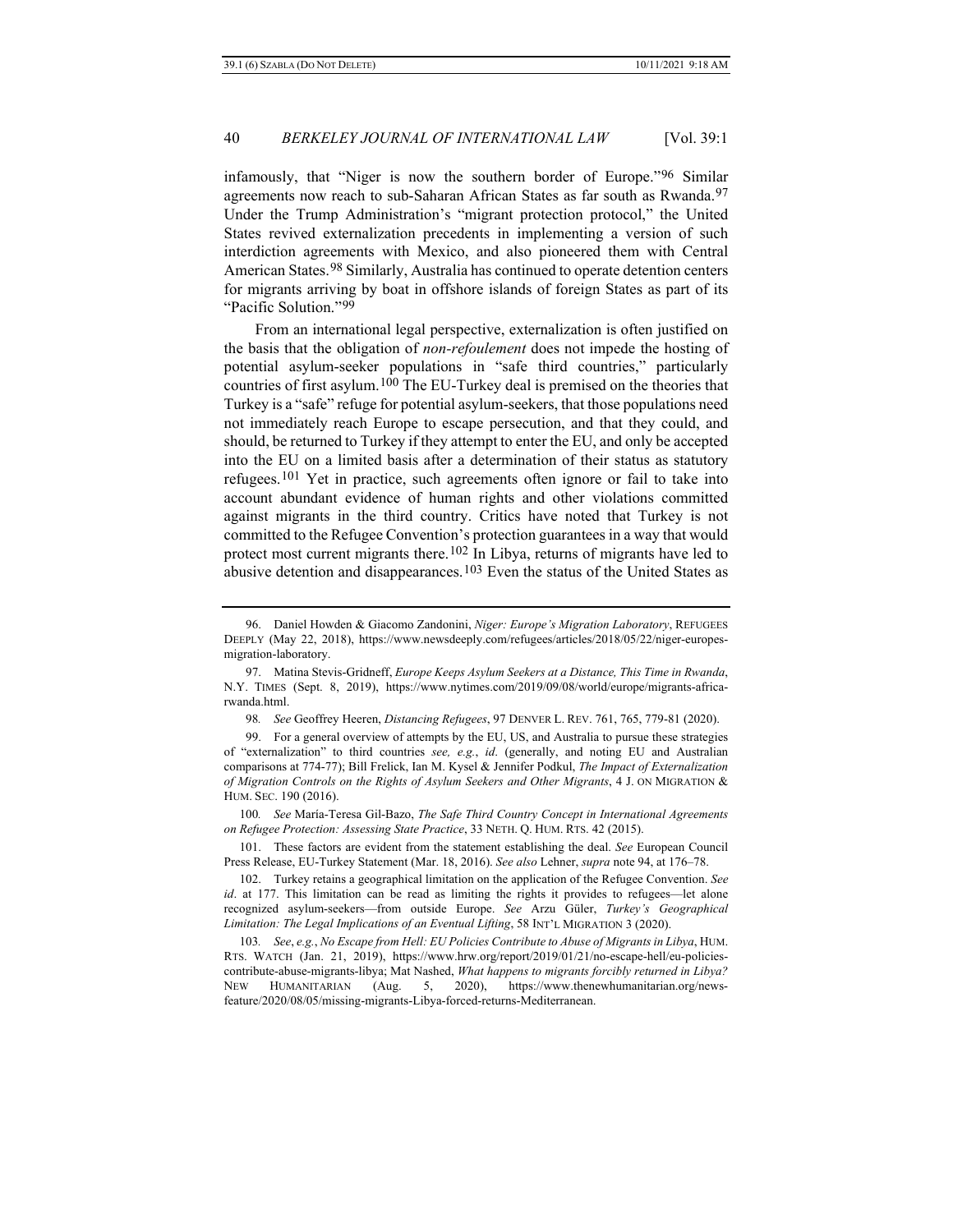a "safe third country" to which refugees can be returned from Canada has been highly controversial.<sup>[104](#page-22-0)</sup>

Despite often being justified on the basis of preventing smuggling or dangerous movement, such agreements also ignore the increasingly dangerous routes migrants have taken to avoid formally entering, or seeking asylum in, third countries in which they would be required to remain.[105](#page-22-1) The implementation of the EU-Turkey deal, for example, changed only the means by which, but not the fact that, migrants engaged with smugglers on irregular routes.[106](#page-22-2) It also resulted in an increase in migrant sea-crossings to Italy, which have proven more deadly than the journeys across the Aegean to Greece that the EU-Turkey deal principally aimed to prevent.<sup>[107](#page-22-3)</sup> Given that these journeys in the Central Mediterranean spurred further EU-Libya cooperation and thus will likely see migrants develop more forms of precarious circumvention, externalization has effectively been producing problems it was meant to solve.[108](#page-22-4)

#### II.

## THE SEARCH FOR SOLUTIONS: PLANS AND PROPOSALS FOR MIGRATION GOVERNANCE REFORM

The weaknesses of the extant system of migration governance as a whole have been evident to policymakers, as well as scholars, for some time. Yet with the exception of brief discussions around the turn of the millennium, the evident difficulties with the system of *global* migration governance only prompted considerable rethinking and broader international action in the wake of heightened consciousness of the "migration crisis" in 2015.[109](#page-22-5) The next year, President Obama led the effort to commit the UN to a rethinking of the architecture of

<span id="page-22-0"></span><sup>104</sup>*. See* Annie Hylton, *Canada Questions the Safety of Asylum Seekers in the U.S.*, NEW YORKER (May 1, 2019), https://www.newyorker.com/news/news-desk/canada-questions-the-safety-of-asylumseekers-in-the-us.

<span id="page-22-1"></span><sup>105.</sup> For the focus on smuggling *see* EU-Turkey statement, *supra* note [101.](#page-21-8) On ignoring ways these agreements can promote dangerous migrant pathways *see*, *e.g.*, *Q&A: Why the EU-Turkey Deal is No Blueprint*, HUM. RTS. WATCH (Nov. 14, 2016), https://www.hrw.org/news/2016/11/14/qa-whyeu-turkey-migration-deal-no-blueprint.

<span id="page-22-2"></span><sup>106.</sup> *See generally* Ayselin Yıldız, *Impact of the EU–Turkey Statement on Smugglers' Operations in the Aegean and Migrants' Decisions to Engage with Smugglers*, INT'L MIGRATION (published online, 2020).

<span id="page-22-3"></span><sup>107</sup>*. See*, *e.g.*, Philip Connor, *The most common Mediterranean migration paths into Europe have changed since 2009*, PEW RSCH. CTR. (Sept. 18, 2018), https://www.pewresearch.org/facttank/2018/09/18/the-most-common-mediterranean-migration-paths-into-europe-have-changed-since-2009.

<span id="page-22-4"></span><sup>108.</sup> A key document establishing the EU-Libya cooperation was the Malta Declaration, which was premised on stopping smuggling. *See* European Council Press Release, Malta Declaration by the members of the European Council on the external aspects of migration: addressing the Central Mediterranean route (Feb. 3, 2017), ¶ 4.

<span id="page-22-5"></span><sup>109.</sup> Some of these turn-of-the-millennium discussions will be referenced further in Part IV, *infra*.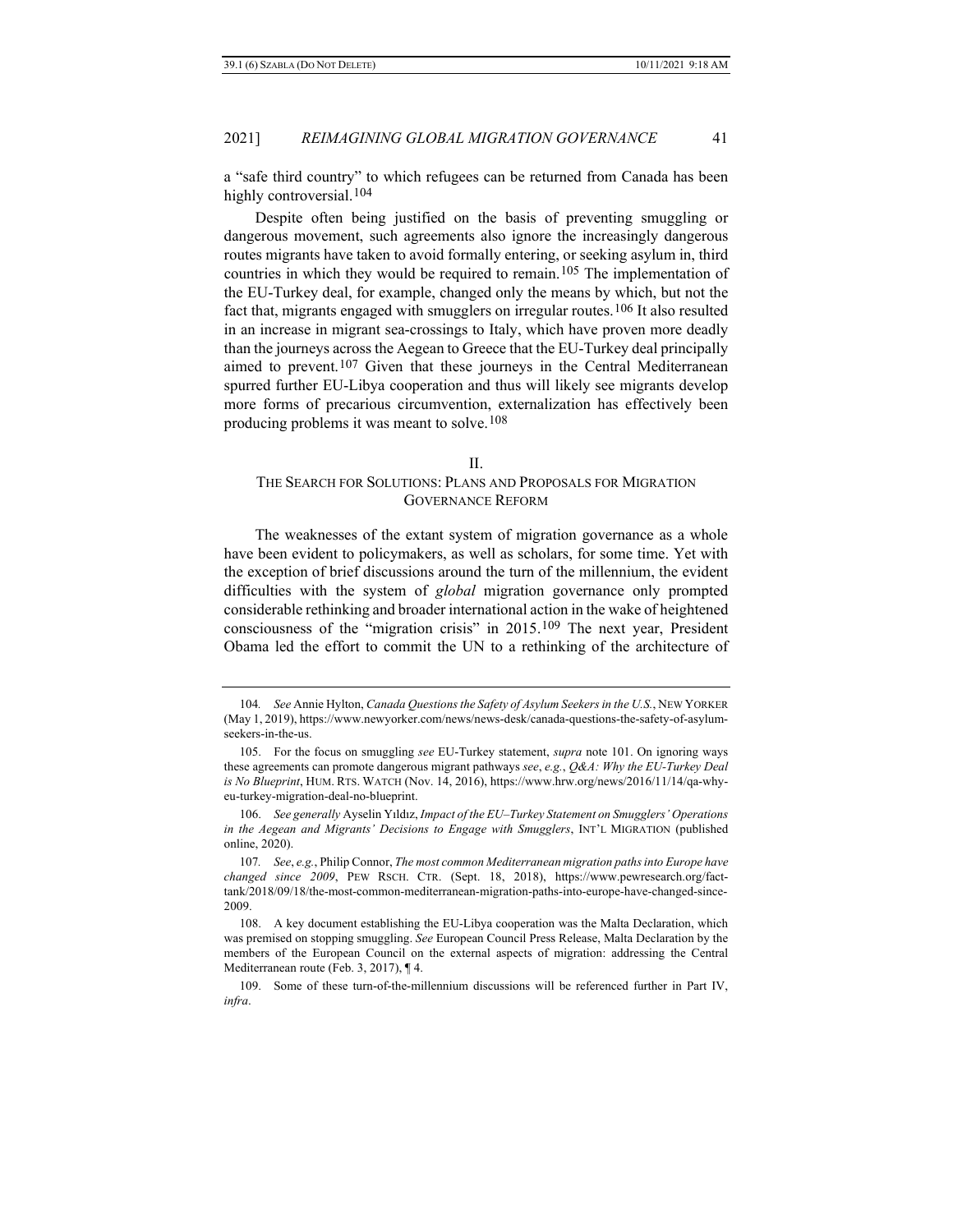migration's international oversight, culminating in the 2016 New York Declaration for Refugees and Migrants: a pledge to forge new "Compacts" on refugee and migration governance.<sup>[110](#page-23-1)</sup> States worldwide agreed to the two new "Global Compacts" in 2018. The Migration Compact was meant to help promote safer pathways for movement, enhance migrant rights, and more closely coordinate between nonprofits and international organizations and governments, among other goals.[111](#page-23-2) At the same time, the IOM drew closer to the UN, recognizing a need to take advantage of the latter's broader scope and legitimacy. The UN, in turn, recognized the need for a dedicated institution that would oversee migrants who were beyond the mandate of UNHCR.

<span id="page-23-6"></span>These initiatives have prompted debate over, and critique of, the potential efficacy of the new frameworks, alongside scholars' and activists' proposals for more expansive reforms. This Part reviews such reforms and other proposals. It concludes that critiques of the new Compacts are well-founded. Yet it also contends that many of the proposals to go beyond them are also insufficient because they lack bases in material and political reality to serve as foundations for the current and future needs of global migration governance.

## *A. The Global Compacts: A New Dawn for Global Migration Governance?*

<span id="page-23-0"></span>Of the two new instruments, the Migration Compact was particularly ambitious in seeking "enhanced cooperation on international migration in all its dimensions" through "recognition" of need for a "comprehensive approach."<sup>[112](#page-23-3)</sup> The Compact sought, in particular, to use such cooperation to address many of the protection problems that have plagued migration governance, as reviewed above. For example, it pledged to seek multilateral approaches to ensure migrants had safe pathways and consider the difficulties of forced migrants whose plight resembled that of refugees through the creation of "reception" arrangements for those whose flight occurred as a consequence of an emergency.<sup>[113](#page-23-4)</sup> It also represented a step beyond the legal academics' restatement approach to migration law in its enumerating and reconciling of migrant rights, incorporating a canonical list of these into the document.<sup>[114](#page-23-5)</sup> In doing so, it was, quite possibly, the most significant international commitment to attempt to address the governance of all migrants beyond the remit of refugee institutions in decades.

<span id="page-23-1"></span><sup>110.</sup> New York Declaration for Refugees and Migrants, G.A. Res. 71/1,  $\P$  21, 63 (Oct. 3, 2016). Annexes I-II provided that "Global Compacts" on Refugee and Migration Governance be decided by 2018.

<span id="page-23-5"></span><span id="page-23-4"></span><span id="page-23-3"></span><span id="page-23-2"></span><sup>111</sup>*. See*, *e.g.*, Global Compact for Safe, Orderly and Regular Migration, G.A. Res. 73/195, Annex, ¶ 16 (Dec. 19, 2018) [hereinafter Global Migration Compact] (list of objectives).

<sup>112</sup>*. Id.*, at 2: introduction to Annex and ¶ 11.

<sup>113</sup>*. Id*. at Annex, ¶¶ 5, 18(j).

<sup>114</sup>*. Id*. at Annex, Preamble ¶ 2.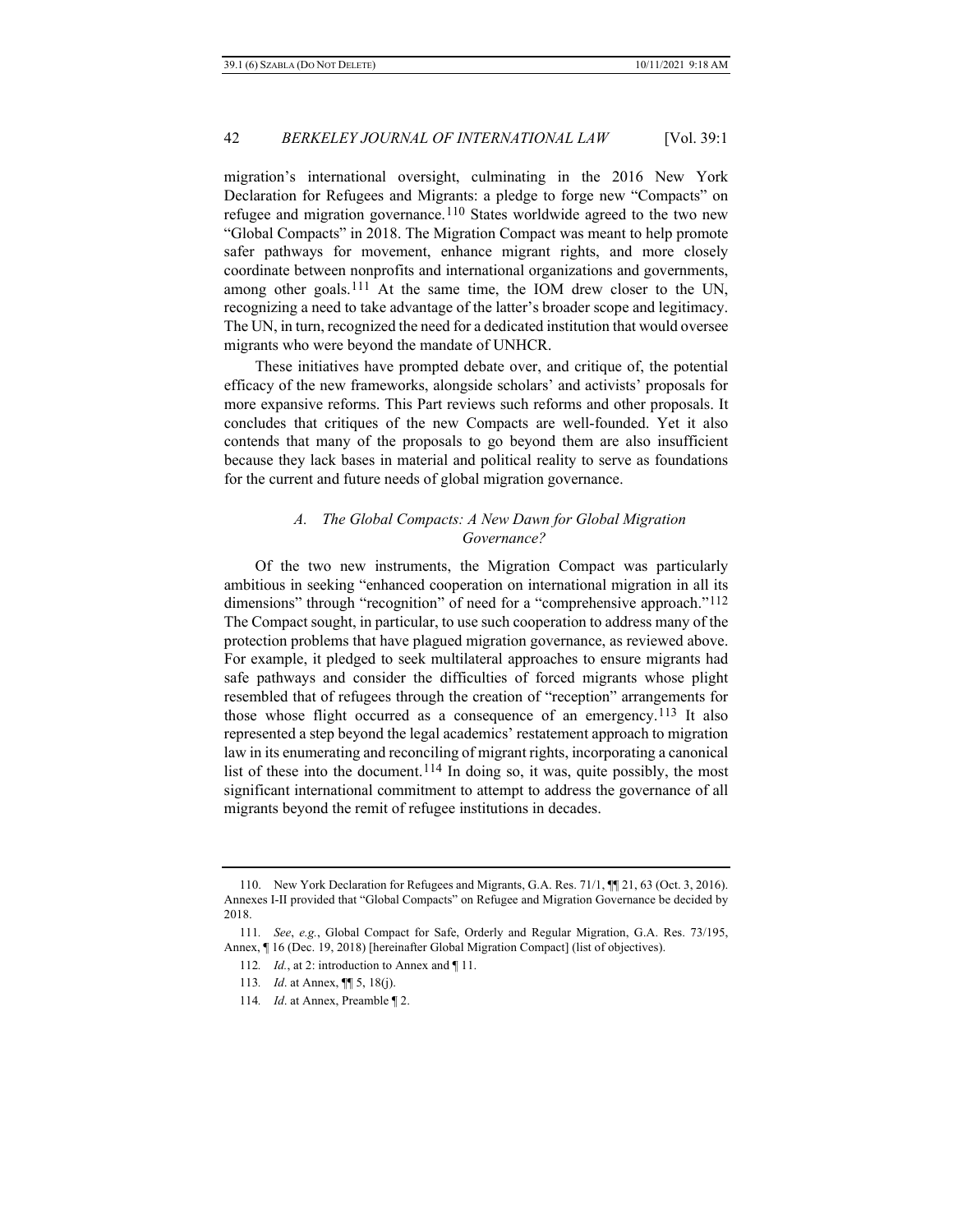Both Compacts were adopted only as non-binding soft law. Yet by taking the form, if not the formal nature, of a treaty, their recommendations still proved highly objectionable for States that were sensitive about guarding their sovereign right to govern migration. Australia, the Czech Republic, Hungary, Israel, Poland, and the United States were among those that voted against the Migration Compact.[115](#page-24-0) Several other EU States abstained.[116](#page-24-1) Brazil withdrew later.[117](#page-24-2) By contrast, only the United States and Hungary voted against the Refugee Compact, underscoring how much more sensitive of an issue migration governance is than refugee governance alone.[118](#page-24-3) Yet movements against *both* Compacts were also strong even in States that acceded to them.[119](#page-24-4) Such opposition even led to the collapse of Belgium's coalition government[.120](#page-24-5)

The Compacts also faced critiques from migrant advocates. Even champions conceded that that the instruments were really only a starting point for addressing the most serious challenges that the world confronts in overseeing global migration.[121](#page-24-6) Many of the documents' laudable objectives still face enormous hurdles in implementation. Migrant advocates have also critiqued the dual Compact approach, because in attempting to preserve the distinctions that have made international refugee law more effective, the Compacts continue to reify the distinction between statutory refugees and migrants. These critics argue that such a distinction leaves migrants with fewer protections and the global migration governance system, as a whole, with a less comprehensive solution to the common problems of both populations, while retaining the problems inherent in the

<span id="page-24-0"></span><sup>115</sup>*. See* United Nations, General Assembly Endorses First-Ever Global Compact on Migration, Urging Cooperation among Member States in Protecting Migrants (Dec. 19, 2018), https://www.un.org/press/en/2018/ga12113.doc.htm.

<span id="page-24-1"></span><sup>116.</sup> Georgi Gotev, *Nine EU members stay away from UN migration pact*, EURACTIV (Dec. 20, 2018), https://www.euractiv.com/section/global-europe/news/nine-eu-members-stay-away-from-unmigration-pact/.

<span id="page-24-2"></span><sup>117.</sup> Ernesto Londoño, *Bolsonaro Pulls Brazil From U.N. Migration Accord*, N.Y. TIMES (Jan. 9, 2019), https://www.nytimes.com/2019/01/09/world/americas/bolsonaro-brazil-migrationaccord.html.

<span id="page-24-3"></span><sup>118.</sup> Edith M. Lederer, *UN approves compact to support world's refugees; US objects*, ASSOCIATED PRESS (Dec. 18, 2018), https://apnews.com/article/4fd4c127e8da4801b6bb3f8d5f184404.

<span id="page-24-4"></span><sup>119</sup>*. See*, *e.g.*, Emily Schultheis & Krishnadev Calamur, *A Nonbinding Migration Pact Is Roiling Politics in Europe*, ATLANTIC (Dec. 11, 2018), https://www.theatlantic.com/international/archive/2018/12/un-global-migration-compact-germanyeurope/577840.

<span id="page-24-5"></span><sup>120</sup>*. Belgian PM reshuffles cabinet after right-wing party quits over UN migration pact*, DEUTSCHE WELLE (Dec. 9, 2018), https://www.dw.com/en/belgian-pm-reshuffles-cabinet-after-rightwing-party-quits-over-un-migration-pact/a-46653730.

<span id="page-24-6"></span><sup>121</sup>*. See*, *e.g.*, Linda Bishai, *It's a Start – Why the Global Compacts on Refugees and Migration Matter*, JUST SEC. (Sept. 12, 2018), https://www.justsecurity.org/60649/its-start-global-compactsrefugees-migration-matter.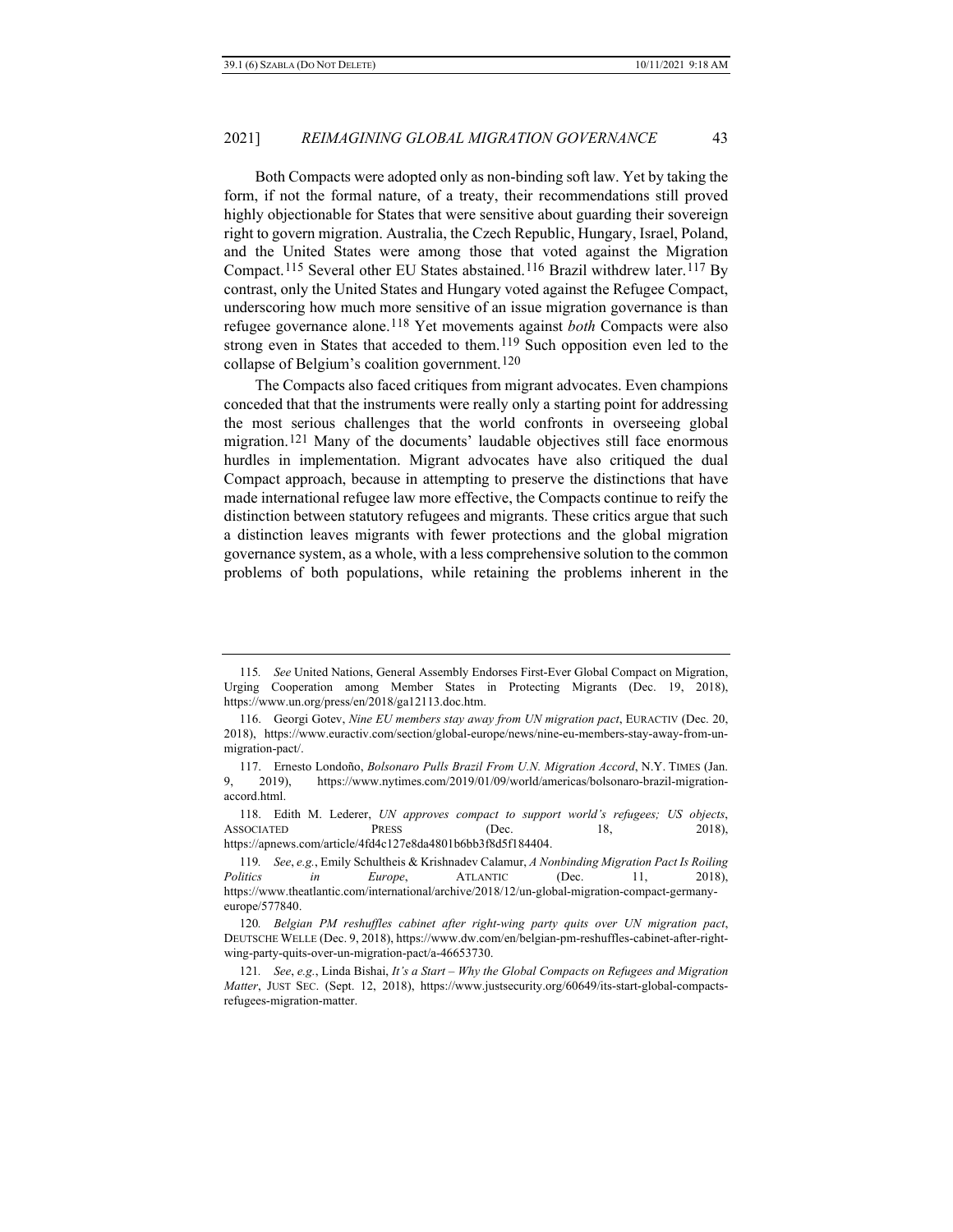confusion between them.[122](#page-25-0) Mirroring concerns about potential dilution that could take place if the Refugee Convention were to be reformed, moreover, some critics have been concerned that the Global Migration Compact's provisions are weaker or less specific than existing norms. While *broader* than previous tools, these critics argue that the Compact's "softness" actually undermines the applicability of the existing norms that it includes as a consequence.[123](#page-25-1)

The Migration Compact, moreover, focuses relatively little on distribution, let alone on how to address political opposition to it.<sup>[124](#page-25-2)</sup> Instead, the Compact places nearly equal emphasis on preventing migration and on returning migrants to their countries of origin.[125](#page-25-3) The instrument's affirmation of sovereign rights over migration only diminishes its capacity to address migrant movement as well.<sup>[126](#page-25-4)</sup> The Compact's provisions focusing on protection may even reproduce many current distribution problems. For example, the instrument's emphasis on improving "reception" in countries near to disasters could not only be criticized as a form of externalization; its calls for enhancements of rights have already been criticized by anti-immigrant voices as further inducements to migrant entry of their countries.<sup>127</sup>

## *B. Institutional Reform: The IOM and the UN Join Forces*

Since public consciousness of the "global migration crisis" arose, actors in international organizations have acknowledged an increased need for *institutional* oversight of migration at an international level as well. Their concerns have

<span id="page-25-0"></span><sup>122.</sup> For one critique of the division between the Compacts *see*, *e.g.*, Cathryn Costello, *Refugees and (Other) Migrants: Will the Global Compacts Ensure Safe Flight and Onward Mobility for Refugees?* 30 INT'L J. REFUGEE L. 643 (2018).

<span id="page-25-1"></span><sup>123</sup>*. See* Alessandro Bufalini, *The Global Compact for Safe, Orderly and Regular Migration: What is its contribution to International Migration Law?* 58 QUESTIONS OF INT'L L. 5, 11–18 (2019).

<span id="page-25-2"></span><sup>124.</sup> Few of the Compact's 23 Objectives appear to have potential to address distribution rather than protection. Exceptions may be Objective 5, in which safe "pathways for regular migration" are linked to "facilitat[ing] labour mobility," which ties protection to "skills-matching" and other distribution mechanisms. Global Migration Compact, *supra* note [111,](#page-23-6) at Annex, ¶ 21. Objective 18 likewise promotes "[i]nvest[ing] in skills development" in a way that would induce States to accept migrants. *Id*. at Annex, ¶ 16. Objective 19 urges the creation of "conditions for migrants and diasporas to fully contribute to sustainable development in all countries." *Id*. Objective 11 calls for the need to "[m]anage borders in an integrated, secure and coordinated manner," which may or may not address distribution as opposed to exclusion depending on implementation. *Id*.

<span id="page-25-3"></span><sup>125</sup>*. See*, *e.g.*, Objective 2 to "[m]inimize the adverse drivers and structural factors that compel people to leave their country of origin." *Id*. Yet not only is this objective an attempt to *reduce* migration rather than oversee the phenomenon as it exists, but it also falls afoul of objections on the basis of migration's complexity and even inevitability. *See* Part II(C), *infra*. Objective 21 urges "cooperation in facilitating safe and dignified return and readmission." Global Migration Compact, *supra* not[e 111,](#page-23-6) at Annex ¶ 16.

<sup>126</sup>*. Id*. at ¶ 15.

<span id="page-25-5"></span><span id="page-25-4"></span><sup>127.</sup> On the latter concern *see*, *e.g.*, Ben Knight, *German parliament rows over UN Migration Compact*, DEUTSCHE WELLE (Nov. 8, 2018), https://www.dw.com/en/german-parliament-rows-overun-migration-compact/a-46213002.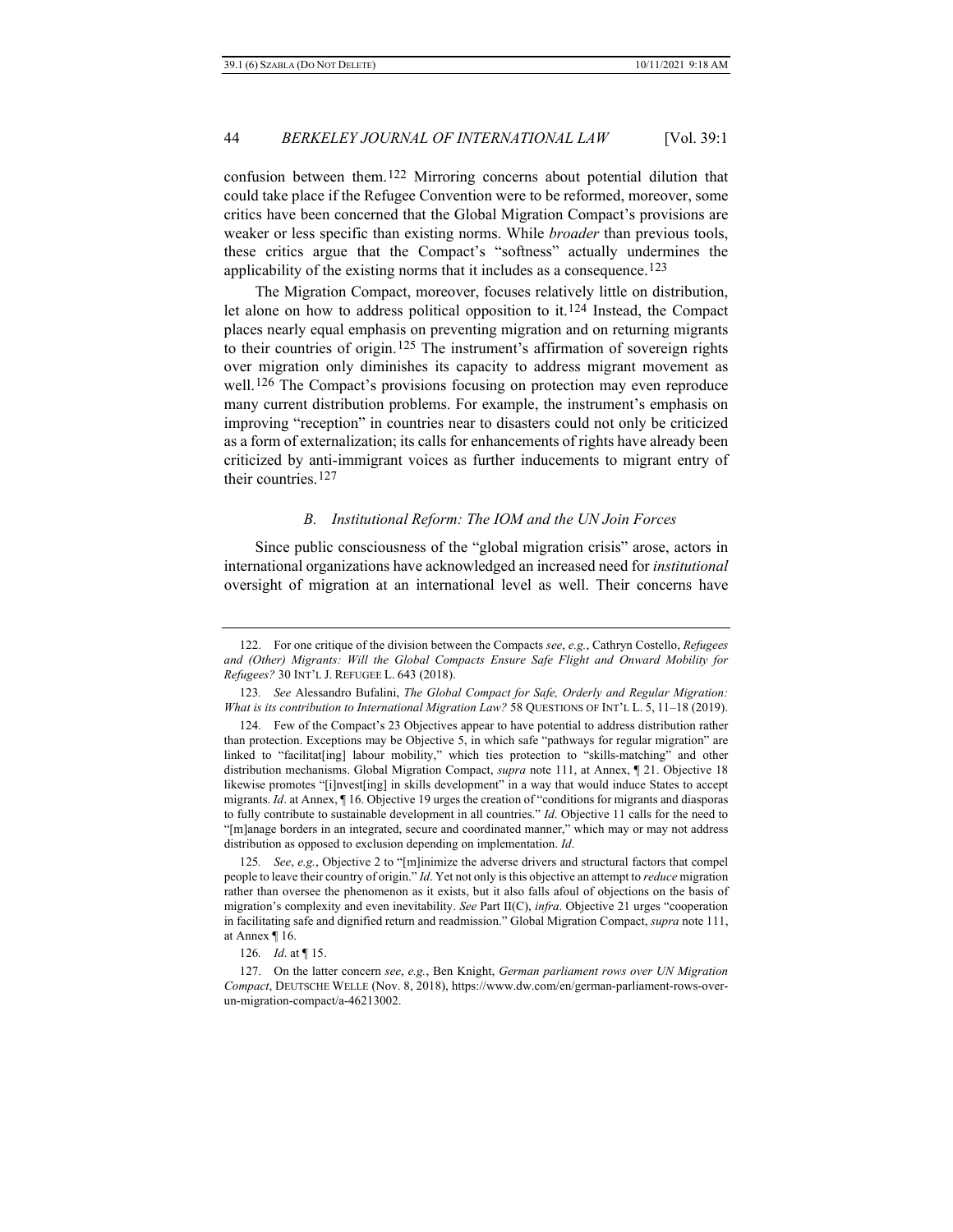<span id="page-26-0"></span>resulted in attempts to more fully integrate the IOM into the UN system. In 2016, the UN formally rechristened the IOM as a "UN related agency," included it in several cooperative initiatives with other UN bodies, and permitted its rebranding as "IOM/UN Migration," or even "UN Migration" in some instances.[128](#page-26-1) This has led some scholars to argue that the IOM "joined the UN," while others claim that it has at least become part of the "UN system."[129](#page-26-2)

Yet the IOM has deliberately remained highly autonomous of the UN, despite its new label.[130](#page-26-3) This is the very structural issue feeding much of the criticism that the IOM's border management work has overlooked migrant rights.[131](#page-26-4) Previous efforts to coordinate between the IOM and UN agencies have also proven contentious at times, making it far from clear whether the current incremental adjustments to their relationship will bear any fruit.<sup>[132](#page-26-5)</sup> Even scholars who argue that inclusion within a "UN system" has taken place cannot say with certainty that it will improve interoperability or compatibility between the IOM and UN organs, and it may even provide a means to defend existing IOM practices that do not comport with UN standards.<sup>[133](#page-26-6)</sup> In 2018, the organization chose a non-US leader—a rarity in its history—when the United States' proposed candidate was revealed to be an anti-immigration hardliner.<sup>[134](#page-26-7)</sup> Yet the debate over this choice exposed the extent to which the IOM in its current institutional form remains vulnerable to capture by forces more interested in applying its resources even further for managerial border policing.

Some voices propose, consequently, that the IOM needs to be further integrated into the UN in order to improve the latter's oversight of it and its respect for migrant rights. The UN's former Secretary General, Ban Ki-Moon, is among them.[135](#page-26-8) Yet such an attempt at integration alone will still not exempt the IOM from the political stresses that threaten the reach and effectiveness of the Global

- 130. Martin Geiger, *supra* not[e 61,](#page-16-9) at 293.
- 131. Crépeau, *supra* not[e 72,](#page-17-7) at 22 ¶ 60.

<span id="page-26-1"></span><sup>128.</sup> For the agreement on IOM association with the UN *see* Agreement Concerning the Relationship between the United Nations and the International Organization for Migration, G.A. Res. 79/296 (Aug. 5, 2016). On new cooperative initiatives and the organization's ongoing "relative autonomy" *see* Colleen Thouez, *Strengthening migration governance: the UN as 'wingman'*, 45 J. ETHNIC & MIGRATION STUD. 1242, 1249 (2019). On the IOM's inclusion in the new UN Network on Migration *see* Terms of Reference for the UN Network on Migration (Nov. 13, 2018), https://www.un.org/en/conf/migration/assets/pdf/UN-Network-on-Migration\_TOR.pdf. An example of the "UN Migration" branding without inclusion of the term "IOM" is the organization's Twitter handle, which is now simply "@UNMigration."

<sup>129.</sup> Pécoud, *supra* note 4, at 3; BRADLEY, *supra* not[e 69,](#page-16-10) at 99-100.

<span id="page-26-5"></span><span id="page-26-4"></span><span id="page-26-3"></span><span id="page-26-2"></span><sup>132.</sup> On earlier fractiousness between IOM and UN agencies *see* Betts & Kainz, *supra* note 4, at 7; Pécoud, *supra* note [61,](#page-16-9) at 6. Even scholars who emphasize harmony in UN-IOM relations acknowledge their breakdown at points. *See* BRADLEY, *supra* not[e 69,](#page-16-10) at 100, 104-09.

<sup>133</sup>*. Id*. at 120.

<span id="page-26-8"></span><span id="page-26-7"></span><span id="page-26-6"></span><sup>134.</sup> Zachary Cohen & Elise Labott, *Trump's controversial pick for top UN migration job voted down in Geneva*, CNN (June 29, 2018), https://www.cnn.com/2018/06/29/politics/ken-isaacsmigration-united-nations/index.html.

<sup>135.</sup> Thouez, *supra* note [128,](#page-26-0) at 1249.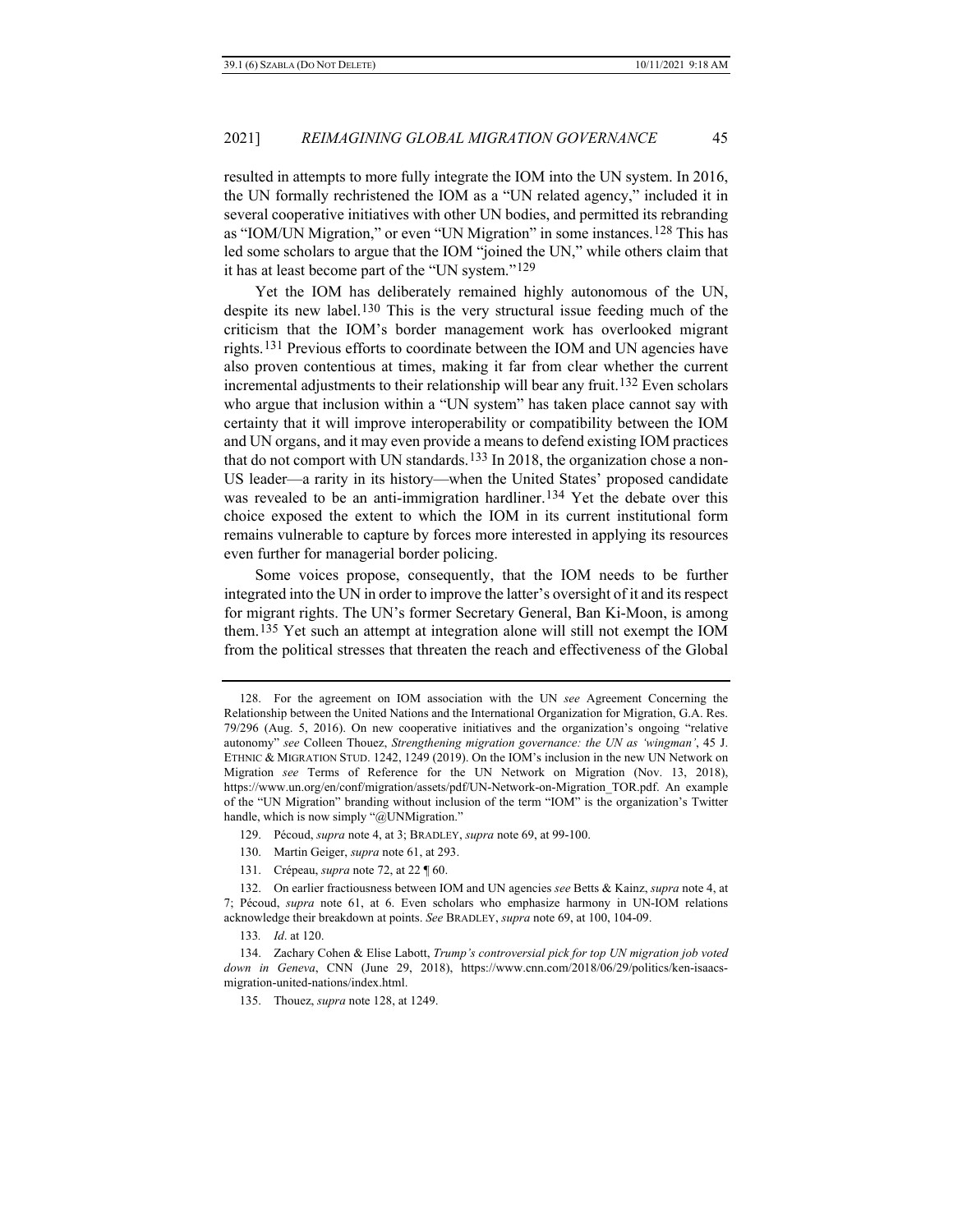Compacts. It may, in fact, weaken the reach of the IOM or leave it even more vulnerable to a defensive takeover by States concerned that it is abandoning its concern with managing borders and migration in favor of one of promoting migrant rights. Given these difficulties, the ability of the IOM, as it is currently constituted, to engage the full spectrum of difficulties facing global migration comprehensively appears anything but resolved—without a change in the current political climate.

## <span id="page-27-0"></span>*C. Beyond the Borders of the Possible? New Proposals for Global Migration Governance*

Reactions of insufficiency, skepticism, and political tension to each of these reform projects has fostered continued debate over the future of global migration governance. Alternative proposals made either before or after the governance shifts in migration since 2015 have either explicitly or implicitly addressed limitations with each of the reform efforts or gone beyond the limited nature of the existing reforms in their scope. Yet many of these ideas either share the features that have prompted opposition to the Global Compacts and IOM reform, or appear likely to have little impact on the problems targeted by the reforms in the first place.

Many notable scholars' proposals for reforms related to migration governance have focused on refugees alone. These include James C. Hathaway and Alexander Neve's proposal for collaborative burden-sharing of refugee hosting, Joseph Blocher and Mitu Gulati's advocacy for charging refugeegenerating States "debt;" and Peter Schuck's proposal for States to be able to sell parts of their refugee "burden."<sup>[136](#page-27-1)</sup> Such proposals contain elements that may appear to offer solutions for migration governance as a whole, but are not necessarily models for it. There is a focus on the potentially short-term nature of refugee flows or refugees' flight from "persecution" in the first two plans, respectively—with the attendant limitations of a concentration on that term as discussed above.[137](#page-27-2) While expanding the remit of refugee governance, therefore, they tend not to address directly broader humanitarian problems that have prompted other migrations, let alone difficulties with regular migration. The stresses placed by contemporary politics on migration governance reform are not absent from debate over refugee governance institutions, either. Neither these proposals, nor more recent variants have addressed directly these difficulties of

<span id="page-27-2"></span><span id="page-27-1"></span><sup>136</sup>*. See*, *e.g.*, Joseph Blocher & Mitu Gulati, *Competing for Refugees: A Market-Based Solution to a Humanitarian Crisis*, 48 COLUM. HUM. RTS. L. REV. 53 (2016); James C. Hathaway & R. Alexander Neve, *Making International Refugee Law Relevant Again: A Proposal for Collectivized and Solution-Oriented Protection*, 10 HARV. HUM. RTS.J. 115 (1997); Peter Schuck, *Refugee Burden-Sharing: A Modest Proposal*, 22 YALE J. INT'L L. 243 (1997).

<sup>137</sup>*. See supra* Part I(A).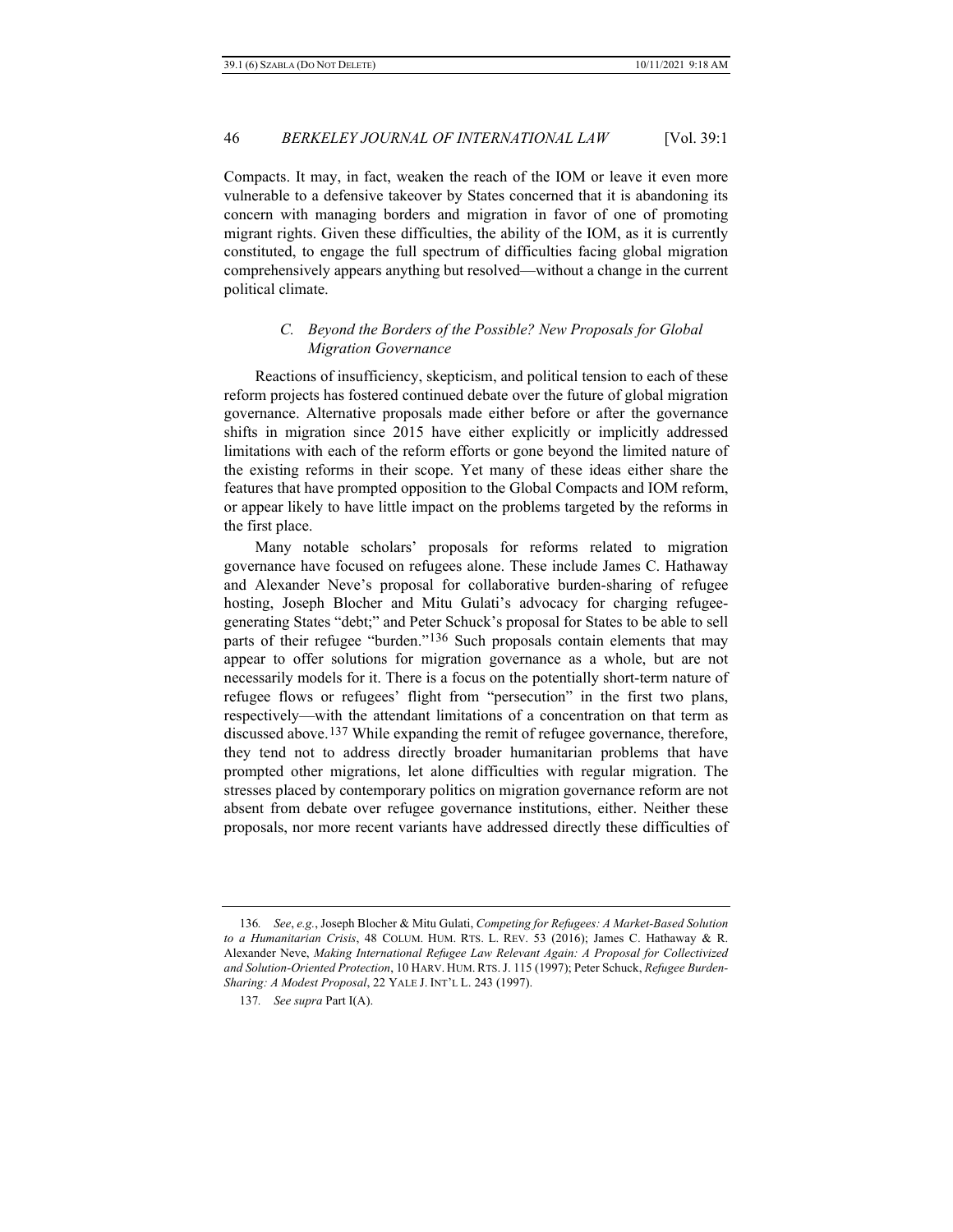enforcement and political will, and their authors are sometimes even resigned to the vicissitudes of this will.[138](#page-28-0)

The same is true for the more limited number of scholarly proposals centered on migrants beyond refugees. These tend to include proposals for new treaties, which seem unlikely to succeed in light of the difficulties faced by the Global Migration Compact and pushback against attempts to reform the Refugee Convention. One proposal for an "International Bill of Rights for Migrants" meant to clarify existing provisions in migrants' favor—admits political difficulties in creating a new instrument of law and sees the project leading to more of a "rallying point" akin to the UDHR.<sup>[139](#page-28-1)</sup> Attempts to create new law to fill the gaps between existing provisions, such as the recent effort to frame a broad "Model International Mobility Convention" that goes beyond even migration in addressing all "people on the move," face similar questions about the extent to which States will accept what could be seen as merely a clearer and more comprehensive imposition on their sovereignty.[140](#page-28-2)

Another set of proposals has focused on ways *unilateral* migration governance could better prioritize migrants' rights. A move in this direction has been to promote attempts to extend States' protections to their emigrants. The Migrant Workers and Overseas Filipino Act of 1995, for example, was designed to increase the Philippines' capacity to protect its emigrants abroad.[141](#page-28-3) The International Law Commission's Special Rapporteur on Diplomatic Protection, John Dugard, has even advocated for an international convention that would *require* States to use their consular authority to protect their citizens abroad in cases when they are not necessarily inclined to do so. In theory, this would increase the likelihood of migrants enjoying the protection of their countries of citizenship. Yet UN bodies have been unable to move this suggestion beyond a recommendation, and State practice does not suggest a willingness among countries to conform with it.[142](#page-28-4)

A greater difficulty for many migrants is not their States' lack of willingness to assist them, but those States' incapacity to engage in protection on the

<span id="page-28-0"></span><sup>138.</sup> For a more recent example resigned to lack of changes in political will see, e.g., T. ALEXANDER ALEINIKOFF & LEAH ZAMORE, THE ARC OF PROTECTION: REFORMING THE INTERNATIONAL REFUGEE REGIME 105–40 (2019) (proposing collaborative burden-sharing but resigned to a lack of political will for anything but changes at lower and less powerful levels of government).

<sup>139</sup>*. See* Aleinikoff, *supra* not[e 6,](#page-3-4) at 478.

<span id="page-28-2"></span><span id="page-28-1"></span><sup>140</sup>*. See* Model International Mobility Commission, *Model International Mobility Convention: International Convention on the Rights and Duties of All Persons Moving from One State to Another and of the States they Leave, Transit or Enter*, 56 COLUM. J. TRANSNAT'L L. 342.

<span id="page-28-3"></span><sup>141.</sup> An Act to Institute the Policies of Overseas Employment and Establish a Higher Standard of Protection and Promotion of the Welfare of Migrant Workers, their Families and Overseas Filipinos in Distress, and for Other Purposes, Rep. Act No. 8042, 91 O.G. 4994 (June 7, 1995) (Phil.)

<span id="page-28-4"></span><sup>142.</sup> Elizabeth Prochaska, *Testing the Limits of Diplomatic Protection: Khadr v The Prime Minister of Canada*, EJIL TALK! (Oct. 7, 2009), https://www.ejiltalk.org/testing-the-limits-ofdiplomatic-protection-khadr-v-the-prime-minister-of-canada.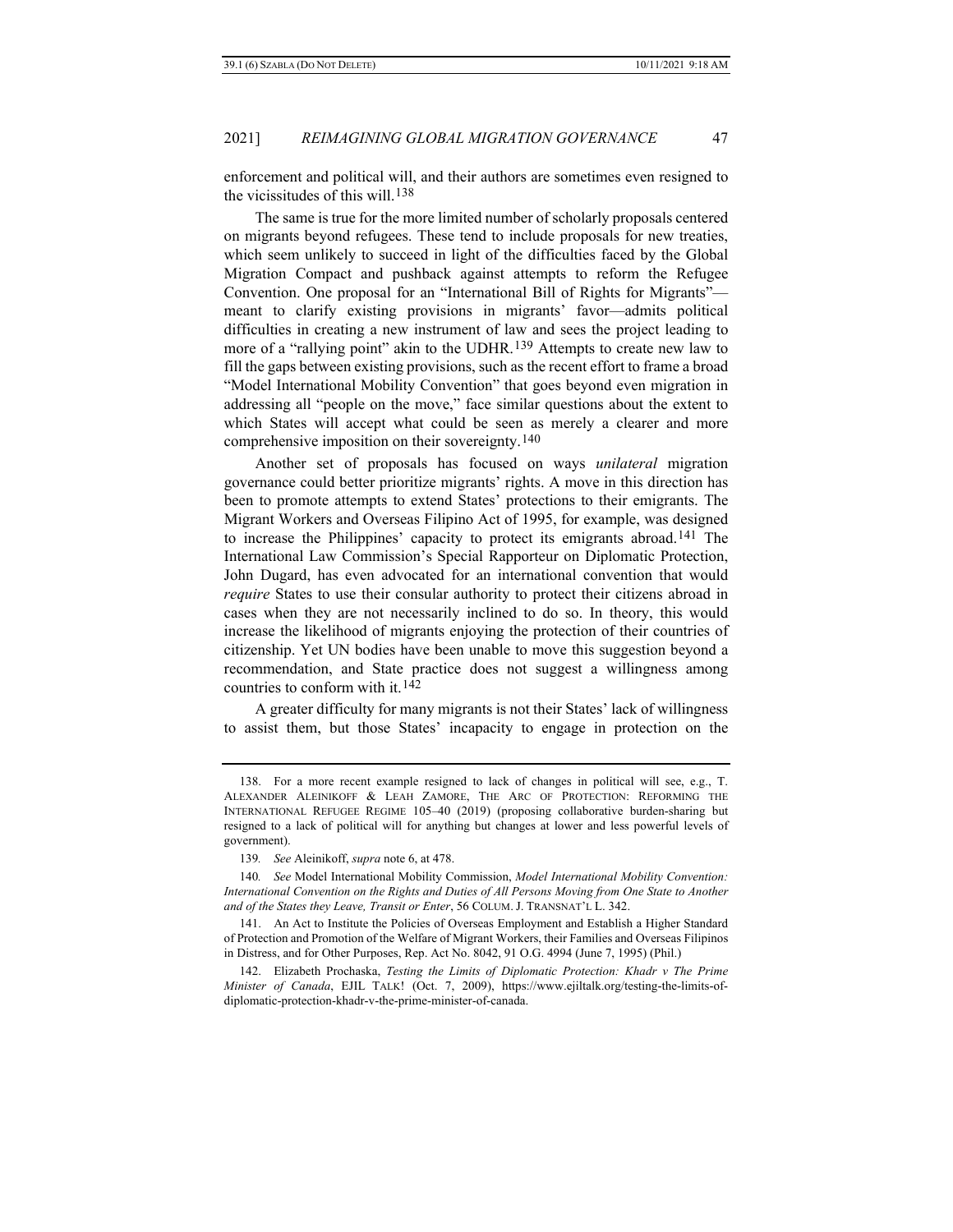territories of other States. Consular access to detainees worldwide, for example, eroded after the September 11 terror attacks on the basis of detention on "security" grounds, although this is "in plain violation" of the Vienna Convention on Consular Relations.[143](#page-29-1) U.S. courts have even cast doubt on the extent to which they acknowledge that the Vienna Convention allows the protection of foreign nationals from prosecution without timely notification of their consulate.[144](#page-29-2)

<span id="page-29-0"></span>A more efficacious form of unilateral protection may be regulating or restricting emigration. Yet regulatory bodies focused on emigration, such as India's or Bangladesh's, have failed to curb abuses.[145](#page-29-3) One proposal to reform such regulations admits that even enhanced unilateral efforts would not be fully sufficient, and require broader international cooperation.<sup>[146](#page-29-4)</sup> Even in instances when States attempt to restrict organized emigration to only rights-respecting States—such as the Philippines formally did with amendments to its Overseas Filipino Act in 2010—they must contend, in practice, with the fact that applying such criteria strictly might deprive their emigrants of important opportunities for earnings.[147](#page-29-5) For example, Filipino migration to the Gulf continues despite the region's record of poor treatment of migrant workers, reflecting both difficulties with extraterritorial enforcement and the ongoing demand among prospective emigrants for employment abroad.<sup>[148](#page-29-6)</sup> Unilaterally restricting emigration can also contribute to irregular migration that is even less protected, just as bilateral EU attempts to manage migration extraterritorially have. Nepali attempts to restrict emigration in order to protect rights are a recent illustration; they have contributed to risky migration channels via third countries.<sup>[149](#page-29-7)</sup>

<span id="page-29-4"></span>146. Bassina Farbenblum, *Governance of Migrant Worker Recruitment: A Rights-Based Framework for Countries of Origin*, 7 ASIAN J. INT'L L. 152, 155 (2017) (conceding that "there are geopolitical and market-based structural forces that currently drive non-compliance and impede enforcement of protective laws, and that these require transnational reforms to transform migrant worker recruitment and employment business models in partnership with destination countries").

<span id="page-29-5"></span>147*. See* An Act Amending Republic Act No. 8042, Otherwise Known as the Migrant Workers and Overseas Filipino Act of 1995, as Amended, Further Improving the Standard of Protection and Promotion of the Welfare of Migrant Workers, their Families and Overseas Filipinos in Distress, and for Other Purposes, Rep. Act No. 10022, §3, 106 O.G. 2729, 2731 (Mar. 8, 2010) (Phil.); Castles, *supra* not[e 145,](#page-29-0) at 158.

<span id="page-29-1"></span><sup>143</sup>*. See* Mark Warren, *Rendered Meaningless? Security Detentions and The Erosion of Consular Access Rights*, 38 S. ILL. U. L. J. 27 (2013).

<span id="page-29-2"></span><sup>144.</sup> For example, evidence despite lack of consular notification was admissible in the United States. *Sanchez-Llamas v. Oregon*, 548 U.S. 331 (2006). U.S. courts also famously disagreed with the ICJ with regard to the scope of the applicability of the Vienna Convention. This was the context in which the Supreme Court decided that ICJ decisions themselves were not binding on the U.S. *Medellín v. Texas*, 552 U.S. 491 (2008).

<span id="page-29-3"></span><sup>145</sup>*. See* Stephen Castles, *International migration at the beginning of the twenty-first century: global trends and issues*, 68 INT'L SOC. SCI. J. 151, 157–58 (2018).

<span id="page-29-7"></span><span id="page-29-6"></span><sup>148.</sup> Siyu (Molly) Liu, *Exploitation of Overseas Migrant Labor: Analysis of Migration Policy in Nepal and the Philippines*, Social Impact Research Experience 9–13, 18–21 (on treatment), 26 (on the ongoing presence of Filipino workers in the Gulf States.), 36 (2015).

<sup>149</sup>*. Id*. at 15.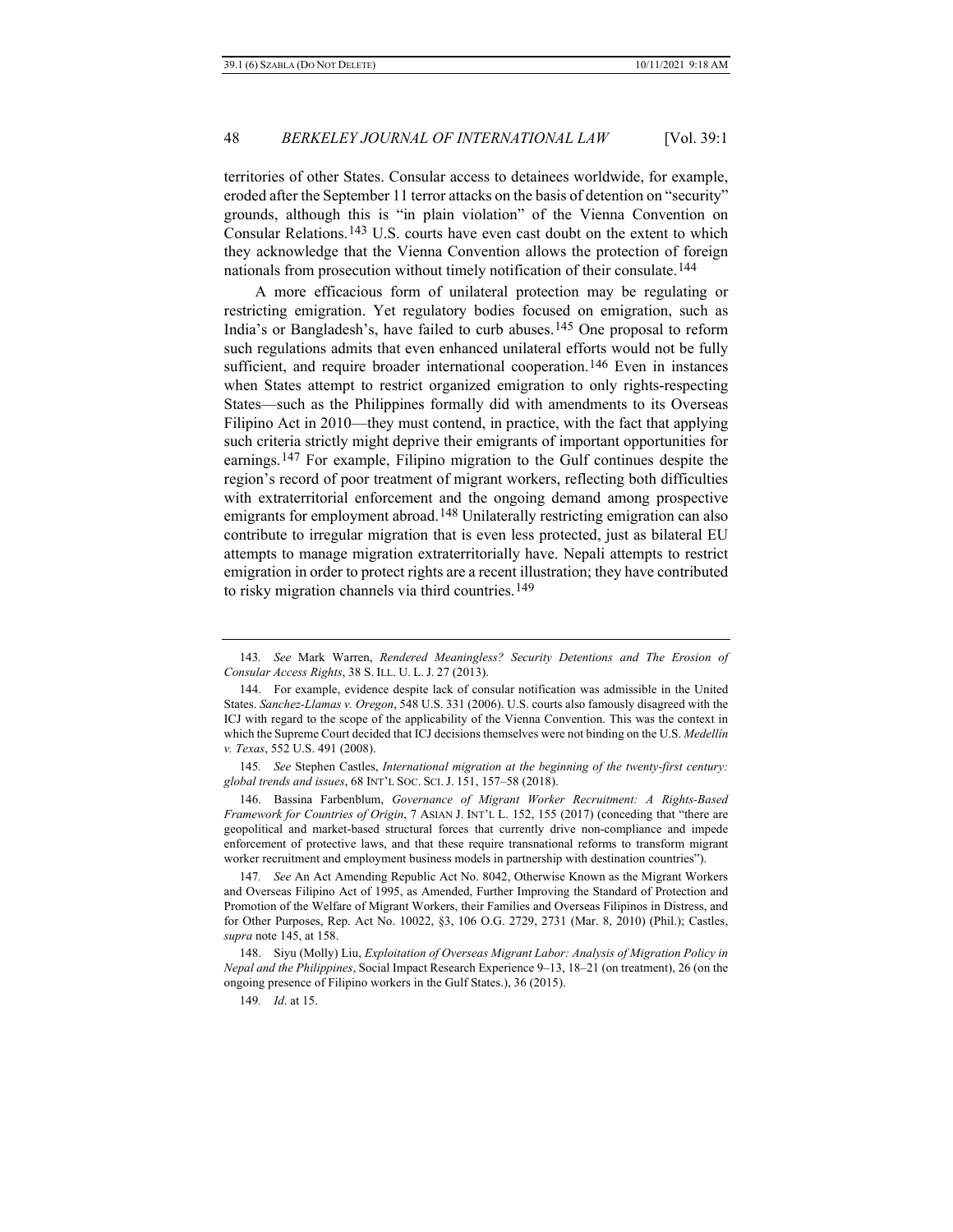<span id="page-30-0"></span>The increasingly restrictionist tone of domestic debates has led some activists and academics to counter with reinvigorated proposals to open borders partially or entirely.[150](#page-30-1) Advocates of this idea have marshaled an array of ethical and economic arguments for more open borders.[151](#page-30-2) Ethical arguments include the idea that migrant destinations in the Global North often owe "imperial debts" to countries that have been victims of their exploitation, and that migrants and their origin States in the Global South, alike, could benefit from increased access to wealthier labor markets.[152](#page-30-3) According to related arguments, the sovereignty of settler colonial countries, like the United States or Australia, may be as "illegal" in some respects as today's "unauthorized" migrants, undermining their claims to authority over border control.[153](#page-30-4) Economists in favor of similar proposals argue that fully open immigration could increase the net wages of all workers and even boost global GDP by 60 percent.[154](#page-30-5) These assertions may function well as a strategy to move the parameters of debate on the desirability of migration in general. But ethical proposals for open borders appear unlikely to gain political traction any time soon.[155](#page-30-6) Even fact-based appeals to the blessings of limited immigration have not resulted in a cessation of anti-immigration restrictionism.[156](#page-30-7)

A final alternative approach has been an attempt to *avoid* questions of migrant protection and distribution by discouraging migration. One solution in this vein that has long been mooted is increasing development aid. This policy

<span id="page-30-1"></span><sup>150.</sup> For one scholar, this can be seen as a "philosophy of migration governance" itself, "the free (non-)governance of migration." Pécoud, *supra* note 4, at 8.

<span id="page-30-2"></span><sup>151.</sup> For a summary of some of these arguments *see* John Washington, *What Would an Open Borders World Actually Look Like?* NATION (Apr. 24, 2019), https://www.thenation.com/article/openborders-immigration-asylum-refugees.

<sup>152</sup>*. See* Tendayi Achiume, *Migration as Decolonization*, 71 STAN. L. REV. 1509 (2019).

<span id="page-30-4"></span><span id="page-30-3"></span><sup>153.</sup> One analysis in this vein demonstrates ways that indigenous communities themselves have used such arguments to protest restrictive immigration. *See* Monika Batra Kashyap, *Unsettling Immigration Laws: Settler Colonialism and the U.S. Immigration Legal System*, 46 FORDHAM URB. L. J. 548, especially 569–74 (2019).

<sup>154.</sup> Washington, *supra* not[e 151.](#page-30-0) 

<span id="page-30-6"></span><span id="page-30-5"></span><sup>155.</sup> Even proponents of ethical arguments realize they will have limited traction. The author of one recent book arguing for relatively open borders admits that he does not expect his readers to agree with all his arguments and that they merely "help [them] think more clearly about...immigration." JOSEPH CARENS, THE ETHICS OF IMMIGRATION 4 (2013). He even stated that his intended audience was limited to "Democrats," and that his arguments were not intended to have immediate impact on law or policy. Dylan Matthews, *What gives us a right to deport people? Joseph Carens on the ethics of immigration*, WASH. POST (Nov. 29, 2013), https://www.washingtonpost.com/news/wonk/wp/2013/11/29/what-gives-us-a-right-to-deportpeople-joseph-carens-on-the-ethics-of-immigration/.

<span id="page-30-7"></span><sup>156</sup>*. See*, *e.g.*, NATALIA BONULESCU-BOGDAN, WHEN FACTS DON'T MATTER: HOW TO COMMUNICATE MORE EFFECTIVELY ABOUT IMMIGRATION'S COSTS AND BENEFITS (2018), https://www.migrationpolicy.org/sites/default/files/publications/TCM-

WhenFactsDontMatter\_Final.pdf. Even the prescriptions for more effective communication in the report demonstrate the difficulty of overcoming resistance to proposals for increased migration because of identitarian and personal sensitivities. *See id.* at 17–18.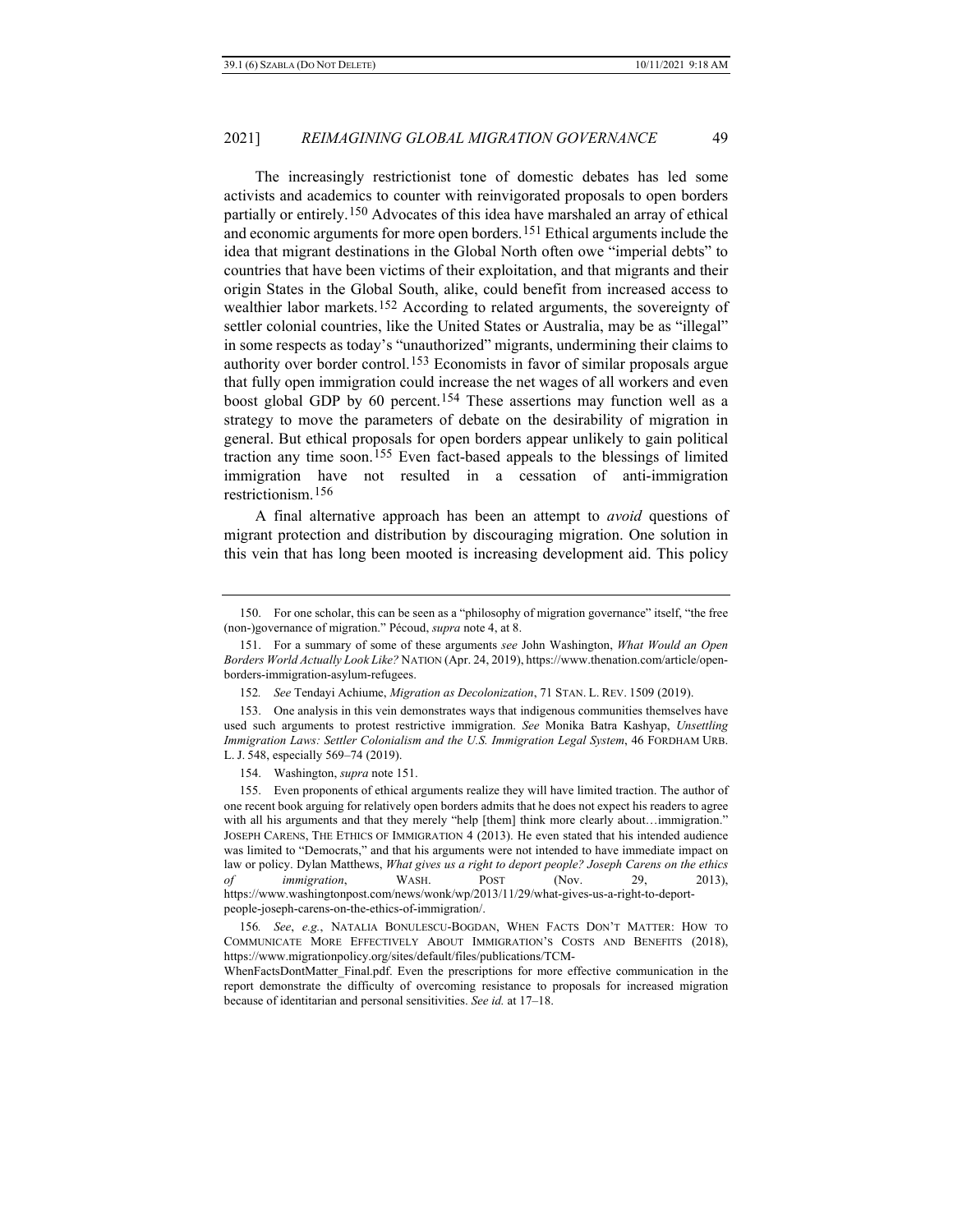has, in fact, been promoted by the Global Migration Compact.[157](#page-31-0) Yet further efforts in this direction continue to be pushed both at the international level and as an element of States' unilateral foreign policies. In contrast to the externalization policies discussed above, aid in these cases would not be linked to the hosting of foreign migrants or destined to improve transit States' border controls, but would seek to *prevent* migration by ameliorating what is, in theory, one of its root causes: poverty.[158](#page-31-1)

<span id="page-31-7"></span><span id="page-31-6"></span>Whether poverty has been a cause of migration has been fiercely debated by scholars, however; many have long claimed that migration tends to follow economic opportunities (being "pulled" toward them) rather than escape them (being "pushed" away).[159](#page-31-2) In other words, emigration from aid-targeted countries might continue so long as opportunities were greater *anywhere*. Empirical research has hardly found such aid likely to prevent migration; on the contrary, it has often fueled it by providing beneficiaries with more funds to travel.<sup>[160](#page-31-3)</sup> Scholars have also found that migration is not as driven by economic causes— whether poverty or opportunity—as many assume.<sup>[161](#page-31-4)</sup> Motivations can revolve around such variables as environmental quality and the increasing availability of mass communication, or be mixed.[162](#page-31-5) Likewise, development aid cannot prevent the many large-scale flows of refugees or forced migrants stemming from humanitarian challenges, such as wars or natural disasters.

<span id="page-31-8"></span>Even if migration prevention through development aid were to succeed, moreover, this would hardly address challenges for which developed States *need* migrants—for example, those with aging populations and with shrinking

<sup>157.</sup> Global Migration Compact, *supra* not[e 111,](#page-23-6) ¶ 18, Objective 2.

<span id="page-31-1"></span><span id="page-31-0"></span><sup>158.</sup> For an overview of such efforts taken by the US and EU *see* Michael A. Clemens & Hannah M. Postel, *Deterring Emigration with Foreign Aid: An Overview of Evidence from Low-Income*

*Countries* (Center for Global Development Policy Paper 119, 2018), https://www.cgdev.org/sites/default/files/deterring-emigration-foreign-aid-overview-evidence-lowincome-countries.pdf, 2-3. The EU pledges development aid to tackle the "root causes" of migration, with the European Commissioner for International Cooperation and Development having stated explicitly that this policy is premised on the notion that poverty is a "root cause." *See* Lili Bayer, *Brussels defends development aid link to migration*, POLITICO (July 24, 2018), https://www.politico.eu/article/neven-mimica-migration-budget-commissioner-defends-

development-aid-link/. The Trump Administration earmarked aid for Central America explicitly to "deter migration." *See* CONG. RSCH. SERV., IF10371, U.S. STRATEGY FOR ENGAGEMENT IN CENTRAL AMERICA: AN OVERVIEW 2 (2020), https://fas.org/sgp/crs/row/IF10371.pdf.

<span id="page-31-2"></span><sup>159.</sup> This debate is briefly summarized in Fernando Devoto, *A History of Spanish and Italian Migration to the South Atlantic Regions of the Americas*, *in* MASS MIGRATION TO MODERN LATIN AMERICA 30 (Samuel L. Baily & Eduardo José Míguez eds. 2003).

<span id="page-31-3"></span><sup>160.</sup> Hein de Haas, *Turning the Tide? Why Development Will Not Stop Migration*, 38 DEV. & CHANGE 819 (2007).

<sup>161</sup>*. See*, *e.g.*, Castles, *supra* note [145,](#page-29-0) at 154.

<span id="page-31-5"></span><span id="page-31-4"></span><sup>162</sup>*. See*, *e.g.*, Francesco Castelli, *Drivers of migration: why do people move?* 25 J. TRAVEL MED. 1 (2018).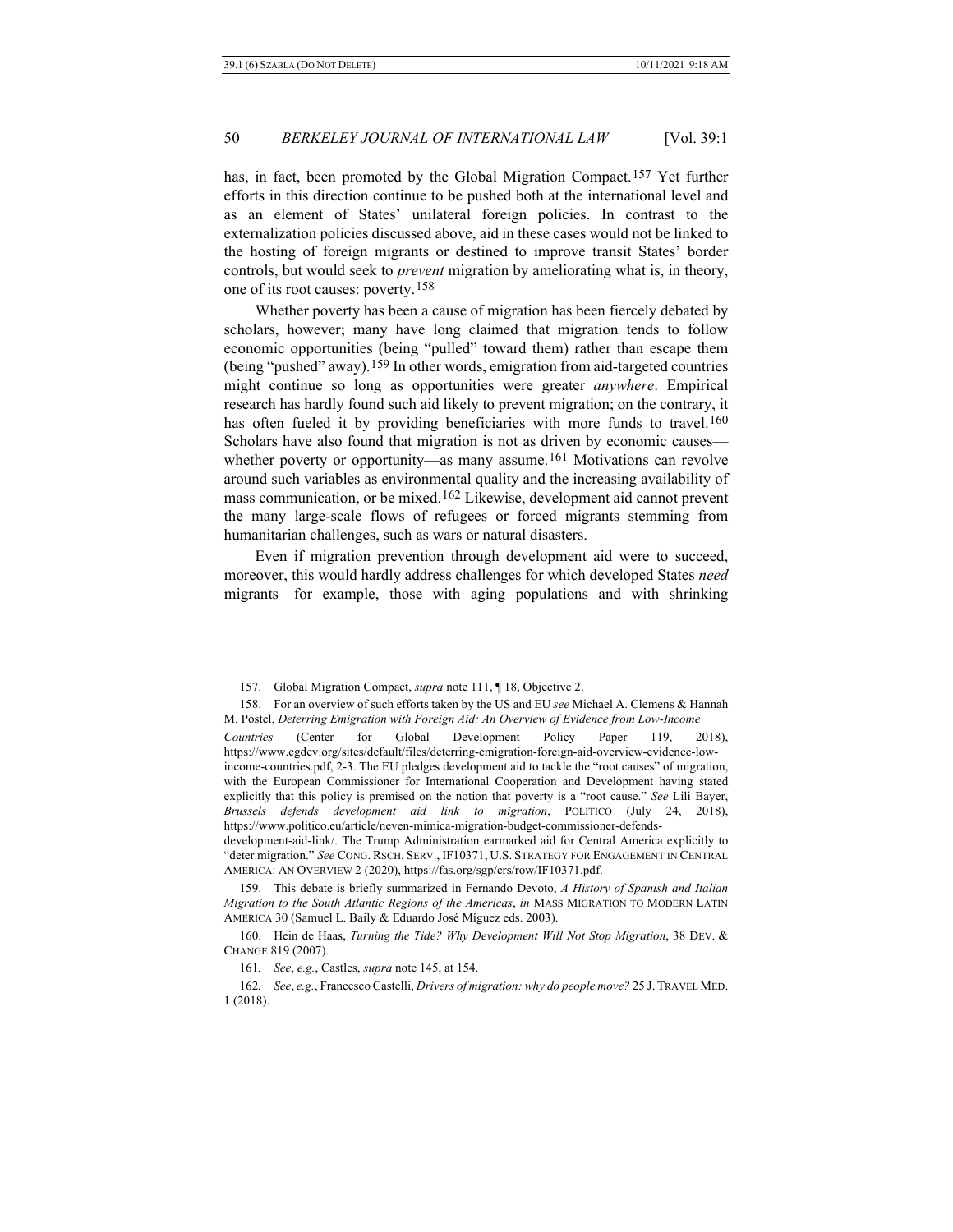workforces that cannot support their social welfare systems alone.<sup>[163](#page-32-0)</sup> States seeking to forestall migrant influxes have their own preferred alternatives to address such problems—attempting to preempt labor shortages through natalist policies or promoting automated labor.[164](#page-32-1) Still, birth rates remain low in many of these States, and technology has not proven capable of replacing care workers needed in aging societies over the next decade.[165](#page-32-2) Migration will need to continue, and ideas that cope with this fact—and that cope with the material and political realities that currently stand in the way of migrant rights and distribution—need to be found.

#### <span id="page-32-4"></span>III.

## A PRECEDENT FOR REIMAGINATION: THE RISE AND FALL OF GLOBAL MIGRATION GOVERNANCE

The chaotic state of international migration law, and the limited and ineffective scope of international migration institutions has not, in fact, been a historical constant. With a view toward attempting to propose a more effective reimagination of global migration governance, this Part reviews its history from the Nineteenth Century forward. Space in this Article would not allow for an exhaustive history of global migration governance with all its nuances or relative to broader contextual developments—for that, I have attempted a more comprehensive narrative elsewhere.[166](#page-32-3) Yet the sketch below hopefully helps demonstrate some conditions in which more concerted and effective efforts at improving migrant rights and distribution were able to succeed. This abbreviated history will also show why these efforts have diminished in recent decades and how they led to the quandaries of the present day.

<span id="page-32-0"></span><sup>163</sup>*. See* Sarah Harper, *The Important Role of Migration for an Ageing Nation*, 9 J. POPULATION AGEING 183 (2016).

<span id="page-32-1"></span><sup>164.</sup> On natalism *see* Menno Fenger, *The social policy agendas of populist radical right parties in comparative perspective*, 34 J. INT'L & COMP. SOC. POL'Y 188, 198 (2018); on automation see Philip Oltermann, *Can Europe's new xenophobes reshape the continent?* GUARDIAN (Feb. 3, 2018), https://www.theguardian.com/world/2018/feb/03/europe-xenophobes-continent-poland-hungaryaustria-nationalism-migrants (quoting Mária Schmidt, Hungary's "intellectual in chief," on the question).

<span id="page-32-2"></span><sup>165.</sup> MCKINSEY GLOB. INST., *Jobs Lost, Jobs Gained: Workforce Transitions in a Time of Automation* 6 (Nov. 28, 2017), https://www.mckinsey.com/~/media/mckinsey/featured%20insights/Future%20of%20Organizations/ What%20the%20future%20of%20work%20will%20mean%20for%20jobs%20skills%20and%20wa ges/MGI-Jobs-Lost-Jobs-Gained-Report-December-6-2017.ashx.

<span id="page-32-3"></span><sup>166</sup>*. See generally* Christopher Szabla, Governing Global Migration: Internationalism, Colonialism, and Mass Mobility, 1850-1980 (2020) (Ph.D. dissertation, Cornell University).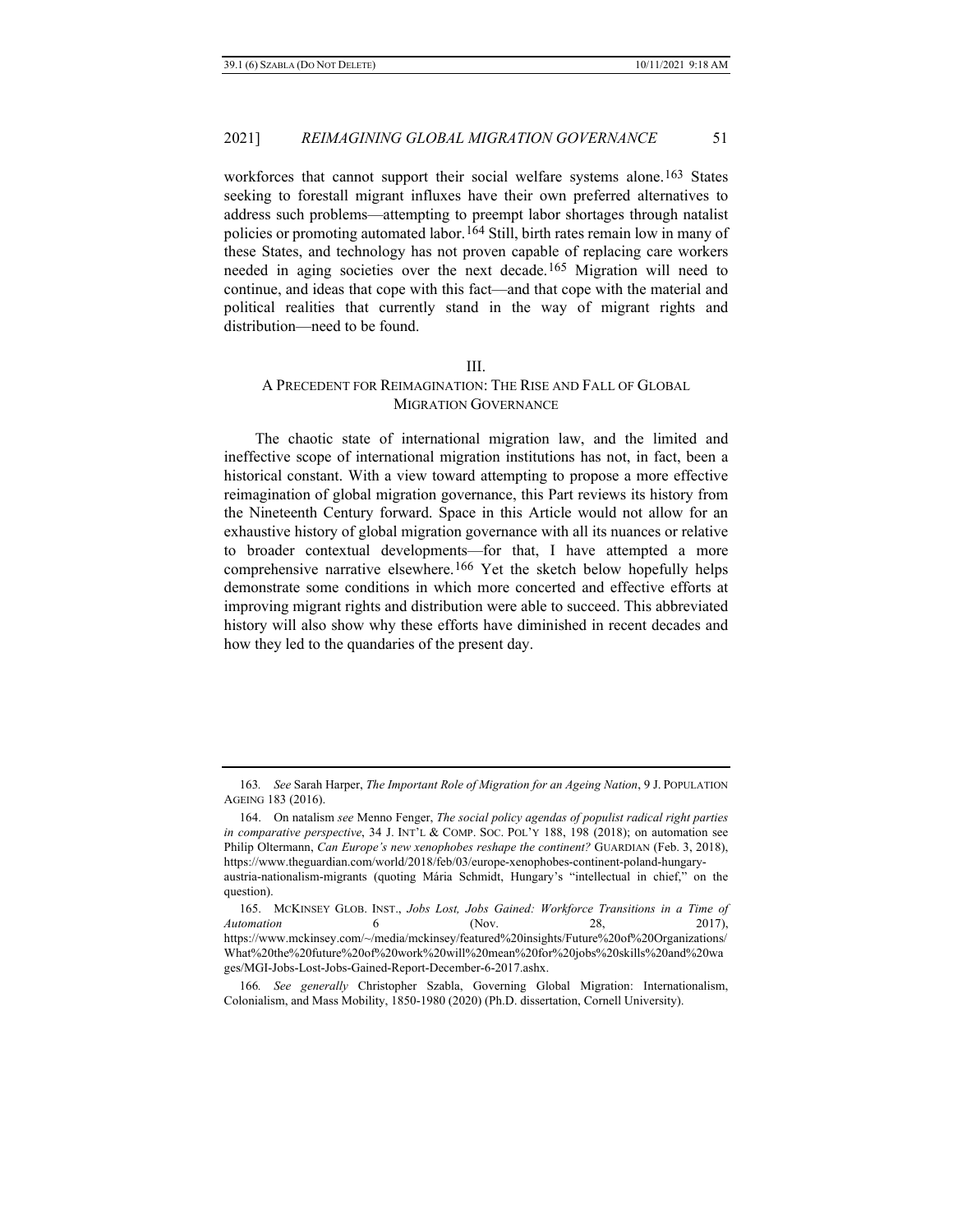## <span id="page-33-0"></span>*A. From the Nineteenth Century to the Second World War: Early Plans and Motivations*

During the Nineteenth Century, societies faced difficulties guaranteeing the rights of migrants that would be familiar in the present. They were often concerned, in particular, with protecting migrants from the misrepresentations of recruiters who were often considered to be poorly-disguised smugglers or traffickers. At the same time, European societies faced demographic fears about overpopulation sparked by the Industrial Revolution and thinkers such as Thomas Robert Malthus.[167](#page-33-1) Such worries prompted concerns about the need for emigration—concerns, effectively, over how populations were distributed.<sup>168</sup>

<span id="page-33-7"></span>While the notion of some international mechanism to facilitate migrant distribution was not yet on the table during this period, the failure of private and municipal regulation of the inherently public, transnational problem of the rights of migrants was evident. In the absence of effective regulation, many States attempted to curb emigration to protect their citizens from dangers abroad—just as many have proposed today.[169](#page-33-3) This led the most influential society of Nineteenth Century international lawyers, the Institute of International Law, to resolve in favor of a model universal migrant rights treaty as early as 1897[.170](#page-33-4) But more comprehensive attempts to construct an international system for the governance of migration occurred only after the First World War provided the opportunity to reshape global order.

By the end of that war, concerns about both migrant rights and distribution had been exacerbated by the intensification of border controls, trapping crowded populations in some countries where they faced mass unemployment and excluding their entry into others.<sup>[171](#page-33-5)</sup> These issues were compounded in many already "overcrowded" countries by the shock of arriving refugees and the return of mass-mobilized soldiers.[172](#page-33-6) Migration problems could hardly escape attention during the negotiations that led to the Treaty of Versailles. Today, the treaty is primarily remembered for the harsh terms it imposed on Germany, which some

<span id="page-33-1"></span><sup>167</sup>*. See*, *e.g.*, TARA ZAHRA, THE GREAT DEPARTURE: MASS MIGRATION FROM EASTERN EUROPE AND THE MAKING OF THE FREE WORLD 10 (2016); JOHN TORPEY, THE INVENTION OF THE PASSPORT: SURVEILLANCE, CITIZENSHIP, AND THE STATE 83–84 (2000).

<sup>168.</sup> *Id*. at 10.

<span id="page-33-3"></span><span id="page-33-2"></span><sup>169</sup>*. Quatrième commission d'études – De l'émigration au point de vue juridique international*, 16 ANNUAIRE DE L'INSTITUT DE DROIT INTERNATIONAL 242, 243 (1897).

<span id="page-33-4"></span><sup>170</sup>*. See Emigration from the Point of View of International Law*, *in* RESOLUTIONS OF THE INSTITUTE OF INTERNATIONAL LAW DEALING WITH THE LAW OF NATIONS: WITH AN HISTORICAL INTRODUCTION AND EXPLANATORY NOTES 137 (James Brown Scott ed., 1916).

<span id="page-33-5"></span><sup>171.</sup> On populations trapped between borders *see*, *e.g.*, CHRISTIANE REINECKE, GRENZEN DER FREIZÜGIGKEIT: MIGRATIONSKONTROLLE IN GROSSBRITANNIEN UND DEUTSCHLAND, 1880-1930 260 (2010).

<span id="page-33-6"></span><sup>172.</sup> On the problems associated with refugees *see* ANNEMARIE SAMMARTINO, THE IMPOSSIBLE BORDER: GERMANY AND THE EAST, 1914–1922 96-194 (2010); on demobilized soldiers *see* ADAM SEIPP, THE ORDEAL OF PEACE: DEMOBILIZATION AND THE URBAN EXPERIENCE IN BRITAIN AND GERMANY, 1917–1921 165–201, 233–60 (2009).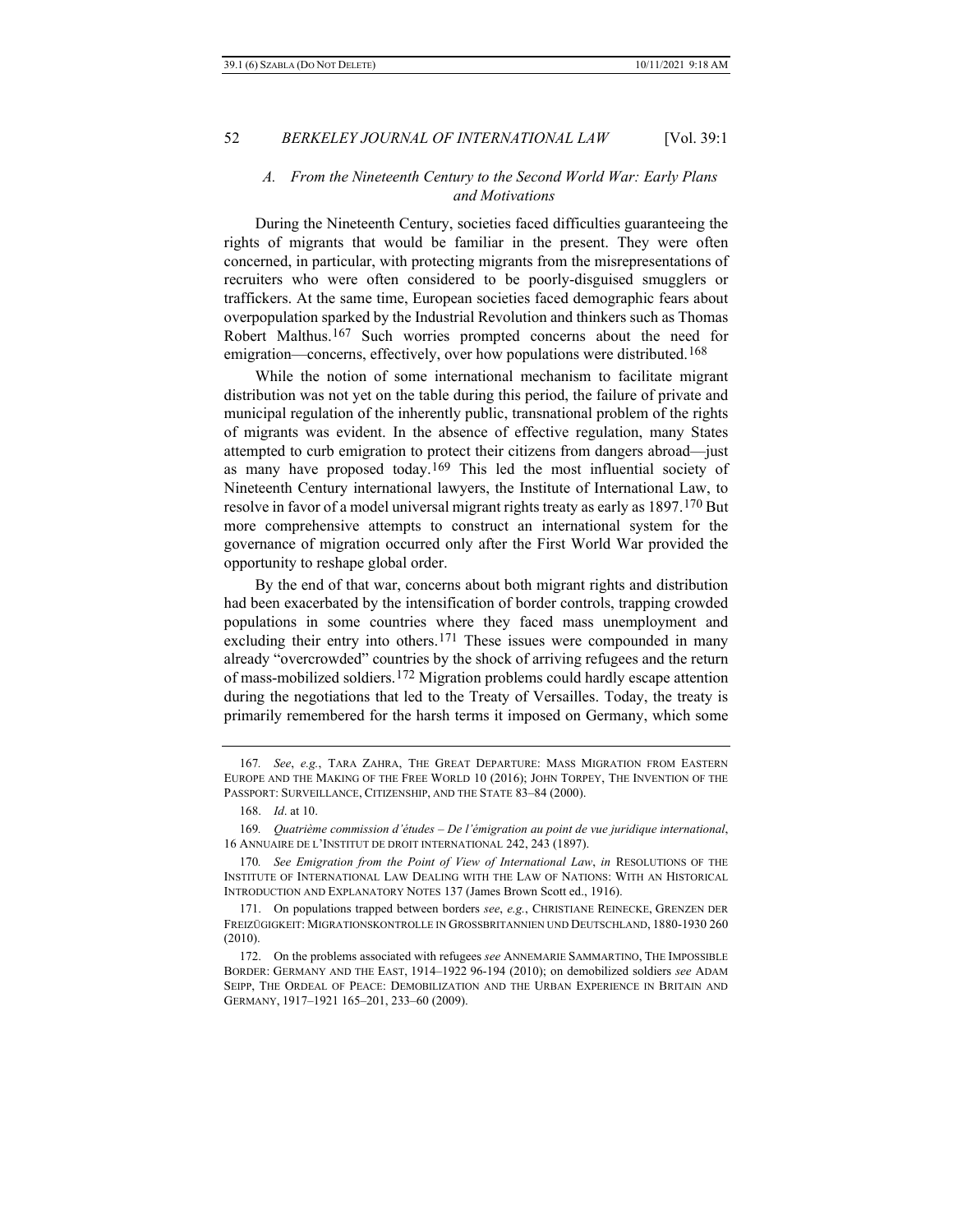historians have interpreted as having set the stage for future conflict. Yet facing an influx of Germans from annexed territories and refugees from revolutionary Russia, as well as an oversupply of veterans seeking jobs during a transition to a peacetime economy, Germany was as eager as any of the other States negotiating the peace for an international solution to its population and unemployment problems.[173](#page-34-0)

<span id="page-34-7"></span>All parties, therefore, eagerly supported the creation of the ILO, anointed in the treaty with a mandate to fight unemployment and protect workers "in countries other than their own.["174](#page-34-1) In the newly-formed Permanent Court of International Justice (PCIJ), the organization gained powers to intervene in States' affairs, successfully arguing that its treaty authority to seek "peace through social justice" granted it a broad jurisdiction and competences.<sup>175</sup> The more famous League of Nations led negotiations to make borders as open as they had been before the war. Yet the solutions that it was actually able to implement—attempting to standardize passport regulations, for example, and providing the famous "Nansen passports" to stateless refugees in order than they might rove in search of work proved insufficient to the needs at hand.[176](#page-34-3) Many refugees lacked the means to emigrate beyond Europe in order to find work, and many other prospective emigrants remained trapped in their own States where employment was often scarce.

<span id="page-34-6"></span>During this period, the ILO began to think about employing its expansive powers to "seek…social justice" by regulating migratory rights and movement. The most ambitious proposals would have given the ILO full control over States' immigration policies. In 1927, for example, the organization's director, Albert Thomas, mooted the creation of a "supreme migration tribunal," a kind of international court to broker the movement of migrants to places needing their labor or settlement potential.<sup>[177](#page-34-4)</sup> Such notions were bolstered by rising contemporary sentiment that sovereignty should be conferred on the party most likely to make effective use of territory.[178](#page-34-5) Yet the powers that the ILO did possess rested on its assurances to the PCIJ that, in Thomas' words, the

<span id="page-34-8"></span><span id="page-34-0"></span><sup>173</sup>*. See*, *e.g.*, Ewald Kuttig, *Central Powers and the Labor Proposals*, *in* THE ORIGINS OF THE INTERNATIONAL LABOR ORGANIZATION, VOL. 1: HISTORY 229–31 (James T. Shotwell ed. 1934).

<span id="page-34-1"></span><sup>174.</sup> Treaty of Peace Between the Allied and Associated Powers and Germany, Part XIII (Labour), Preamble, June 28, 1919, 225 Consol. T.S. 188.

<span id="page-34-2"></span><sup>175</sup>*. See Competence of the Int'l Labour Org. in regard to Int'l Regulation of Conditions of Labour of Persons Employed in Agriculture*, Advisory Opinion, 1922 P.C.I.J. (ser. B) No. 2 (Aug. 12); on the use of "peace through social justice" to expand the organization's activities *see* GUY FITI SINCLAIR, TO REFORM THE WORLD: INTERNATIONAL ORGANIZATIONS AND THE MAKING OF MODERN STATES 29–74 (2017).

<span id="page-34-3"></span><sup>176.</sup> BRUNO CABANES, THE GREAT WAR AND THE ORIGINS OF HUMANITARIANISM, 1918-1924 167 (2014).

<span id="page-34-4"></span><sup>177</sup>*. Albert Thomas on the International Control of Migration*, 9 POPULATION & DEV. REV. 703, 704, 708, 711 (1983) (reprinting Thomas' 1927 address).

<span id="page-34-5"></span><sup>178</sup>*. See*, *e.g.*, ALISON BASHFORD, GLOBAL POPULATION: HISTORY, GEOPOLITICS, AND LIFE ON EARTH 133–56 (2014).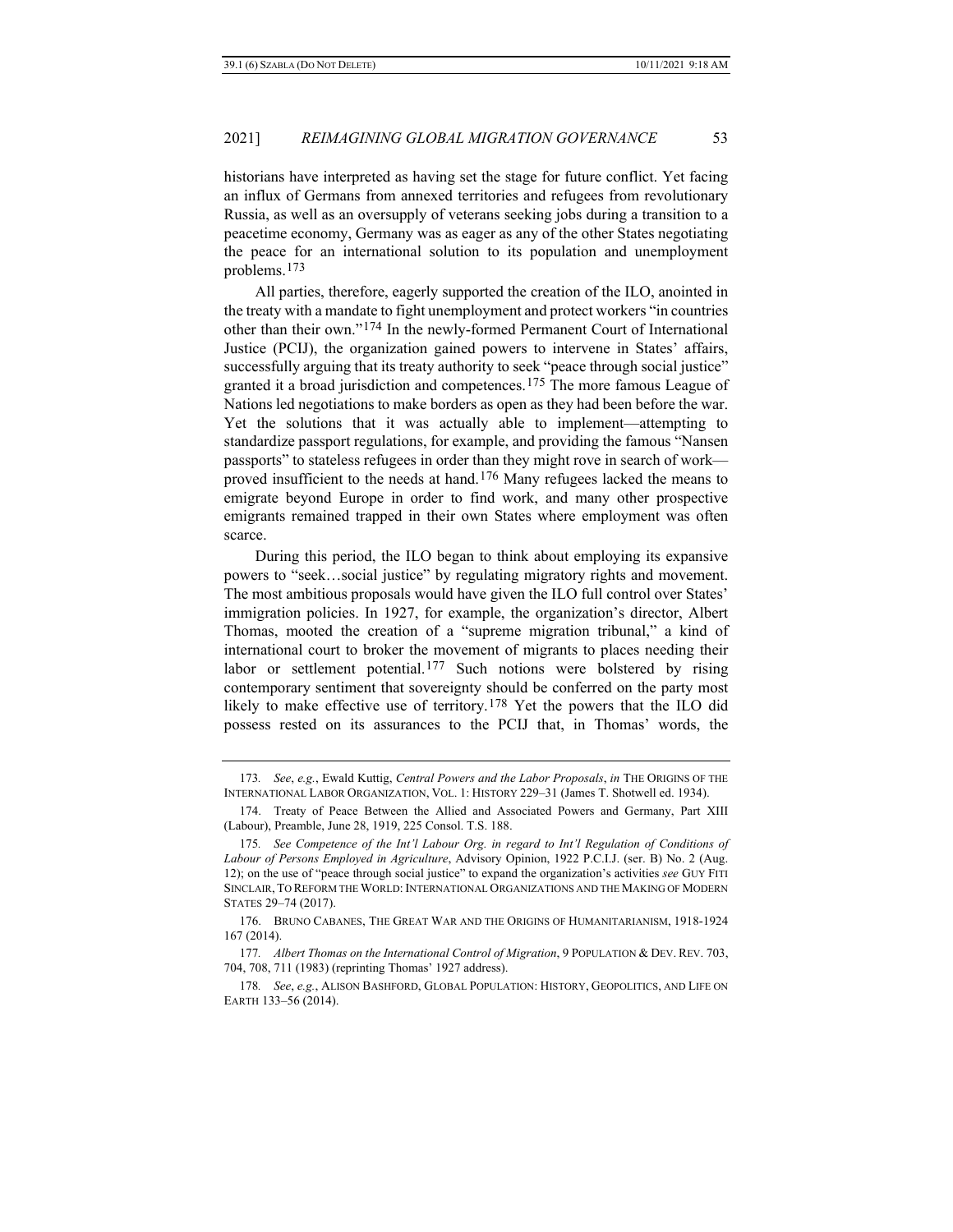<span id="page-35-7"></span>organization was "not a super-state."[179](#page-35-1) It would have to pursue the centralization of migration governance while keeping State sovereignty over border control intact.

Still, even more modest proposals for an international institution to coordinate and oversee movement between States represented breakthroughs, in and of themselves. They attracted widespread support largely because there was a community of interest between States in Europe hoping to promote emigration, on the one hand, and States desirous of immigrants, on the other. In the wake of the United States' disengagement from the League of Nations and the broader international community of institutions in Geneva (including the ILO), as well as the harsh immigration quotas the country enacted between 1921 and 1924, the most immigrant-hungry States were those in Latin America.[180](#page-35-2)

<span id="page-35-6"></span><span id="page-35-0"></span>Receiving States had various motivations for their desire to accept immigrants. Undoubtedly, the cultural advantage that these States perceived in accepting Europeans played a part; in Latin America, this coincided with notions of improving racial balance.[181](#page-35-3) But, a considerable portion of the interest in European immigration was the perception that these immigrants would contribute to economic development through superior drive and skills Europeans were assumed to possess.[182](#page-35-4) This belief itself dovetailed with extant racial hierarchies both in Latin America and the wider world, but it was also a product of the notion that Europe was one of the developed centers of the world economy and that its migrants brought with them desirable productivity. This focus on migrant groups' economic contributions could even overcome racial biases in some instances. For example, Brazil threw open its doors during most of the interwar period to trained and subsidized Japanese immigrants, viewed as highly-productive, with numerous voices in the country comparing their economic usefulness to Europeans, or seeing them even more favorably, even at a time when the world's borders were increasingly closed to them for racial reasons.[183](#page-35-5)

So eager were States in that region to increase their European populations that some, like Venezuela, were willing to accept ILO-overseen domestic legal

<span id="page-35-1"></span><sup>179</sup>*. See* Edward Phelan, *The Memoirs of Edward Phelan: The birth of the ILO*, *in* EDWARD PHELAN AND THE ILO: THE LIFE AND VIEWS OF AN INTERNATIONAL SOCIAL ACTOR 209 (2009).

<sup>180.</sup> TORPEY, *supra* note [167,](#page-33-7) at 145, 148.

<span id="page-35-3"></span><span id="page-35-2"></span><sup>181</sup>*. See*, *e.g.*, TANYA KATERÍ HERNÁNDEZ, RACIAL SUBORDINATION IN LATIN AMERICA: THE ROLE OF THE STATE, CUSTOMARY LAW, AND THE NEW CIVIL RIGHTS RESPONSE 24-34 (2013).

<span id="page-35-4"></span><sup>182.</sup> A good example of the contempt of elites in these States for locals as development agents by comparison can be seen in the writing of Enrique Siewers, an Argentine ILO functionary, who spoke disparagingly about the local rural population in Venezuela. *See*, *e.g.*, Enrique Siewers, *The Organisation of Immigration and Land Settlement in Venezuela: I*, 39 INT'L LAB. REV. 764, 770-71 (1939).

<span id="page-35-5"></span><sup>183.</sup> On training and subsidization *see*, *e.g.*, Daniel M. Masterson & Sayaka Funada, *The Japanese in Peru and Brazil: A Comparative Perspective*, *in* MASS MIGRATION TO MODERN LATIN AMERICA, *supra* not[e 159;](#page-31-6) on cultural openness to the Japanese *see* HERNÁNDEZ, *supra* note [181,](#page-35-0) at 54–55, 210.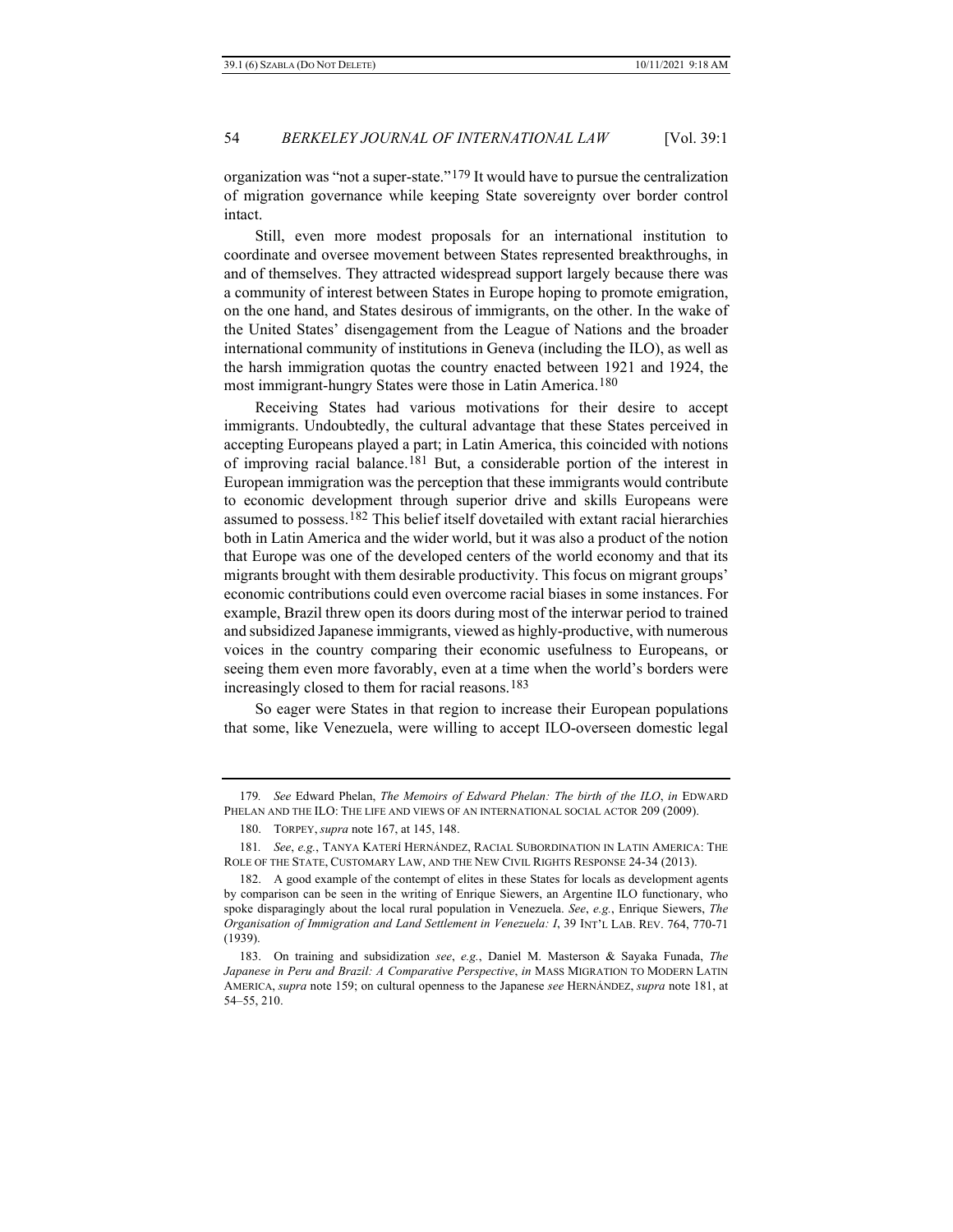reforms designed to protect immigrant welfare.[184](#page-36-1) Having taken over the effort from the League of Nations, the ILO also managed a small service resettling refugees, and sought to use it as a model for arranging the transit of other migrants on the same basis.[185](#page-36-2) Even States more reluctant to participate in ILO distribution mechanisms welcomed its efforts to combat the fraud and misrepresentation of migration agents through new treaty arrangements, including what became the 1939 Convention on Migration for Employment.<sup>186</sup> Disagreements over what a larger service for all migrants would look like delayed implementation on a larger scale. Still, these disagreements were over details, rather than the question of whether an international institution could or should play a larger role governing migration. Even fascist Italy joined the debate rather than opting out of it.<sup>[187](#page-36-4)</sup>

## <span id="page-36-0"></span>*B. The Postwar Instantiation of Global Migration Governance: From ICEM to the IOM*

The Second World War disrupted the movement toward consolidating migration governance under the ILO, but the notion that a single international infrastructure was necessary to oversee migration endured. Not only had the ILO, as a migration organization, been able to address material aid to refugees and their distribution in a way that the League of Nations could not, but later organizations that focused on refugee resettlement alone—like the Intergovernmental Committee on Refugees created at the 1938 Evian Conference on Refugees from Nazi Germany—also failed to implement resettlement successfully.<sup>[188](#page-36-5)</sup> Post-Second World War institutions like the International Refugee Organization, however, successfully managed the movement of larger groups of "displaced persons."[189](#page-36-6) The changed circumstances of the postwar world were one reason for this success. But a focus on economic migration in a way that assisted refugees in finding long-term "durable solutions" also appears to have been a factor.<sup>[190](#page-36-7)</sup>

The events of the subsequent decade, however, sundered the connection between refugee and migration governance. By 1951, the UNHCR and Refugee

<sup>184</sup>*. See* Siewers, *supra* not[e 182,](#page-35-6) at 764.

<span id="page-36-2"></span><span id="page-36-1"></span><sup>185.</sup> CLAUDENA SKRAN, REFUGEES IN INTER-WAR EUROPE: THE EMERGENCE OF A REGIME 190 (1995).

<span id="page-36-3"></span><sup>186.</sup> ILO Convention CO66, Convention Concerning the Recruitment, Placing, and Conditions of Labour of Migrants for Employment, Jun. 28, 1939, https://www.ilo.org/dyn/normlex/en/f?p=1000:12100:8752535302170::NO::P12100\_SHOW\_TEXT :Y: (the convention was never ratified).

<sup>187.</sup> MARTIN, *supra* note [69,](#page-16-10) at 43.

<sup>188.</sup> ZAHRA, *supra* not[e 167,](#page-33-7) at 154–71.

<sup>189</sup>*. See generally* MARK WYMAN, DP: EUROPE'S DISPLACED PERSONS, 1945-1951 (1989).

<span id="page-36-7"></span><span id="page-36-6"></span><span id="page-36-5"></span><span id="page-36-4"></span><sup>190</sup>*. See* Katy Long, *When refugees stopped being migrants: Movement, labour and humanitarian protection*, 1 MIGRATION STUD. 4 (2013).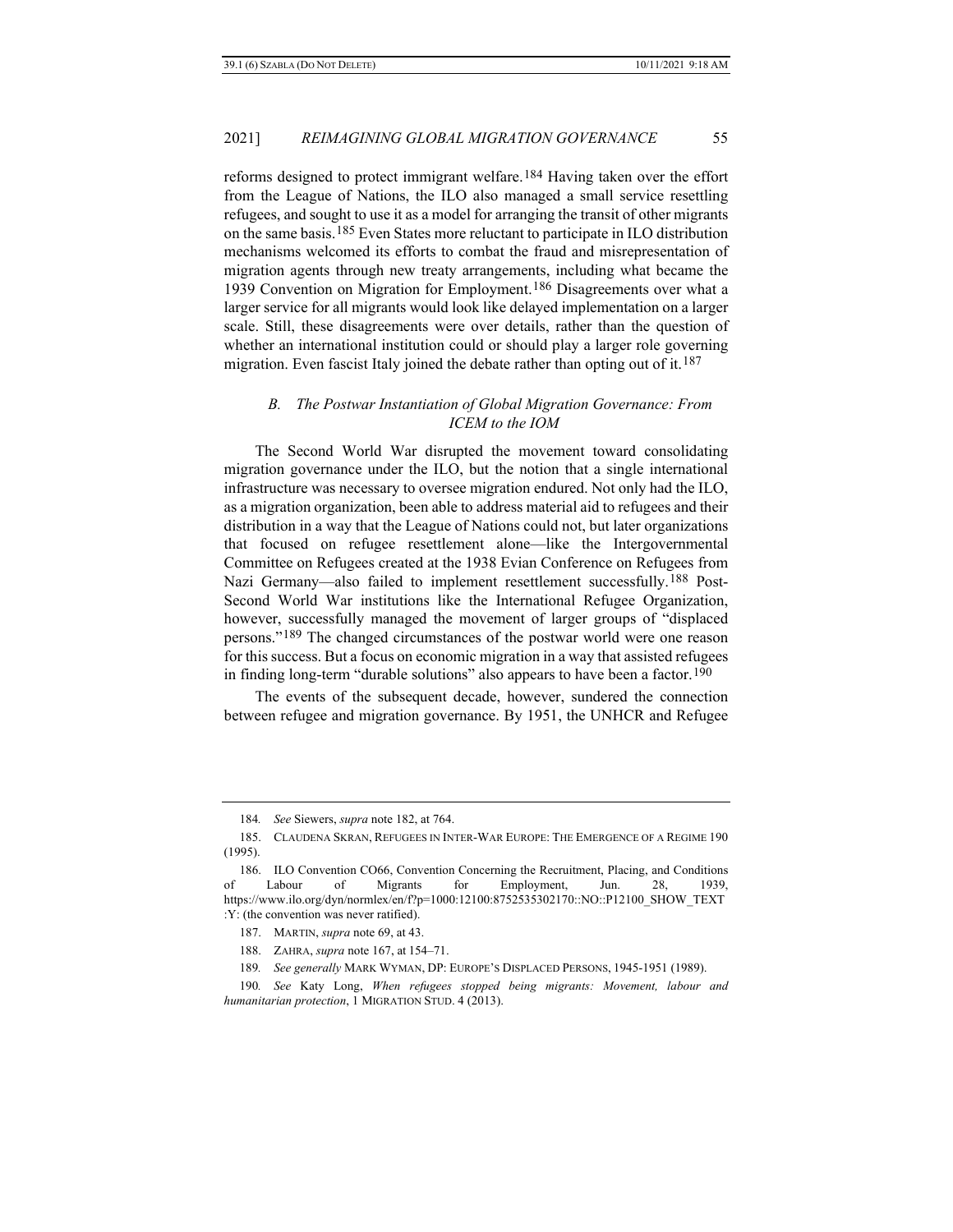<span id="page-37-9"></span>Convention emerged as fully-fledged components of the UN system.[191](#page-37-0) At the same time, the ILO proposed to revive a version of its large-scale interwar plans. Yet only the United States was able to provide the necessary funding, and its fear of Soviet involvement in a large-scale international migration governance scheme helped prevent the ILO plans from being realized.<sup>[192](#page-37-1)</sup> Instead, an Intergovernmental Committee for European Migration (ICEM) was established as a largely Western club to handle not just lingering postwar displacement, but the ongoing belief that Europe suffered from "overpopulation."[193](#page-37-2) Over the next decade, ICEM successfully moved over a million emigrants out of Europe and primarily to Australia and Latin America, while avoiding middlemen who often presented financial, and other, risks to emigrants.[194](#page-37-3) Latin American States, especially, continued to welcome Europeans and still viewed them as contributing to their "development.["195](#page-37-4) Even as notions that Europeans inherently brought with them heightened developmental benefits waned, ICEM provided them with large-scale skills training to make them attractive immigrants.<sup>[196](#page-37-5)</sup>

<span id="page-37-10"></span>Despite their divergence, the parallel refugee and migration regimes at first remained similar in their focal areas. The Refugee Convention's original limitation to problems that existed prior to 1951—which the Convention explicitly permitted parties to interpret as meaning "in Europe"—and UNHCR's limitation, in practice, to activities in Europe meant that they both focused on populations from that continent.[197](#page-37-6) Yet the growing UN membership of postcolonial States opened the Refugee Convention (through its 1967 Protocol) and UNHCR practice to the whole world by the 1960s.<sup>198</sup>

<span id="page-37-11"></span>ICEM member States, meanwhile, resisted non-Europeans. Despite urging from some United States politicians that it should become more inclusive, the organization refused even Japanese participation.[199](#page-37-8) In subsequent decades,

<span id="page-37-0"></span><sup>191.</sup> On UNHCR's emergence and functioning together with the Refugee Convention *see* PETER GATTRELL, THE MAKING OF THE MODERN REFUGEE 6 (2013); on UNHCR as part of the UN system *see* Leon Gordenker, *The United Nations and Refugees*, *in* POLITICS IN THE UNITED NATIONS SYSTEM 275 (Lawrence S. Finkelstein ed., 1988).

<span id="page-37-1"></span><sup>192</sup>*. See* Rieko Karatani, *How History Separated Refugee and Migrant Regimes: In Search of Their Institutional Origins*, 17 INT'L J. REFUGEE L. 517 (2005).

<span id="page-37-3"></span><span id="page-37-2"></span><sup>193.</sup> MARIANNE DUCASSE-ROGIER, THE INTERNATIONAL ORGANIZATION FOR MIGRATION, 1951-2001 15 (2001)

<sup>194</sup>*. See id*. at 54.

<sup>195</sup>*. Id*. at 47.

<sup>196</sup>*. Id*. at 29–31.

<sup>197.</sup> Refugee Convention, *supra* note [21,](#page-9-6) Art. 1(B)(1)(a).

<span id="page-37-7"></span><span id="page-37-6"></span><span id="page-37-5"></span><span id="page-37-4"></span><sup>198.</sup> On the operation of the 1967 Protocol *see* Stefanie Schmahl, *Article I 1967 Protocol*, *in* THE 1951 CONVENTION RELATING TO THE STATUS OF REFUGEES AND ITS 1967 PROTOCOL: A COMMENTARY 619–20 (Andreas Zimmerman, Jonas Dörschner & Felix Machts eds., 2011). On the expansion of UNHCR operations *see* GIL LOESCHER, THE UNHCR AND WORLD POLITICS: A PERILOUS PATH 9–10 (2001).

<span id="page-37-8"></span><sup>199</sup>*. See* Christopher Szabla, *Contingent Movements? The Differential Decolonizations of Refugee and Migration Law and Governance*, *in* CONTINGENCY IN INTERNATIONAL LAW: ON THE POSSIBILITY OF DIFFERENT LEGAL HISTORIES (Kevin Jon Heller & Ingo Venzke eds., 2021), 209-10.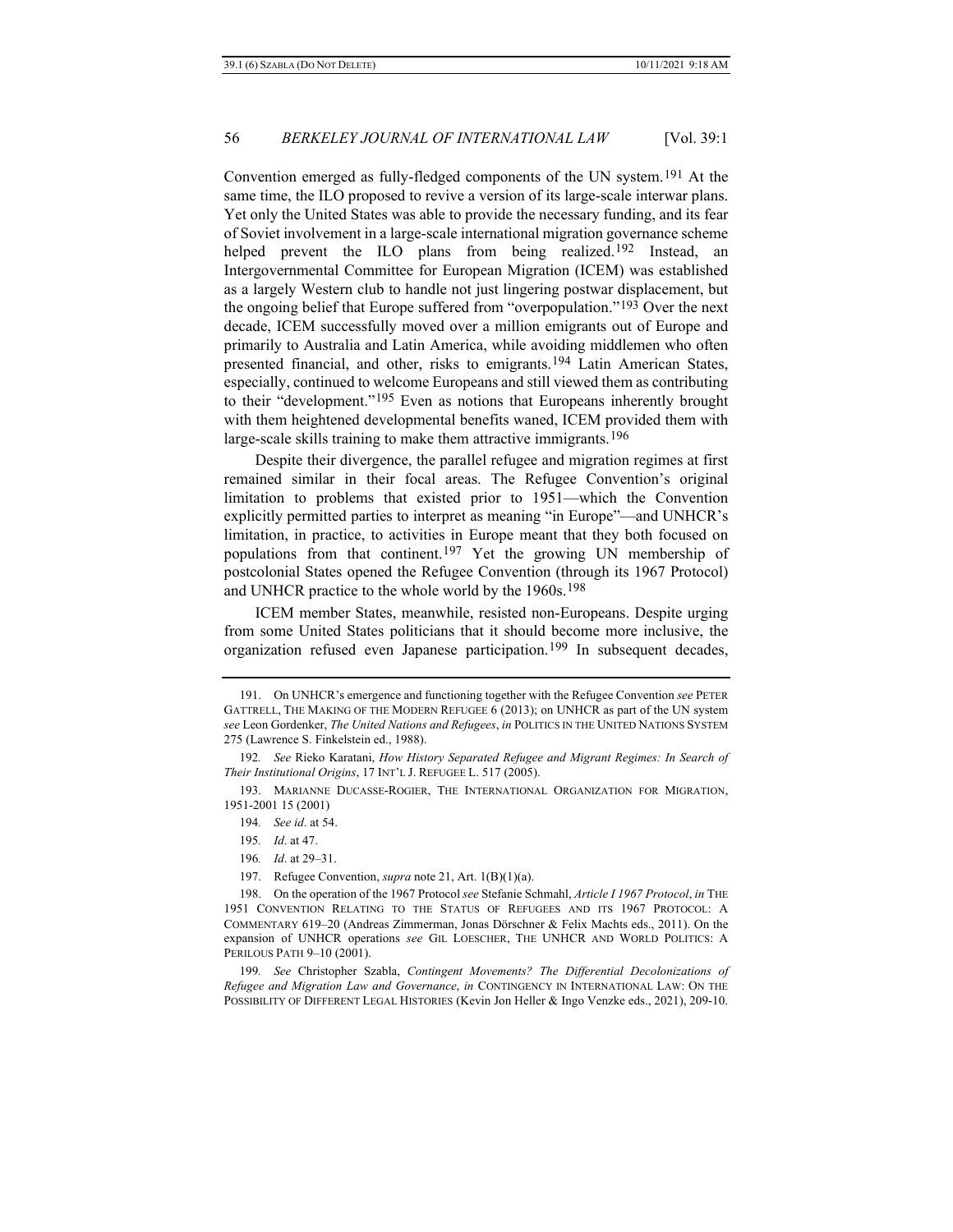interest in European emigration continued to wane, and ICEM (in search of a purpose) increasingly utilized provisions of its constitution that at least allowed it to assist non-European migrants in emergency situations.[200](#page-38-0) By the 1990s, ICEM had become the IOM—no longer formally limited to European migrants, but pathdependent in concentrating on narrower, "emergency" missions, rather than the larger-scale, regular migration streams on which it had once focused.<sup>[201](#page-38-1)</sup>

A second problem with ICEM also managed to afflict the IOM, and it continues to do so to this day. ICEM, a creature of its Western members and funders, lacked the international authority to take on the role ILO had in seriously monitoring and promoting States' observance of migrant rights, or that UNHCR continues to have as a sponsor of refugee rights. In 1949, the ILO had successfully updated its Convention on Migration for Employment, expanded the number of signatories to it, and succeeded in having it ratified.<sup>[202](#page-38-2)</sup> Yet no migrant-focused institution existed thereafter to authoritatively negotiate the increasingly complex and fragmented world of international rights on migrants' behalf.

At first, this lack of focus on rights posed relatively few problems given States' eagerness for European emigrants. Yet Northern States' interest in migrant rights also stalled over the second half of the Twentieth Century. This shift was a product of demographic trends as much as institutional arrangements. European States became destinations for migrants from the Global South, who were increasingly unwelcome as a product both of cultural differences and economic competition.[203](#page-38-3) Negotiations over the new UN-sponsored Migrant Workers Convention subsequently dragged on for over a decade due to the reluctance of Northern States.[204](#page-38-4) UNHCR, however, was able to promote broader interpretations of refugee law even as more claimants trickled North.[205](#page-38-5)

In effect, as this Part shows, international institutions strove throughout much of the Twentieth Century toward more integrated regimes of global migration governance than today, born in the visions of the ILO and borne out in

<sup>200.</sup> DUCASSE-ROGIER, *supra* not[e 193,](#page-37-9) at 45–69.

<span id="page-38-1"></span><span id="page-38-0"></span><sup>201.</sup> Richard Perruchoud, *From the Intergovernmental Committee for European Migration to the International Organization for Migration*, 1 INT'L J. REFUGEE L. 501, 512 (1989).

<span id="page-38-2"></span><sup>202</sup>*. See* ILO Convention CO97 – Convention Concerning Migration for Employment (Revised), Jul 1., 1949, 120 U.N.T.S. 71, with ratifications at https://www.ilo.org/dyn/normlex/en/f?p=1000:11300:0::NO:11300:P11300\_INSTRUMENT\_ID:31 2242.

<span id="page-38-3"></span><sup>203.</sup> On shifts in migrant demographics *see*, *e.g.*, STEPHEN SMITH, THE SCRAMBLE FOR EUROPE: YOUNG AFRICA ON ITS WAY TO THE OLD CONTINENT 97–98 (2019). Scholars debate how early widespread anti-immigrant sentiment arose in Europe depending on their country of focus but tend to agree that it had begun before, and spread across different States by, the early 1970s. *See*, *e.g.*, KLAUS BASE, MIGRATION IN EUROPEAN HISTORY 224–25 (2008); ANTHONY MESSINA, THE LOGICS AND POLITICS OF POST-WWII MIGRATION TO WESTERN EUROPE 56 (2007).

<span id="page-38-5"></span><span id="page-38-4"></span><sup>204.</sup> Juhani Lonnroth, *The International Convention on the Rights of All Migrant Workers and Members of Their Families in the Context of International Migration Policies: An Analysis of Ten Years of Negotiation*, 25 INT'L MIGRATION REV. 710, 718 (1991).

<sup>205</sup>*. See* VENZKE, *supra* not[e 63,](#page-16-11) at 117-22.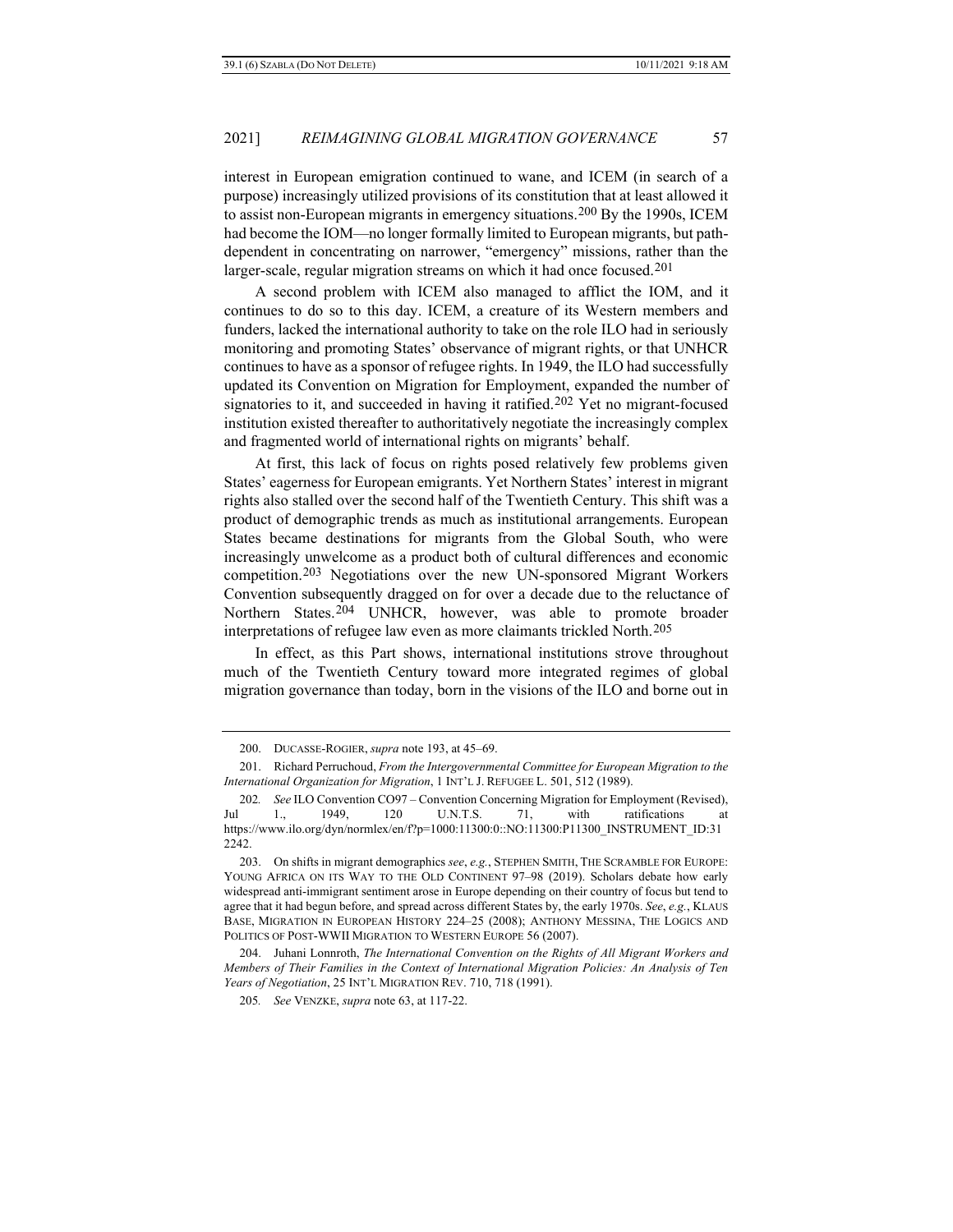part in the large-scale distribution system managed by ICEM in the immediate postwar era. The shortcomings of the current system of international migration law and institutions, however, stem from a process of institutional fragmentation that began during the early Cold War, when they partly fragmented from the UN system. Without pressure from UN members, ICEM's distribution functions broke down because of an unwillingness to extend them to non-Europeans, who composed an increasing number of global migrants. The lack of a migrant-focused institution within the UN system led migrant rights to become deprioritized. ICEM, and later the IOM, shifted focus from facilitating regular migration to emergency services and border management, as the IOM continues to focus on today.[206](#page-39-0)

#### IV.

## A NEW WAY FORWARD? TOWARD A SOUTH-SOUTH ORIENTED GLOBAL MIGRATION GOVERNANCE

Some scholars who have proposed reforming global migration governance offer hints of directions that transcend the deficiencies of the plans offered so far. Spiro suggests the possibility that "managerial" forms of migration control could be seized by reformers more interested in the rights of migrants than in buttressing State defenses to them.[207](#page-39-1) For Antoine Pécoud, a different managerial system would be the only means to break through the political difficulties with reform, achieving a "triple win" for migrant-sending States, migrant-receiving States, and migrants themselves—although he does not set out a road map for how to achieve such an objective.<sup>[208](#page-39-2)</sup> Pécoud also suggests that balancing migrant rights and distribution in a managerial format would make such a system more "confusing…heterogeneous and less robust" than one with either sovereignty or rights as singular objectives.[209](#page-39-3) But these problems hardly make encompassing these goals together in a single framework less of a worthwhile aim than allowing them to contradict one another in the disorganized model that persists today.[210](#page-39-4) As the philosopher Étienne Balibar has written, furthermore, even an open borders world would require *global* governance institutions that stretched beyond previous borders to ensure that its benefits were not squandered by a lack of oversight.[211](#page-39-5)

<span id="page-39-6"></span><span id="page-39-0"></span>Yet the first question that a proposal encompassing these suggestions must answer is how to avoid what Spiro terms the "improbability" of a new or renewed

<sup>206</sup>*. See supra* Parts I(B); II(B).

<sup>207.</sup> Spiro, *supra* not[e 90,](#page-20-0) at 6–7.

<sup>208.</sup> Pécoud, *supra* not[e 4,](#page-3-3) at 109–10.

<sup>209</sup>*. Id*. at 112

<sup>210.</sup> For such a critique *see id*.

<span id="page-39-5"></span><span id="page-39-4"></span><span id="page-39-3"></span><span id="page-39-2"></span><span id="page-39-1"></span><sup>211.</sup> ÉTIENNE BALIBAR, WE, THE PEOPLE OF EUROPE? REFLECTIONS ON TRANSNATIONAL CITIZENSHIP 117 (2009).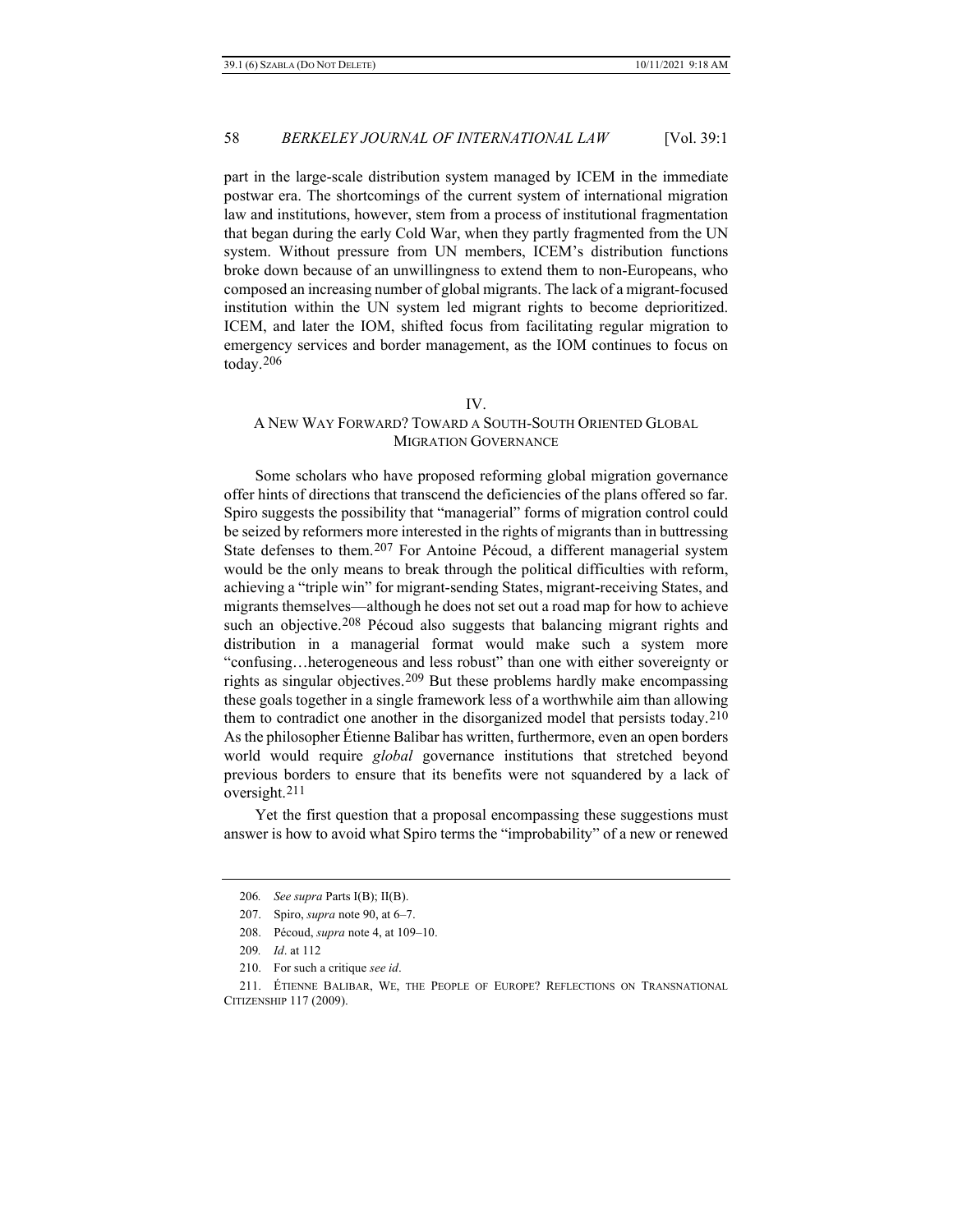international migration organization.[212](#page-40-0) This improbability has been illustrated by the silence attending the many proposals made at the turn of the millennium to create a "World Migration Organization."[213](#page-40-1) This Part offers one potential solution that synthesizes these scholars' suggestions with ideas emanating from the precedents described in the previous Part, efforts being undertaken in the contemporary Global South, and the bedrock of existing reforms.

The Part proposes a system of global migration governance that would use the direction of migrant movement as a tool to improve observance of migrants' rights and, eventually, their equitable distribution. This system would promote movement between materially disadvantaged States in the Global South, paralleling the means by which ICEM effectuated the movements of Europeans to parts of the world eager to receive them for bolstered development. This Part argues there is reason to believe this system could be welcomed by those parts of the South because of States' potential perception of similar economic benefits. This redistribution of migration could also be a means to induce current migrant destination States to increase their acceptance of migrants' rights and mobility.

This proposal has the potential to address political opposition to migration and migration governance, but is far from radical. It would not impede migrants' existing mobility options—merely enhance them along South-South pathways, with the aim of eventually improving conditions for migrants worldwide. It would also not be as significant a departure from existing reforms as it may seem at first. Although it takes inspiration from distinctive examples of the past, much of it could be achieved by focusing on the implementation of existing objectives of the Migration Compact to better achieve the aims of others. It would require an enhanced IOM, but not one too divorced from its current functions. These ideas, and further counterarguments, are addressed in more detail below.

## *A. The Uses of History: Applying the Lessons of Global Migration Governance's Past*

Historical examples can help illuminate both the potential of roads not taken and the reasons why they were not, allowing scholars to pinpoint the reasons for the failure of earlier systems and the necessary conditions for reviving them.[214](#page-40-2) As Part III made clear, the idea of a more comprehensive "World Migration

<sup>212.</sup> Spiro, *supra* not[e 90,](#page-20-0) at 4.

<span id="page-40-1"></span><span id="page-40-0"></span><sup>213.</sup> For various proposals *see*, *e.g.*, Jagdish Bhagwati, *Borders Beyond Control*, 82 FOREIGN AFFS. 98 (2003); MANAGING MIGRATION: TIME FOR A NEW INTERNATIONAL REGIME? (Bimal Ghosh ed. 2000); Arthur C. Helton, *Unpleasant Surprises Await*, 58 BULL. ATOMIC SCIENTISTS 94 (2002). Within the UN, the option of creating a new migration organization was offered by the 2002 "Doyle Report," but it was turned down by Secretary General Kofi Annan in favor of an expert committee that simply recommended further regional and global "consultation and discussion." Betts & Kainz, *supra* not[e 4,](#page-3-3) at 5.

<span id="page-40-2"></span><sup>214.</sup> The role of historical context, rather than pure contingency in international legal history has recently received increased attention. *See*, *e.g.*, Susan Marks, *False Contingency*, 62 CURRENT LEGAL PROBS. 1 (2009).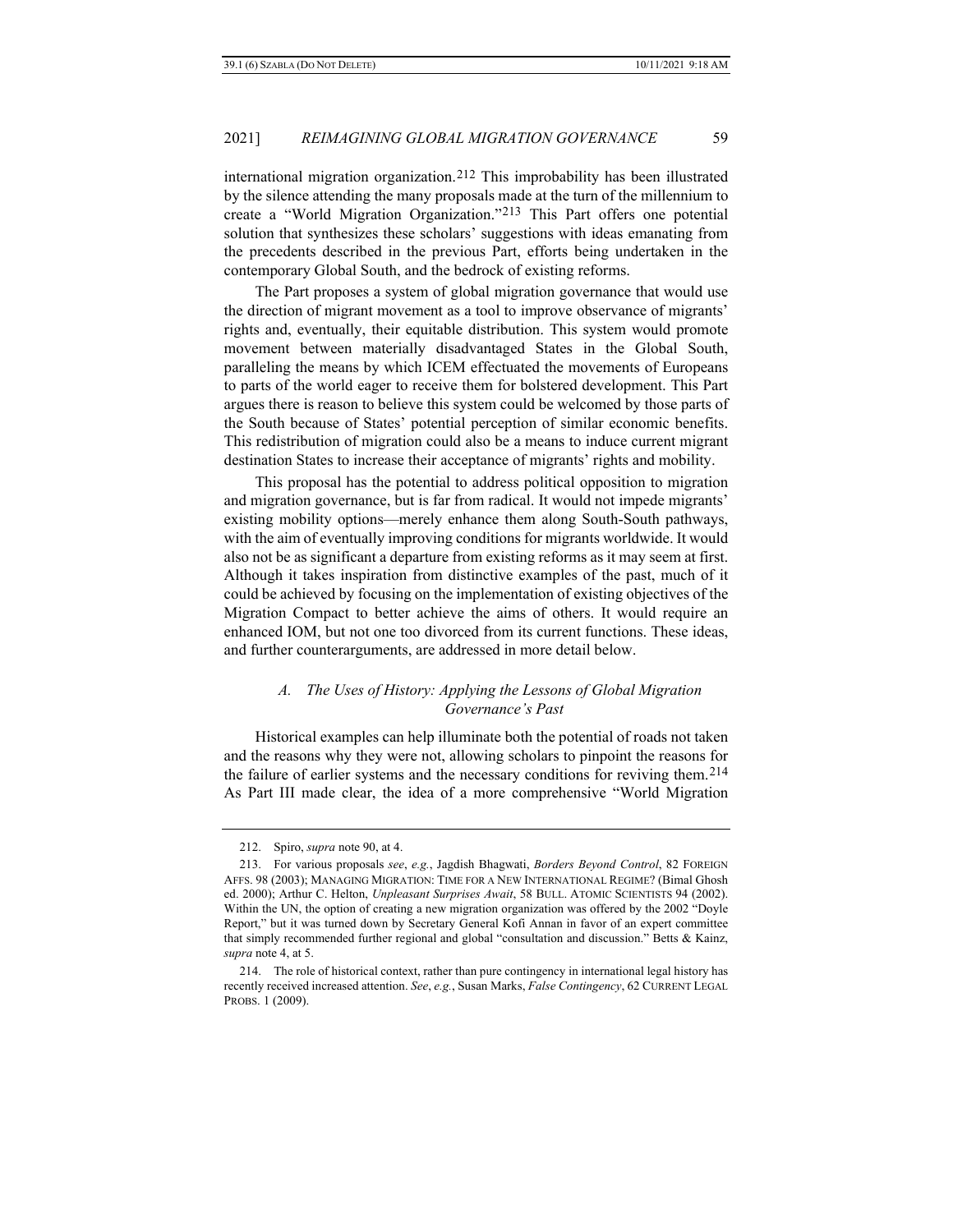Organization" seemed significantly less far-fetched in the early-to-mid Twentieth Century. Reimagining global migration governance could benefit greatly from thinking through what rendered such expansive planning possible earlier in history, and what undermined its possibility later on.

One historical lesson is that reform does not necessarily require an international "crisis" akin to the geopolitical shocks of the Twentieth Century. As Part III showed, the First World War triggered a great burst of activity in imagining a global migration governance and the Second put the United States in the important position of a financial hegemon that could influence its instantiation[.215](#page-41-0) Yet reform also began in the Nineteenth Century absent the aftermath of conflict.<sup>[216](#page-41-1)</sup> Moreover, the current migration "crisis" has already provided an impetus for reform, and the discourse of such a "crisis" persisting, reappearing, or even worsening has continued since 2016.<sup>[217](#page-41-2)</sup>

The previous Part also demonstrated that efforts to build a more comprehensive global migration governance were not *held back* by crises of international systems, either. These efforts transcended even the recalcitrance of States, such as Weimar Germany and fascist Italy, that were inclined to act out against the Versailles System that they believed had disfavored them.[218](#page-41-3) Other recent international legal histories have similarly shown how internationalist projects managed to survive and thrive in rocky periods more than has been

<span id="page-41-3"></span>218. On Italian participation *see supra* Part III and MARTIN, *supra* note [69,](#page-16-10) at 183; Weimar German participation has not been well chronicled outside of my own research. *See* Szabla, *supra* note [166,](#page-32-4) at ch. 5.

<sup>215</sup>*. See supra* Part III(A) & (C).

<sup>216</sup>*. See supra* Part III(A).

<span id="page-41-2"></span><span id="page-41-1"></span><span id="page-41-0"></span><sup>217.</sup> Analyses and commentaries continue to reference the "migration crisis" as an ongoing or even worsening phenomenon. *See*, *e.g.*, Shada Islam, *Europe's migration 'crisis' isn't about numbers. It's about prejudice*, GUARDIAN (Oct. 8, 2020) (noting "the number of asylum seekers is now down, but for many EU governments the migration 'crisis' will never be over"); Emma Reynolds, *Europe's migrant crisis is worsening during the pandemic. The reaction has been brutal*, CNN (Sept. 1, 2020), https://edition.cnn.com/2020/08/28/europe/europe-migrants-coronavirus-intl/index.html; *US migrant crisis: Trump seeks to curb Central America asylum claims*, BBC NEWS (July 25, 2019), https://www.bbc.com/news/world-latin-america-48991301. Even analyses that regard the "crisis" as having past note that underlying factors mean it will likely reappear. *See*, *e.g.*, *Global Migration is Not Abating. Neither is the Backlash Against It*, WORLD POL. REV. (Nov. 4, 2020), https://www.worldpoliticsreview.com/insights/28008/to-ease-the-migration-crisis-europe-and-theworld-must-address-root-causes; Gareth Evans, *Europe's Migrant Crisis: The year that changed a continent*, BBC NEWS (Aug. 30, 2020), https://www.bbc.com/news/world-europe-53925209 (noting that "[t]he impact of this mass migration is still being felt today"); Demetrios G. Papademetriou, *The Migration Crisis Is Over: Long Live the Migration Crisis*, MIGRATION POL'Y INST. (Mar. 2017), <https://www.migrationpolicy.org/news/migration-crisis-over-long-live-migration-crisis> (referring to the "crisis" as "unresolved"); Stefan Lehne, T*he EU Remains Unprepared for the Next Migration Crisis*, CARNEGIE EUROPE (Apr. 3, 2018), https://carnegieeurope.eu/2018/04/03/eu-remainsunprepared-for-next-migration-crisis-pub-75965. The 2020 EU Migration Pact efforts referenced in Part I(B), *supra*, demonstrate the ongoing seriousness with which the issue is taken at the level of cross-border governance.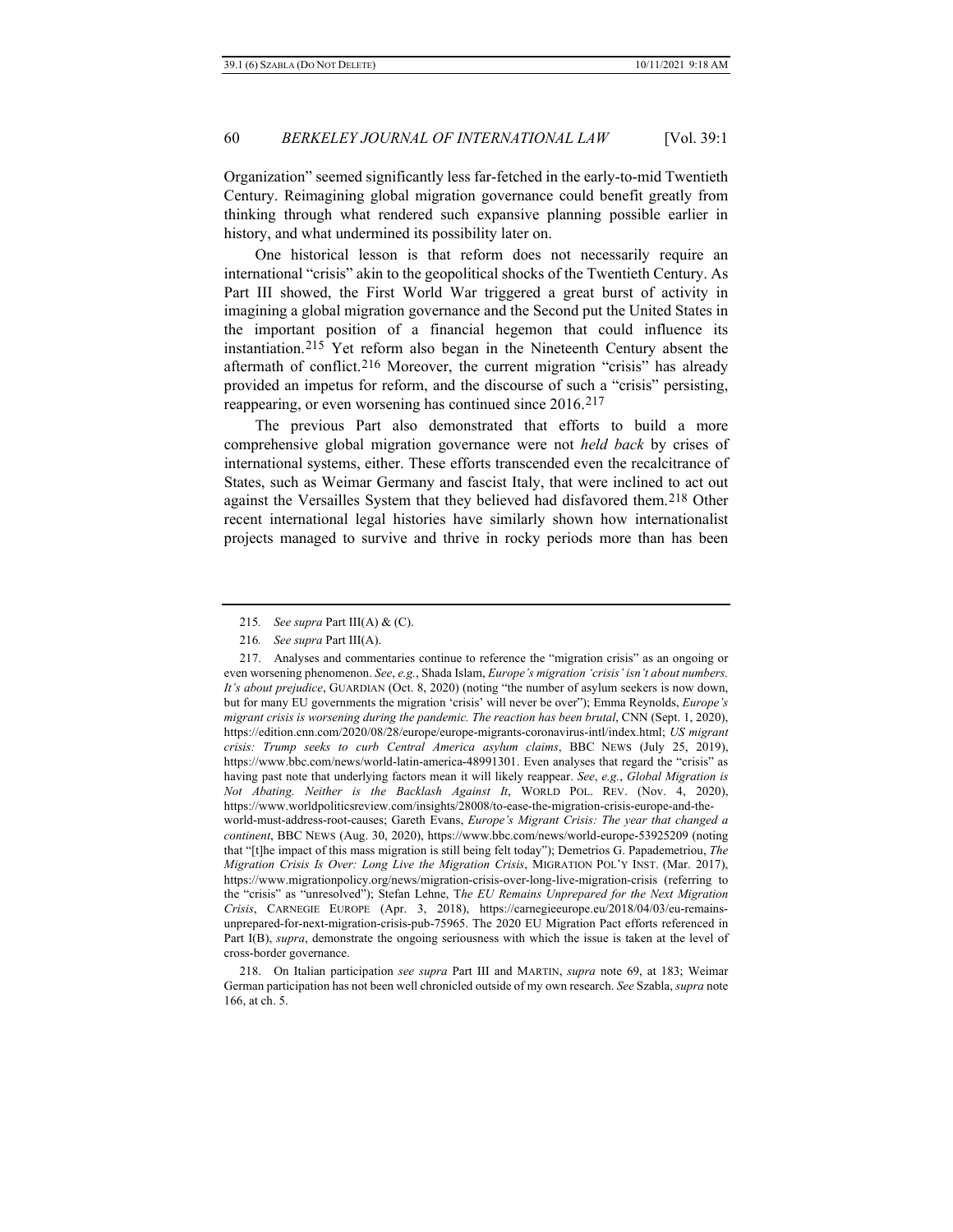assumed by the "realist" school of international relations theory.[219](#page-42-0) The willingness of States during these periods of supposed international discord to come together to agree to a more substantial migration governance demonstrates that, for all the challenges that international cooperation on any subject faces today, the opportunity to build a more comprehensive system yet again is at least theoretically present.

Migration governance gained force even in periods of "crisis," in part, because it proceeded incrementally, building off existing structures and practices. For Albert Thomas, both precedents developed in the British Empire and intra-European "labor exchanges" were stepping stones toward a comprehensive oversight of migrant rights and distribution.[220](#page-42-1) As Guy Fiti Sinclair shows, using the ILO's history, the growth of international organizations' power on the basis of accretions of existing competencies has proven possible to the same, or even greater, extent as by means of new or amended treaty instruments.[221](#page-42-2) Present-day institutional reform, therefore, need not reach far to see benefits. As Thomas argued, international institutions facilitating migration hardly need to become "super-state[s]" with the power to violate State sovereignty.<sup>[222](#page-42-3)</sup>

Such institutions could function because of another key to past successes: a relative consensus between States that produced and received migrants. This consensus existed contrary to present-day assumptions that interests of migrant sending and receiving States tend to be irreconcilable.[223](#page-42-4) This consensus, Part III showed, arose because receiving States proved welcoming toward migrants if they believed that those migrants would enhance their development and, increasingly, many migrants were trained in ways that contributed to the impression that they would do so.[224](#page-42-5) Of course, migrants' economic value will not improve migrant treatment or acceptance on its own. If it did, many States with declining populations would be more eager for immigration. But historical acceptance of immigrants that contribute to *development* indicates greater potential for

<span id="page-42-0"></span><sup>219.</sup> Such works are usually reacting to such "realist" accounts of international crisis in the interwar era as the classic E.H. CARR, THE TWENTY YEARS CRISIS 1919-1939: AN INTRODUCTION TO THE STUDY OF INTERNATIONAL RELATIONS (1939). "Realist" accounts emphasize the concern of States for their own individual interests rather than their respect for international law, among other rules, ideas, or forces. For examples of the pushback *see*, *e.g.*, OONA HATHAWAY & SCOTT SHAPIRO, THE INTERNATIONALISTS: HOW A RADICAL PLAN TO OUTLAW WAR REMADE THE WORLD (2017) (on the Kellogg-Briand Pact outlawing war as a successful example of international cooperation); SUSAN PEDERSEN, THE GUARDIANS: THE LEAGUE OF NATIONS AND THE CRISIS OF EMPIRE (2015) (on how the League of Nations regulated "mandate" territories, and how these were not entirely left to imperial whims).

<sup>220</sup>*. Albert Thomas on the International Control of Migration*, *supra* note [177,](#page-34-6) at 704, 706.

<sup>221</sup>*. See generally* SINCLAIR, *supra* not[e 175.](#page-34-7)

<sup>222.</sup> Phelan, *supra* note [179,](#page-35-7) at 209.

<span id="page-42-5"></span><span id="page-42-4"></span><span id="page-42-3"></span><span id="page-42-2"></span><span id="page-42-1"></span><sup>223.</sup> Betts & Kainz, *supra* not[e 4,](#page-3-3) at 3, observe that such seeming irreconcilability was an obstacle to the creation of a new migration regime in the 1990s.

<sup>224</sup>*. See* Part III, *supra*; DUCASSE-ROGIER, *supra* note[s 193-](#page-37-9)[194.](#page-37-10)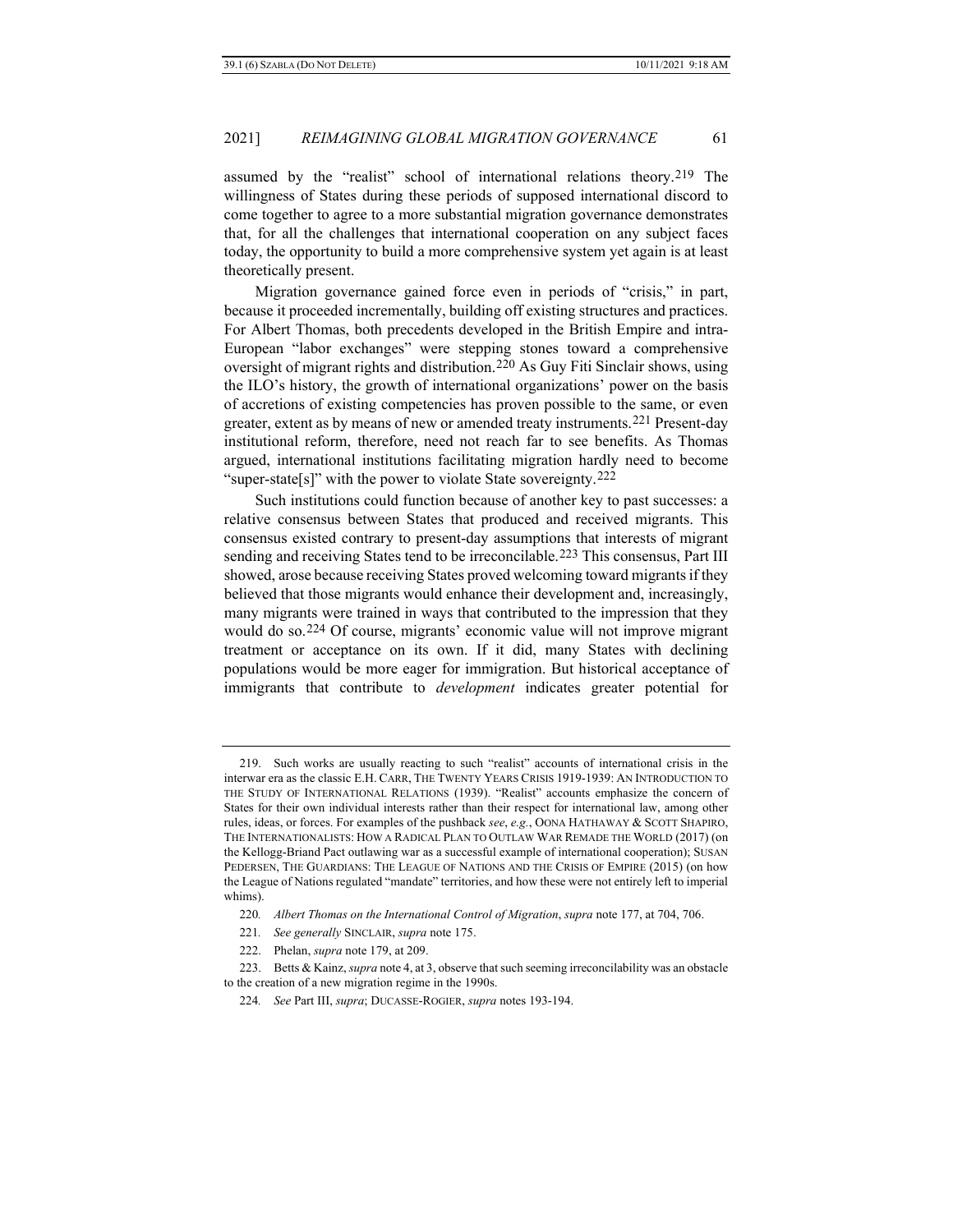immigration among a different category of States than the wealthy, "developed" economies that primarily receive them today.[225](#page-43-0)

Circumstances have also changed since the *decline* of previous instantiations of global migration governance in the mid to late Twentieth Century. Part III demonstrated that the current state of this system is a consequence of factors including Cold War geopolitics and a much higher level of open ethnic and racial prejudice than exist today. These do not—or ought not, as many more actors would agree—guide international legal and institutional architectures in the present. Institutional arrangements that did not survive earlier conditions may therefore prove more capable of surviving today than when those conditions held weight. Historical precedent, therefore, can be reimagined for the benefit of those who did not benefit previously.

## <span id="page-43-4"></span>*B. Rethinking "Migration as Development" Through a South-South Lens*

Today, an unfulfilled need for organized and aided migration that appears to contribute to "development" may reside amid materially disadvantaged States in the Global South. Organization for Economic Cooperation and Development (OECD) research has shown South-South movement to be "an increasingly significant factor in the economic development … of many developing countries."[226](#page-43-1) Organizations including the African, Caribbean, and Pacific (ACP) Group of States, the African Union, the ILO, and the OECD have recently released studies demonstrating its positive economic impacts on numerous States.<sup>[227](#page-43-2)</sup> Existing South-South migrants' contributions range as high as 19 percent of Côte d'Ivoire's GDP, averaging 7 percent over a range of ten Southern countries surveyed, outpacing immigrants' share of the population in half those countries.[228](#page-43-3)

<span id="page-43-3"></span>228. OECD & ILO, *supra* note 227, at 15.

<sup>225</sup>*. See supra* Part III(B).

<span id="page-43-1"></span><span id="page-43-0"></span><sup>226.</sup> OECD, "South-South migration," http://www.oecd.org/dev/migration-development/southsouth-migration.htm.

<span id="page-43-2"></span><sup>227</sup>*. See*, *e.g.*, ACP OBSERVATORY ON MIGRATION, MIGRATION AND DEVELOPMENT WITHIN THE SOUTH: NEW EVIDENCE FROM AFRICAN, CARIBBEAN, AND PACIFIC COUNTRIES 16 (2013), https://publications.iom.int/system/files/pdf/within\_the\_south.pdf (focusing on Angola, Cameroon, the Democratic Republic of the Congo, Haiti, Kenya, Lesotho, Nigeria, Papua New Guinea, Senegal, Timor-Leste, Trinidad and Tobago, and Tanzania); on development potential, see *id*. at 5; OECD & ILO, HOW IMMIGRANTS CONTRIBUTE TO DEVELOPING COUNTRIES' ECONOMIES 3 (2018) (chronicling the impact of such migrations in Argentina, Costa Rica, Côte d'Ivoire, the Dominican Republic, Ghana, Kyrgyzstan, Nepal, Rwanda, South Africa, and Thailand); AFRICAN UNION COMMISSION & IOM, STUDY ON THE BENEFITS OF AND CHALLENGES OF FREE MOVEMENT IN AFRICA 31–54 (2018), https://ethiopia.iom.int/sites/default/files/IOM%20free%20movement%20africa%20WEB\_FINAL.p df.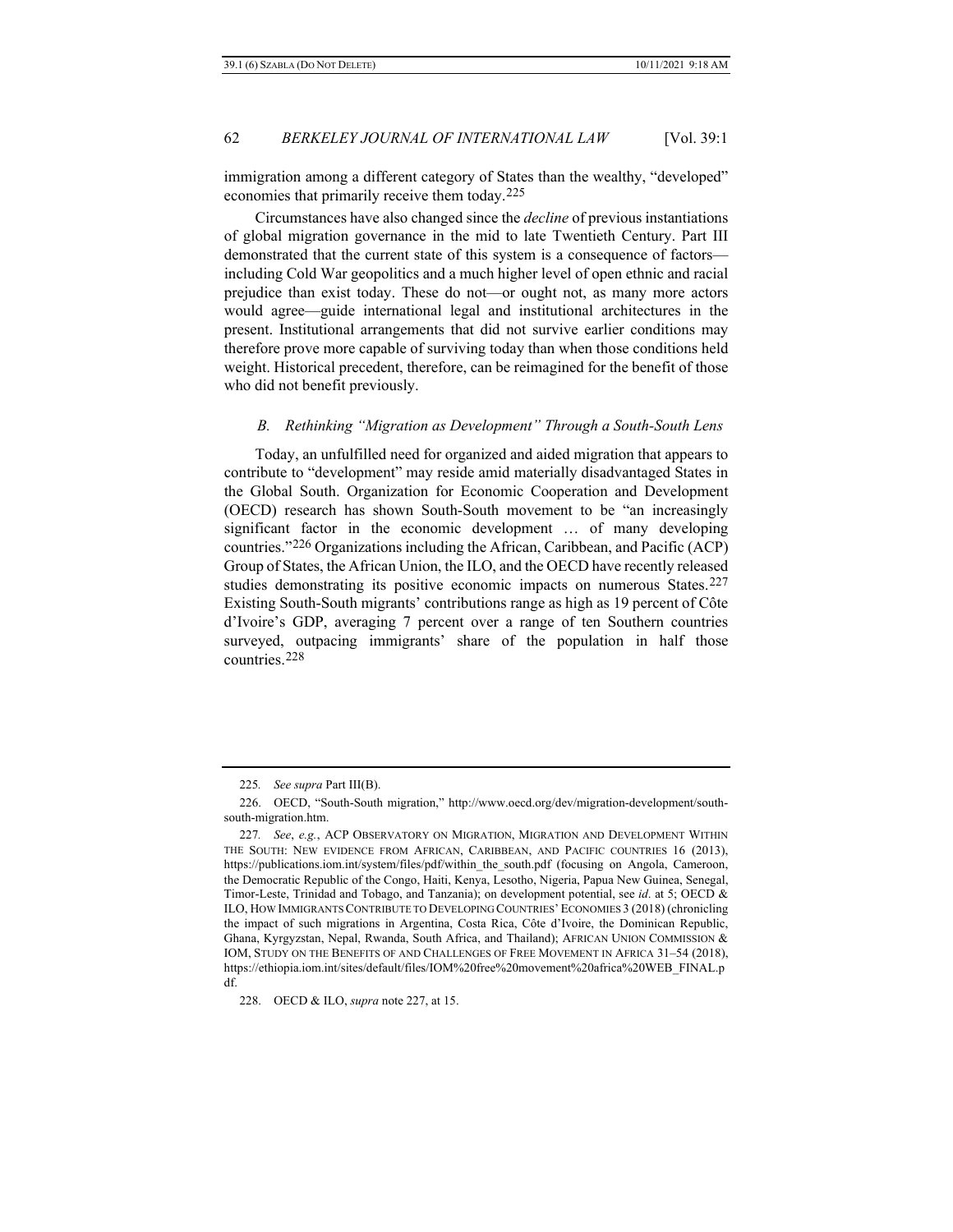<span id="page-44-7"></span>Per the OECD, South-South migration currently comprises 36-50 percent of human movement.[229](#page-44-0) Yet owing to slippages in categorization, much of the movement factored into upper-end estimates of South-South migration totals takes place toward more "developed" economies that are sometimes considered part of the South, such as those in the Gulf.[230](#page-44-1) With only around a third of such movement taking place toward materially-disadvantaged States, migration appears to have a considerable capability to contribute further to those States' economies.[231](#page-44-2) It has even greater potential considering that existing South-South migration takes place amid a larger area and population than the North, spreading its benefits thin.[232](#page-44-3)

<span id="page-44-6"></span>Such findings have, nonetheless, not yet led to advocacy for increased South-South migration as a development tool on a worldwide basis. Discussion has instead linked migration and development in other ways.[233](#page-44-4) This activity has included discourse about developmental aid payments, detailed in Part II, that some policymakers hope will *prevent* migratory movement.[234](#page-44-5) Studies and proposals in this area have also largely focused on the developmental impacts on Southern States of migration toward the Global North. These include the "brain drain" from the South, the sending of remittances by migrants who arrived in the North to the South, or the impact of return migration from the North to the South

<span id="page-44-0"></span><sup>229</sup>*. See* OECD, *supra* note 226 (noting South-South migration composed 36 percent of the world total); Jason Gagnon & David Khoudour-Castéras, *South-South Migration in West Africa: Addressing the Challenge of Immigrant Integration*, (OECD Dev. Ctr. Working Paper No. 312, 2012), http://www.oecd.org/dev/50251899.pdf, 5.

<span id="page-44-1"></span><sup>230</sup>*. See* World Bank Migration and Remittances Team, *supra* note [19,](#page-6-1) at 4–5 (defining "South-South migration" as between non-high-income countries and calculating that 14 percent of world migration, including refugees, encompasses non-OECD member high-income countries, which comprise "notably the G[ulf Cooperation Council] countries").

<span id="page-44-2"></span><sup>231</sup>*. Id*. at 4 (defining "South-South migration" as between lower-income countries and placing it at 34 percent of the total).

<sup>232</sup>*. See* Castles, *supra* not[e 145,](#page-29-0) at 156–57.

<span id="page-44-4"></span><span id="page-44-3"></span><sup>233.</sup> In fact, one attempt to categorize a means by which States in the Global South manage migration characterizes "the developmental migration state" as including only the forms listed in this paragraph. *See* Fiona B. Adamson & Gerasimos Tsourapas, *The Migration State in the Global South: Nationalizing, Developmental, and Neoliberal Modes of Migration Management*, 54 INT'L MIGRATION REV. 853, 866 (2020).

<span id="page-44-5"></span><sup>234.</sup> On the recent history of migration and development initiatives *see* Betts & Kainz, *supra* note 4, at 6-10.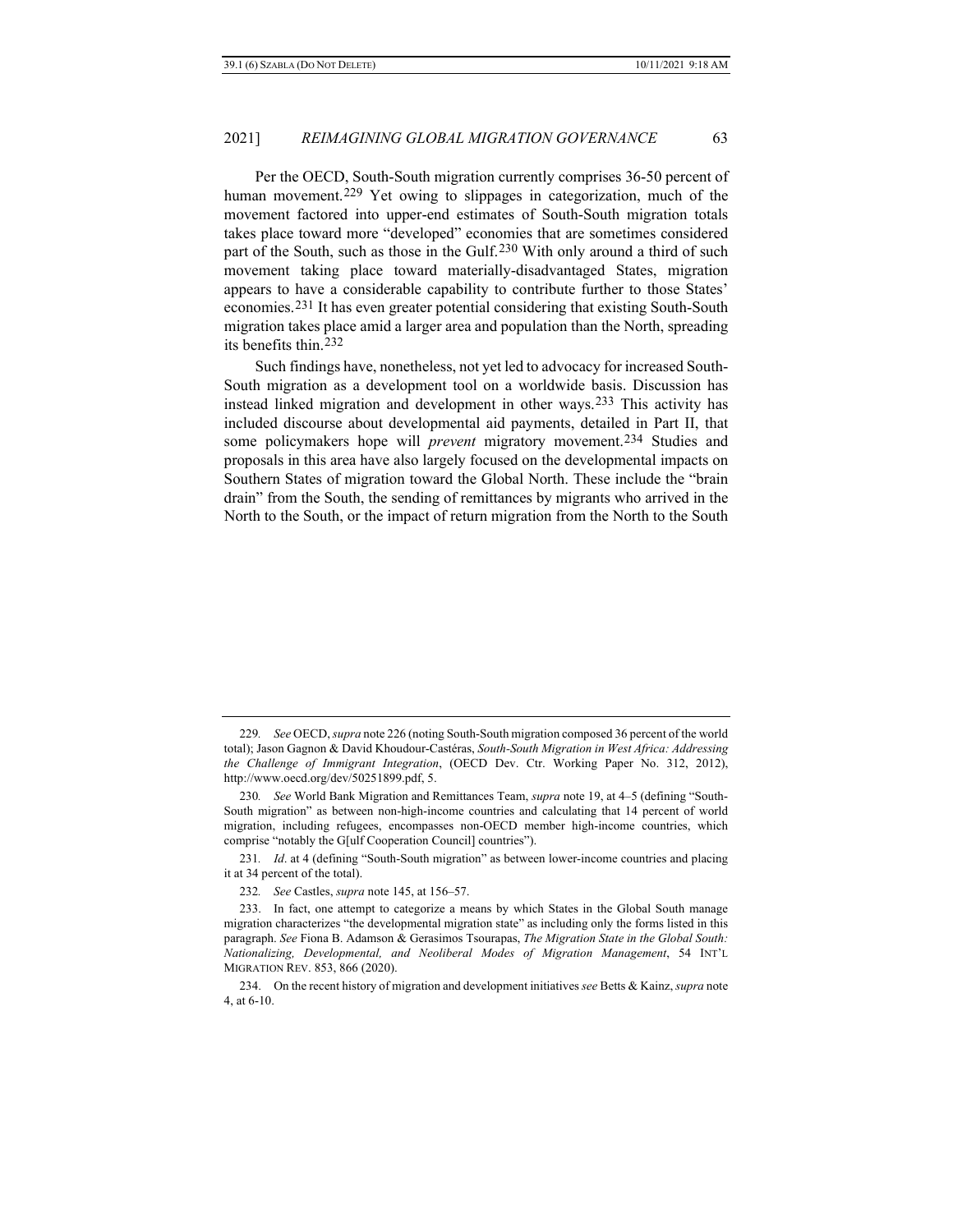<span id="page-45-9"></span><span id="page-45-8"></span>through the bringing of skill or investment.[235](#page-45-0) Critiques of "migration and development" have also focused on these issues.[236](#page-45-1)

In contrast to the North-South focus of these schemes, regional migrationdevelopment initiatives in the South have focused increasingly on facilitating South-South movement. Organizations in Africa, Central Asia, Latin America, and Southeast Asia have pursued free movement initiatives as means to move toward local economic integration and development.[237](#page-45-2) ECOWAS' Common Approach to Migration is one example of a development strategy focused on intraregional movement.[238](#page-45-3) It has included funding to promote skills training as well as attempts to harmonize migrant rights, including promoting the ratification of, and monitoring compliance with, the Migrant Workers' Convention.[239](#page-45-4) As noted above, many regional initiatives in the South, including ECOWAS', have suffered from poor implementation at the level of long-term migration, as opposed to short-term movement.<sup>[240](#page-45-5)</sup> They are also geographically fragmented, suffering from poor inter-regional cooperation, particularly with Northern organizations, such as the EU, that have a deeper interest in preventing or restricting migration than facilitating it within the South.[241](#page-45-6)

A *global* architecture designed to facilitate further migration within the materially disadvantaged South could improve on existing regional South-South initiatives that seek to use migration as a means to facilitate those States' growth. A wider international initiative stands less risk of being sidelined by power asymmetries between regional organizations, as Southern groups have been by the EU.[242](#page-45-7) At the same time, an international effort would help overcome such obstacles to regional initiatives as, for example, critiques that African States acting by themselves lack sufficient material "enablers" to "create" intra-regional

<span id="page-45-0"></span><sup>235.</sup> For a very recent overview of links between migration and development (the so-called "migration-development nexus") being actively discussed in the policy community *see* Marta Latek, *Interlinks between migration and development*, EUROPEAN PARLIAMENTARY RSCH. SERV. 7–8 (2019), http://www.europarl.europa.eu/RegData/etudes/BRIE/2019/630351/EPRS\_BRI(2019)630351\_EN.p df. The World Bank has pushed migrant remittances as a development tool, specifically. *See* Immanuel Ness, *Forging a Migration Policy for Capital: Labor Shortages and Guest Workers*, 29 NEW POL. SCI. 429, 440 (2007).

<span id="page-45-1"></span><sup>236</sup>*. See*, *e.g.*, Hein de Haas, *Migration and Development: A Theoretical Perspective*, 44 INT'L MIGRATION REV. 227 (2010); de Haas, *The Migration and Development Pendulum: A Critical View on Research and Policy*, 50 INT'L MIGRATION 8 (2012).

<span id="page-45-2"></span><sup>237</sup>*. See* Zanker, *supra* note [88,](#page-19-8) at 1–2; Castillejo, *supra* not[e 88,](#page-19-8) at 3, 6 (initiatives have taken place at the African Union level and at the level of regional bodies in East and West Africa); OECD & ILO, *supra* note 227, at 35, 70 (noting Association of Southeast Asian Nations [ASEAN], Eurasian Economic Union [Central Asian] and MERCOSUR [Latin American] initiatives).

<span id="page-45-3"></span><sup>238</sup>*. See ECOWAS Common Approach on Migration*, ECOWAS Commission, 33rd Ordinary Session of the Head of State and Government (Jan. 18, 2008), at II.

<span id="page-45-7"></span><span id="page-45-6"></span><span id="page-45-5"></span><span id="page-45-4"></span><sup>239.</sup> On training *see id*. at II(2.2)(2). On the approach to the Migrant Workers Convention *see id*. at 2.1(1) and 2.5(1).

<sup>240</sup>*. See* Part I(B), *supra*.

<sup>241</sup>*. Id*.

<sup>242</sup>*. Id*.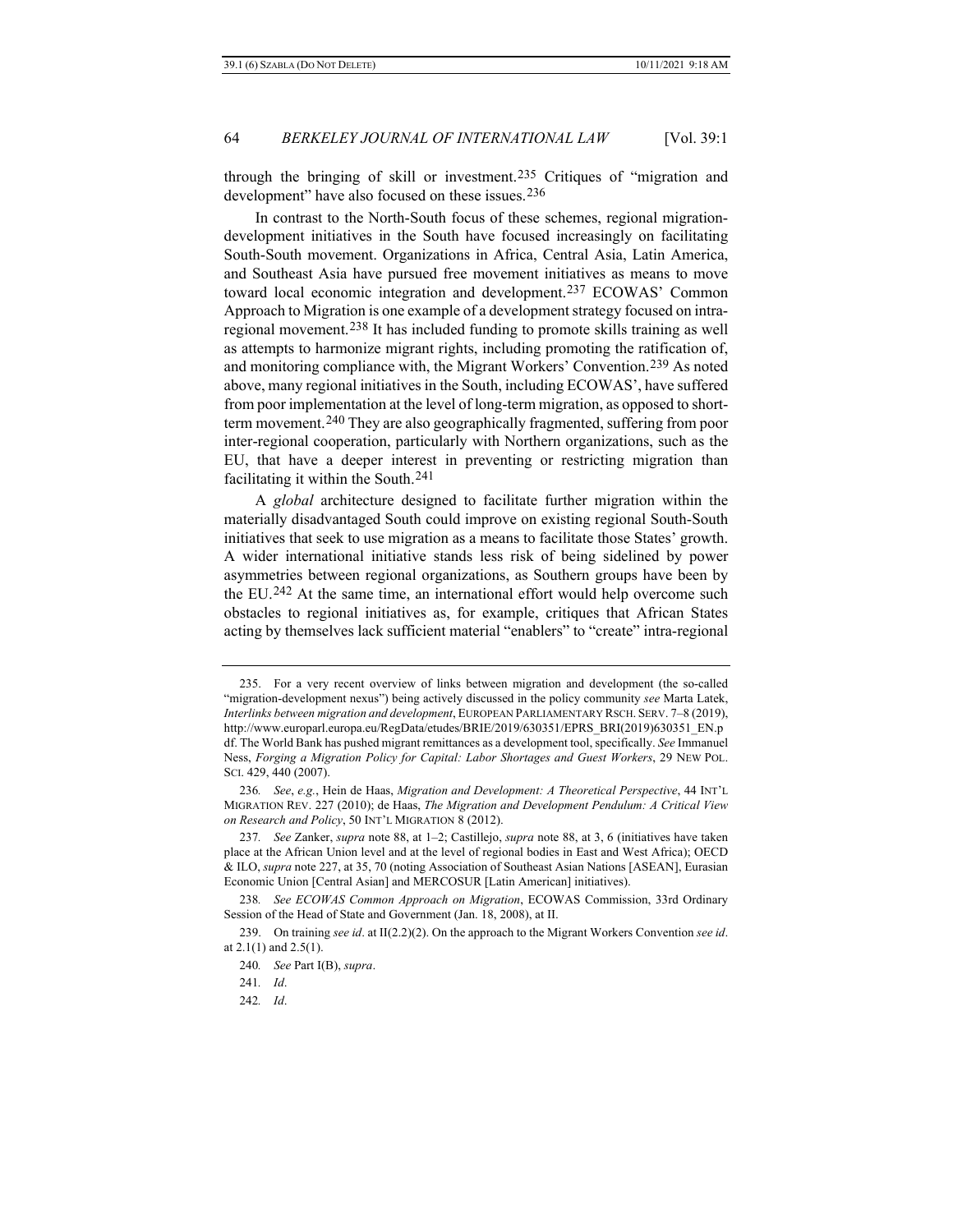movement.[243](#page-46-0) Following the recommendations of the ILO and OECD on how to improve the contributions of South-South migrants, an improved international architecture could match migrants to labor market needs, build integration programs, and provide skills training and the monitoring of migrant rights—the latter of which, research from both organizations argues, helps improve productivity, among *sui generis* benefits.[244](#page-46-1) In doing so, it could revive many of the powers the ILO once sought and that ICEM possessed, helping make immigration attractive for destination States as it had been made in the interwar and immediate post-Second World War periods.

Just as much as the current system of international migration law impacts distribution by inducing or deterring movement, patterns and geographies of distribution can impact law's observance. Improved observance can be achieved both by attaching conditions to the facilitated distribution of migrants where they are desired and through the changed material contexts that a redistribution of migrants can induce. By rendering South-South migration more attractive, such a system could lead Southern societies to welcome, and even compete for, migrants in ways that include greater adhesion to migrant rights. Northern States and other traditional migrant destinations in need of migrant labor, meanwhile, would need to rethink their priorities as Southern States transition into more attractive destinations for migrants and the relative number of individuals inclined toward migration to the North decreases, as the next Section argues.

## *C. Materially Remaking Global Governance: The Impact on Existing Migrant Destinations*

Relatively wealthy current migrant destination States would likely need to agree to a system promoting South-South migration for it to be linked to other fully international initiatives and for it to receive sufficient funding. Yet a migration governance newly focused on South-South movement would, like Twentieth Century precedents, provide advantages for multiple groups of States—in this case, Northern States as well as Southern ones. Like approaches discussed in Parts II and III, this system would appear capable of deterring some movement to Northern countries by incentivizing migrants to remain in the South instead.[245](#page-46-2) Northern lawmakers, therefore, would be able to point to arguments that they were controlling immigration into their own States as well as benefitting both migrants and Southern development. In doing so, they would help either satisfy or quiet populist reaction and sentiment against participation in global migration governance initiatives. Indeed, EU officials initially appeared willing to facilitate African intra-regional migration initiatives to this end but became focused on restriction instead.[246](#page-46-3) Yet it is now clear that these restrictive policies

<span id="page-46-0"></span><sup>243.</sup> AFRICAN UNITY COMMISSION & IOM, *supra* note 227, at 70 ¶ 197.

<span id="page-46-1"></span><sup>244</sup>*. See* OECD & ILO, *supra* note 227, at 16, 37.

<span id="page-46-2"></span><sup>245</sup>*. See* Parts I(C) and II(C), *supra*.

<span id="page-46-3"></span><sup>246</sup>*. See* Castillejo, *supra* note [88,](#page-19-8) at 4–5.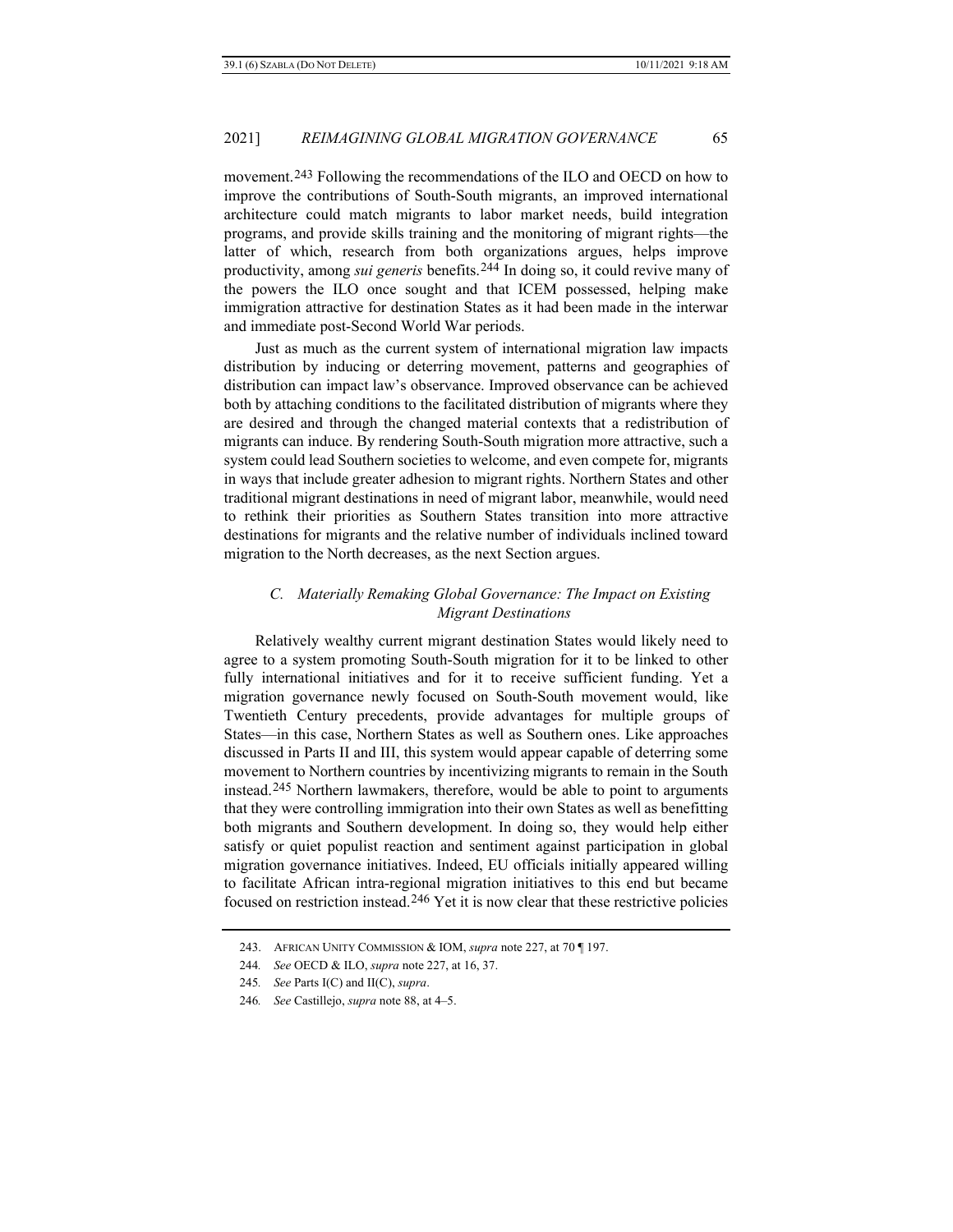have not, as noted above, prevented migration toward Europe so much as driven it underground or expensively and controversially externalized its management, reopening the case for Northern States to embrace boosting South-South movement.[247](#page-47-0)

Embracing such a system could, however, have a longer-term impact: depriving Northern and other existing migrant destinations of a critical labor supply which, as Part II argued, cannot be easily replaced through such alternatives as automation or increased birthrates.[248](#page-47-1) It may seem as if destination States would hardly agree to such a system knowing this potential result. Yet the avowed aim of restrictionism that many of these destinations embrace already effectively seeks the same end. To summarize the argument below, the often culturalist politics of migration hardly exist in perfect congruence with an economy's perceived labor requirements, which helps to produce existing shortages.[249](#page-47-2) Cognitive biases may be likely to incline such politics toward shortterm solutions, as well.[250](#page-47-3) Yet even culturalist opposition may be forced to yield to the material consequences when such shortages grow more acute.[251](#page-47-4)

Promoting migration within the South would increase the number of destinations available to migrants, and thus, force migrant destinations to compete. Their doing so could enhance migrants' bargaining power by increasing their destination options in a world in which they are in demand. It could also enhance the bargaining power of the international institution with the power to channel migrant movement and to condition the provision of labor on respect for rights.[252](#page-47-5) Eventually, Northern States and other existing migrant destinations would likely need to compromise any recalcitrance toward migrant entry and rights, both to retain their popularity and even their viability as draws for immigrants. Their potential use of the services of the international institution involved in promoting migration within the South to direct migration back to them could further be conditioned on improved treatment.

Enhanced migrant treatment, meanwhile, might not only become a competitive advantage for States in the Global South seeking migrants to fuel their development, but become widespread as a consequence of the advantages those migrants appear to bring, and through wider adoption, grow into a customary norm among immigrant societies. Southern States are already serving as, what

<span id="page-47-0"></span><sup>247</sup>*. See* Parts I(A) and (C), *supra*.

<sup>248</sup>*. See* Part II(C) *supra*.

<sup>249</sup>*. See* Part IV(E)(2), *infra*.

<sup>250</sup>*. See id.*

<sup>251</sup>*. See id.*

<span id="page-47-5"></span><span id="page-47-4"></span><span id="page-47-3"></span><span id="page-47-2"></span><span id="page-47-1"></span><sup>252.</sup> Various scholars have argued that labor supply available to destination countries is a chief obstacle to them signing onto migrant protection and free movement regimes. For a summary of their arguments, *see* Koslowski, *supra* note [27,](#page-10-10) at 108.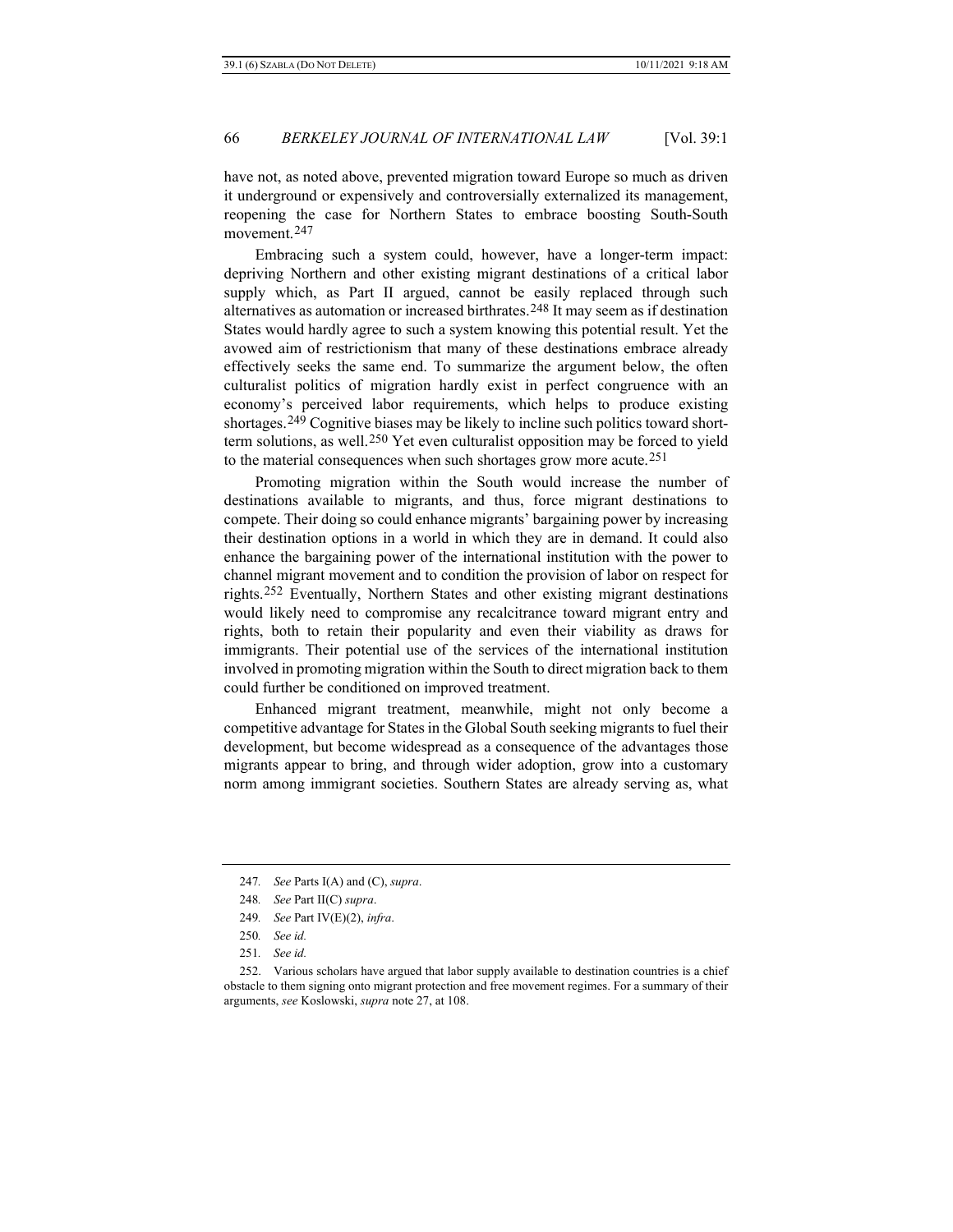scholars call, "norm entrepreneurs" for the rest of the world.[253](#page-48-0) Their innovations are extending to migration. Brazil, for example, has been active in broadening migrant rights; its 2017 legal reform effectively expanded the category of refugee well beyond international legal requirements and decriminalized the status of undocumented migrants.[254](#page-48-1) With only minor modifications, the law remains in force, despite the anti-migrant tone set by President Jair Bolsonaro. UNHCR's head has viewed Colombia's similar, recent regularization of the legal status of Venezuelan exiles as a model for the treatment of mixed exoduses of "displaced persons" worldwide.[255](#page-48-2)

Of course, there are hardly any guarantees that such a norm diffusion would take place as a consequence of widespread acceptance in the South. The enhancement of migrant-respecting norms in the South might hardly be more persuasive than the earlier Southern initiatives that had sought to expand the international legal definition of refugee.[256](#page-48-3) Yet such norm diffusion would only be one potential means by which norms shift under this proposal. Establishing migration governance on a firmer *material* basis—grounding protection in incentives that emerge from distribution—plays a greater role. The role of enhanced international institutional oversight also augments both these norms and the effects of distribution, avoiding the fate of trained migrants in 1990s South Korea, whose relative abundance, but lack of advocates, allowed them to fall into undocumented and exploited status.[257](#page-48-4) In that case, not only more careful distribution, but enhanced oversight were required.

#### *D. Retrofitting, Not Replacing, the Tools of Global Migration Governance*

The above program requires an international architecture to oversee the promotion of South-South movement, as well as to serve as this additional guarantor of migrant rights. As another scholar recognizes, the IOM has "the strongest capabilities to take on the range of activities needed if an international

<span id="page-48-0"></span><sup>253</sup>*. See*, *e.g.*, Adriana Erthal Abdenur & Carlos Frederico Pereira da Silva Gama, *Triggering the norms cascade: Brazil's initiatives for curbing electronic espionage*, 21 GLOB. GOVERNANCE 455 (2015); Oliver Stuenkel, *Brazil and Responsibility to Protect: a case of agency and norm entrepreneurship in the Global South*, 30 INT'L REL. 375 (2016); Laura Allison-Reumann, *The Norm-Diffusion Capacity of ASEAN: Evidence and Challenges*, 32 PAC. FOCUS 5 (2017).

<span id="page-48-1"></span><sup>254.</sup> For an overview *see* Jayesh Rathod & Carolina de Abreu Batista Claro, *It's the law in Brazil – immigrants welcomed*, MIAMI HERALD (Jun. 8, 2017), https://www.miamiherald.com/opinion/oped/article155217949.html. On the law's approach to decriminalizing undocumented migrants s*ee* Rathod, *Criminalization and the Politics of Migration in Brazil*, 16 OHIO ST. J. CRIM. L. 147 (2018).

<span id="page-48-2"></span><sup>255.</sup> Filippo Grandi, *Colombia's treatment of Venezuelan refugees is a global model*, FIN. TIMES (Feb. 22, 2021), https://www.ft.com/content/3989e253-7d5b-41cc-bfd7-1d27c0178d7b. Although the headline of the article refers to "refugees," Grandi uses more inclusive terminology of "displaced persons" and "refugees and migrants" to recognize the potential that not all Venezuelans in flight may qualify for statutory refugee status.

<sup>256</sup>*. See* Part I(B), *supra*.

<span id="page-48-4"></span><span id="page-48-3"></span><sup>257</sup>*. See* Hye-Kyung Lee, *The Employment of Foreign Workers in Korea: Issues and Policy Suggestion*, 12 INT'L SOCIO. 353, 365–66 (1997).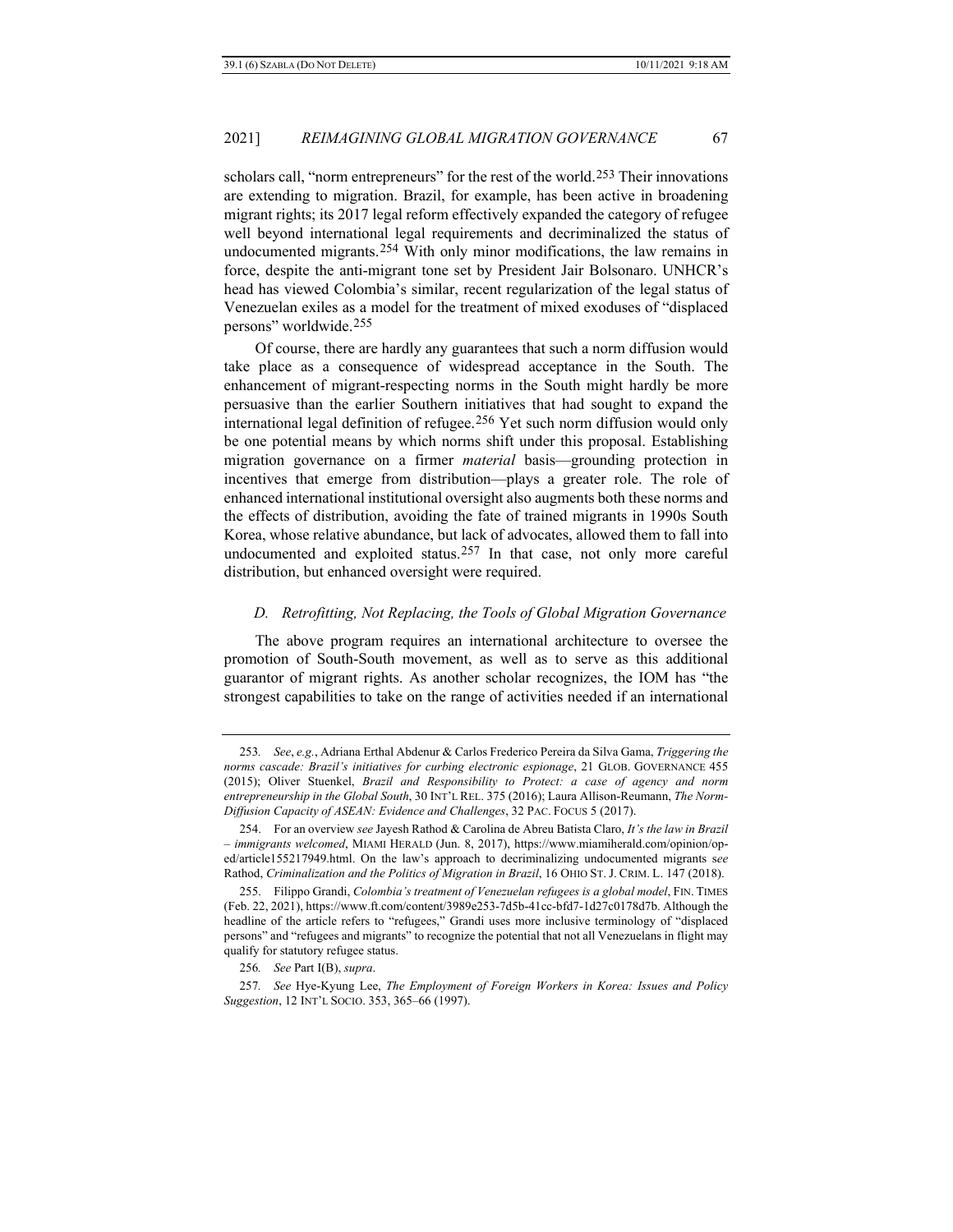migration regime were to be adopted."[258](#page-49-0) In connection with the arguments above, the IOM could, as its predecessors the ILO and ICEM once did for European emigrants, place far greater focus than it does today on planning migratory movements, offering training, conditioning services on migrant-rights recognition, and directly overseeing migrants' safe transportation to destinations that would prove more welcoming to them, rendering migrants less likely to make dangerous journeys to circumvent controls.

Given its origins, retrofitting the IOM to carry out new distribution functions in particular would require a relatively small departure from its current activities, and could be viewed in part as a rebalancing. As the above history demonstrated, relatively *sub rosa* expansions of international institutions can achieve a great deal, while rendering the difficulties of relitigating debates among States less necessary.[259](#page-49-1) Retrofitting, rather than replacing the IOM, would help avoid any political opposition to founding a global migration organization anew or to risking the renegotiation of existing institutions' responsibilities. As critics of any potential renegotiation of the Refugee Convention have pointed out, renegotiation could result in the diminution, rather than the enhancement, of international instruments' capabilities.[260](#page-49-2)

Elaborating on existing tools presents a less risky option. Many strategies advocated above could find some basis in the Global Migration Compact. In particular, the Compact makes provision for "skills matching" to "facilitate labour mobility."[261](#page-49-3) Migrant "skills development" and promoting migration as a development tool are already components.[262](#page-49-4) As part of "enhancing…pathways for regular migration" the Compact also advocates for "facilitat[ing] regional and cross-regional labour mobility."[263](#page-49-5) The now partially UN-integrated IOM already has some responsibility for implementing the Compact by serving as "coordinator" for a UN "network on migration."[264](#page-49-6) But prioritizing these specific aspects of the Compact and giving them a South-South orientation could be a means to help bring about distributional changes that could help overcome political objections and eventually help achieve better recognition of the Compact's other objectives and, among reluctant States, the Compact itself.

Other IOM mechanisms could also be subordinated to the general direction of a South-South orientation. These include its Regional Consultative Processes fora where States and regional organizations discuss common migration issues,

<span id="page-49-0"></span><sup>258.</sup> MARTIN, *supra* note [69,](#page-16-10) at 124.

<span id="page-49-1"></span><sup>259.</sup> As argued in Part IV(A), *supra*.

<span id="page-49-2"></span><sup>260</sup>*. See* Ferracioli, *supra* not[e 26.](#page-9-7)

<sup>261.</sup> Global Migration Compact, *supra* not[e 111,](#page-23-6) at Annex, ¶ 21, Objective 5.

<span id="page-49-4"></span><span id="page-49-3"></span><sup>262</sup>*. Id*. at Annex ¶¶ 34-35, Objectives 18-19.

<span id="page-49-6"></span><span id="page-49-5"></span><sup>263</sup>*. Id*. at Annex ¶ 21(b).

<sup>264</sup>*. Id*. at Annex ¶ 45(a).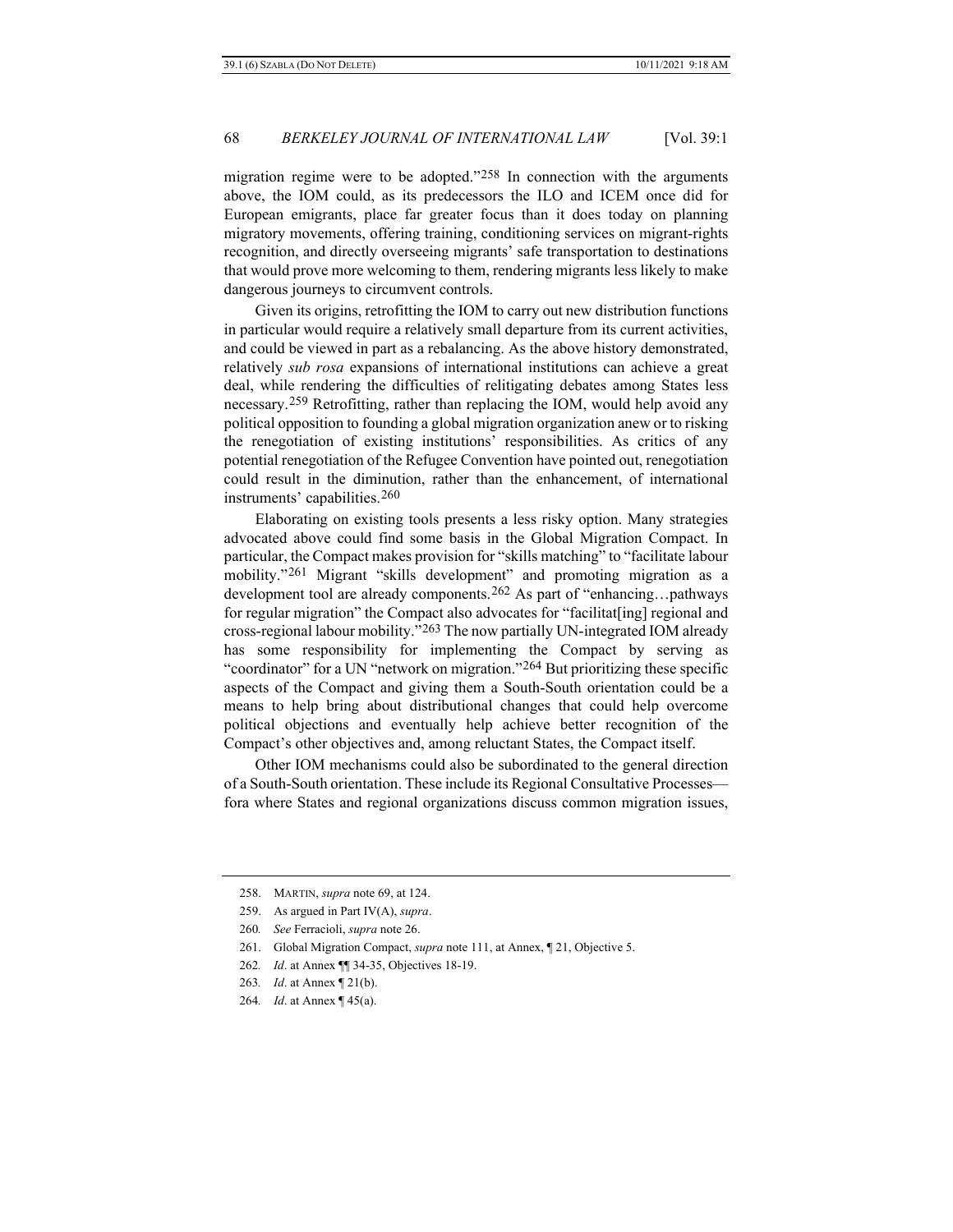such as those between the EU and ECOWAS.[265](#page-50-0) They also include its Department of Migration Management, which exists for "the development of policy guidance in the field" and "the development of global strategies," including migrant training and protective oversight.[266](#page-50-1) The organization could also influence processes now being undertaken by non-IOM bodies to the end of a South-South strategy. These include the Global Forum on Migration and Development and the International Migration Review Forum that has been created to "follow up and review" the Global Migration Compact.[267](#page-50-2)

This is not to say that more formal changes to the IOM would not be helpful to carry out the agenda sketched above. As Balibar observes, a formal link to international *political* structures, with their representative function, is essential for the legitimacy of any form of migration governance.<sup>[268](#page-50-3)</sup> Another lesson from global migration governance's past, moreover, is that integration between migration institutions and representative international bodies can ensure that those migration institutions are in touch with the most critical global needs. As Part III showed, UNHCR owes its greater responsiveness to the Global South to this integration, thanks to the advocacy of newly-independent States within the UN.[269](#page-50-4)

More formal integration with the UN would allow IOM funding and activities to be removed from the direct, project-to-project control of wealthy member States that drives its participation in their controversial border management practices, while permitting the UN to exercise more globally representative supervision of IOM actions. Per the UN Special Rapporteur for Migrant Rights, formal integration to this extent is, in fact, essential for ensuring that a more powerful IOM would not let any focus on merely managing migration occlude a respect for migrant treatment.[270](#page-50-5) The IOM's recent partnership with the UN demonstrates that these institutions do have the ability to move closer, despite previous misgivings. This increased closeness was made possible by fears that other organizations could otherwise encroach on IOM "turf," the fact that IOM membership had become congruent with UN membership, and by guarantees that

<span id="page-50-0"></span><sup>265</sup>*. See* INT'L ORG. FOR MIGRATION, *IOM Regional Consultative Processes*, https://www.iom.int/regional-consultative-processes-migration.

<span id="page-50-1"></span><sup>266.</sup> Text from IOM Department of Migration Management, https://www.iom.int/migrationmanagement.

<span id="page-50-2"></span><sup>267.</sup> Global Migration Compact, *supra* note [111,](#page-23-6) at Annex, ¶ 49. Scholars have previously suggested that each of these programs are conducive to being scaled into a larger effort. *See The Global Forum on Migration and Development as a venue of state socialisation: a stepping stone for multilevel migration governance?* 45 J. ETHNIC & MIGRATION STUD. 1258 (2019); Marion Panizzon & Daniella Vitiello, *Governance and the UN Global Compact on Migration: Just another Soft Law Cooperation Framework or a New Legal Regime governing International Migration?* EJIL: TALK! (Mar. 4, 2019), https://www.ejiltalk.org/governance-and-the-un-global-compact-on-migration-justanother-soft-law-cooperation-framework-or-a-new-legal-regime-governing-international-migration.

<span id="page-50-3"></span><sup>268.</sup> BALIBAR, *supra* not[e 211,](#page-39-6) at 117.

<sup>269</sup>*. See supra* Part III(C) and Szabla, *supra* not[e 199,](#page-37-11) Part III(1).

<span id="page-50-5"></span><span id="page-50-4"></span><sup>270.</sup> Crépeau, *supra* not[e 72,](#page-17-7) at 21–22.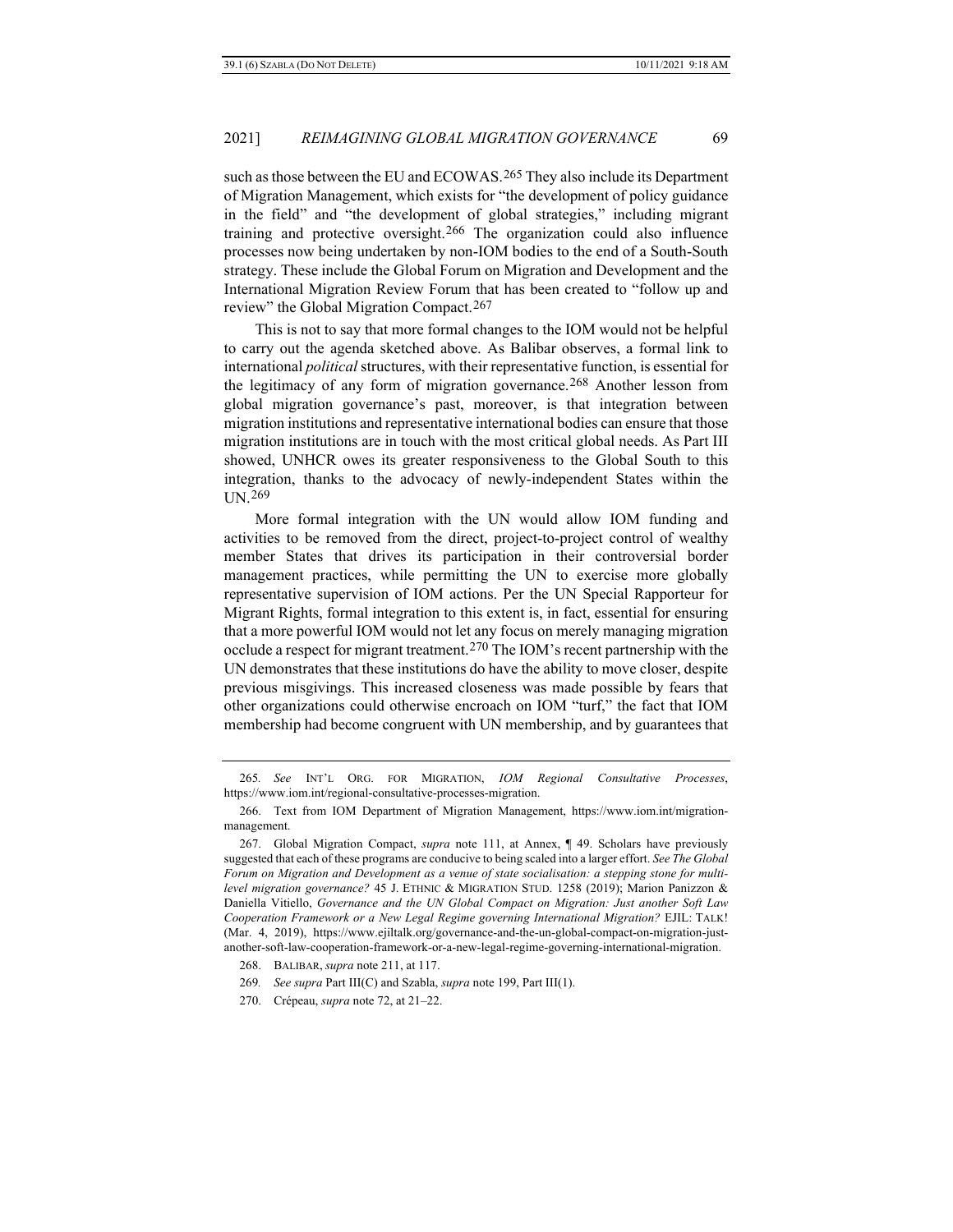the IOM would retain features treasured by States.[271](#page-51-0) Northern destination States with control over IOM activities could be persuaded to part with this control to the extent that it seemed that the IOM would help deliver them the initial benefits of the South-South system discussed above.

With firmer UN direction in place, a new IOM could be delegated a mandate similar to UNHCR's, enabling it to become a formal arbiter and monitor of migrant rights.[272](#page-51-1) In doing so, the IOM could give formal institutional backing to the coherence that the restatement approach has striven to give to the complex and contradictory body of international migration law. Without need for the acrimony that negotiating a new treaty would generate, and without the risk of competing approaches, a single restatement with the backing of a truly official UN agency could create a much more likely basis for its uniform interpretation and observance. A reformed IOM could also provide the oversight power that the restatement movement lacks. It could, moreover, serve as an advocate for important migrant rights instruments, such as the Migrant Workers Convention the previous lack of enforcement of which one scholar has blamed on the lack of a "supranational agency," and which could benefit from an advocate for ratification, as well.[273](#page-51-2) Finally, it could gradually nudge States toward compliance even with nonbinding soft law provisions such as the rights and treatment objectives of the Global Migration Compact.[274](#page-51-3) Distributional powers could allow it both to incentivize observance of rights and good treatment, as well as withhold necessary labor from noncompliant States. The IOM could therefore work as a backstop for violations of migrant rights that occur despite measures that enhance migrants' attractiveness.

## *E. Addressing Objections to Governance as Promotion of South-South Migration*

The above proposal both carries risks and is likely to encounter a considerable number of objections. The Article addresses a number of potential counterarguments below.

#### *1. Likelihood of Acceptance and Success in the Global South*

Despite the evident interest in Southern regional organizations in South-South migration, there are, first, grounds for skepticism about Southern interest in such a project. One might ask, for example, why materially-disadvantaged

<sup>271.</sup> BRADLEY, *supra* not[e 69,](#page-16-10) at 113-16.

<sup>272</sup>*. See* Koser, *supra* not[e 64;](#page-16-12) International Organization for Migration, *supra* not[e 65.](#page-16-13) 

<span id="page-51-2"></span><span id="page-51-1"></span><span id="page-51-0"></span><sup>273</sup>*. See* Nicola Piper, *Rights of Foreign Workers and the Politics of Migration in South‐East and East Asia*, 42 INT'L MIGRATION 71, 81 (2004).

<span id="page-51-3"></span><sup>274.</sup> For a case that the IOM could carry out these goals, specifically, *see* Steffen Angenendt and Anne Koch, *Global Migration Governance and Mixed Flows: Implications for Development-centred Policies* (Stiftung Wissenschaft und Politik Research Paper 2017/RP 08 27, 2017).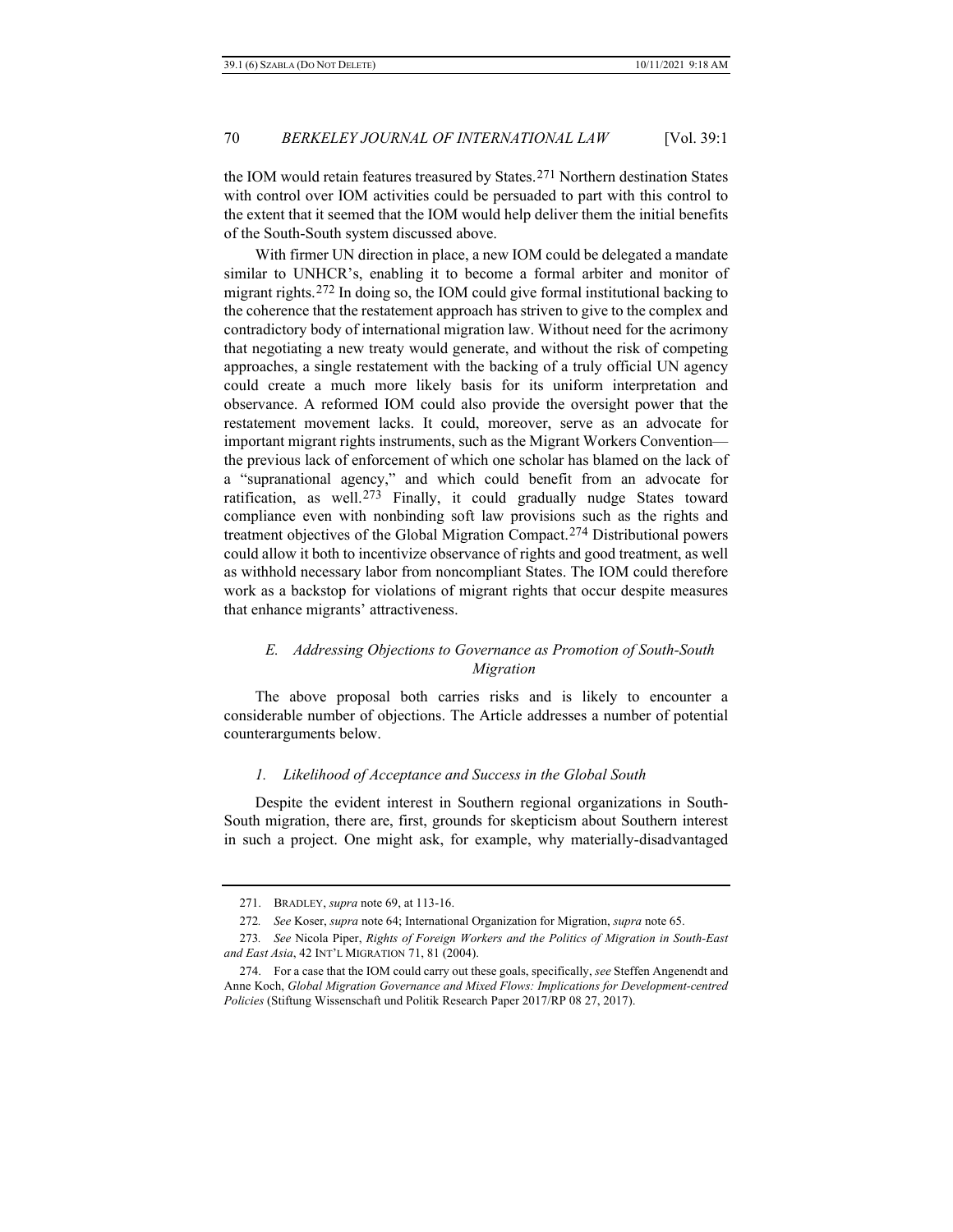Southern States would prefer de facto development aid in the form of migration, rather than direct financial assistance.[275](#page-52-0) Yet such a question assumes that "migration or aid" is an either-or proposition, the existence of direct aid as an option, and Southern States' ability to decide between these options entirely on their own, despite Northern influence in international systems. Southern countries of emigration may also find migration aid beneficial as a source of remittances or returnee skills compared with aid focused entirely on their non-emigrant populations. There is research that even provides grounds to believe that driven migrants are more entrepreneurial than settled populations and may prove a unique economic boon for both sending and receiving States if aided.[276](#page-52-1)

Second, there is a risk that furthering migration within the materiallydeprived South could disrupt existing aspects of the migration-development nexus that benefit Southern States. Increasing South-South migration could theoretically reduce the transfer of skills and remittances from the Global North to the South at a time when these transfers have begun contributing to even more significant cash inflows to developing countries than foreign direct investment.[277](#page-52-2) Yet remittances *between* Southern States have potential of their own. Remittances between sub-Saharan African States already "increasingly" make up a considerable share of their cashflow.[278](#page-52-3) South-South skills transfers already prove beneficial as well, with greater potential arising from easier return migration.[279](#page-52-4) Increased skills-matching of such migrations and training of migrants could help reduce differentials between South-South and North-South transfers.[280](#page-52-5) And to the extent that the system helped open more of the Global North and other major destinations to more migrants in the future, it also represents a means for Global South States to tap into further skill or remittance flows. $281$ 

Third, it may seem misleading to draw an analogy between today's Global South and earlier migrant-receiving States. The former face their own "overpopulation" pressures so are arguably more like historical sending States in this respect than receiving ones.[282](#page-52-7) Historical receiving States were also

<span id="page-52-0"></span><sup>275.</sup> Such questions may emanate especially from critics of the notion of migrants as "agents of development." *See*, *e.g.*, de Haas, *supra* note [236](#page-45-8) (condemning the use of migrant transfers as "neoliberal").

<span id="page-52-1"></span><sup>276</sup>*. See*, *e.g.*, OECD & ILO, *supra* note 227, at 155 (noting that "in the most [studied] countries, immigrants are either equally or more entrepreneurial than native-born individuals").

<span id="page-52-3"></span><span id="page-52-2"></span><sup>277</sup>*. See* Federica Cocco et al., *Remittances: the hidden engine of globalization*, FIN. TIMES (Aug. 28, 2019)[, https://ig.ft.com/remittances-capital-flow-emerging-markets.](https://ig.ft.com/remittances-capital-flow-emerging-markets)

<sup>278</sup>*. Id*. *See also* ACP OBSERVATORY ON MIGRATION, *supra* not[e 227,](#page-43-4) at 39–40, 45–47.

<sup>279.</sup> ACP OBSERVATORY ON MIGRATION, *supra* not[e 227,](#page-43-4) at 27-28, 30, 33–44.

<sup>280</sup>*. Id*. at 34 suggests there is a possibility that North-South transfers could be more beneficial.

<span id="page-52-6"></span><span id="page-52-5"></span><span id="page-52-4"></span><sup>281.</sup> As emphasized in the existing migration-development framework discussed in Latek, *supra* note [235.](#page-45-9)

<span id="page-52-7"></span><sup>282</sup>*. See* Adamson & Tsourapas, *supra* note [233,](#page-44-6) at 862, 867. On the seeming "emptiness" of much of the global periphery to which European migrants could be sent *see* BASHFORD, *supra* note [178.](#page-34-8)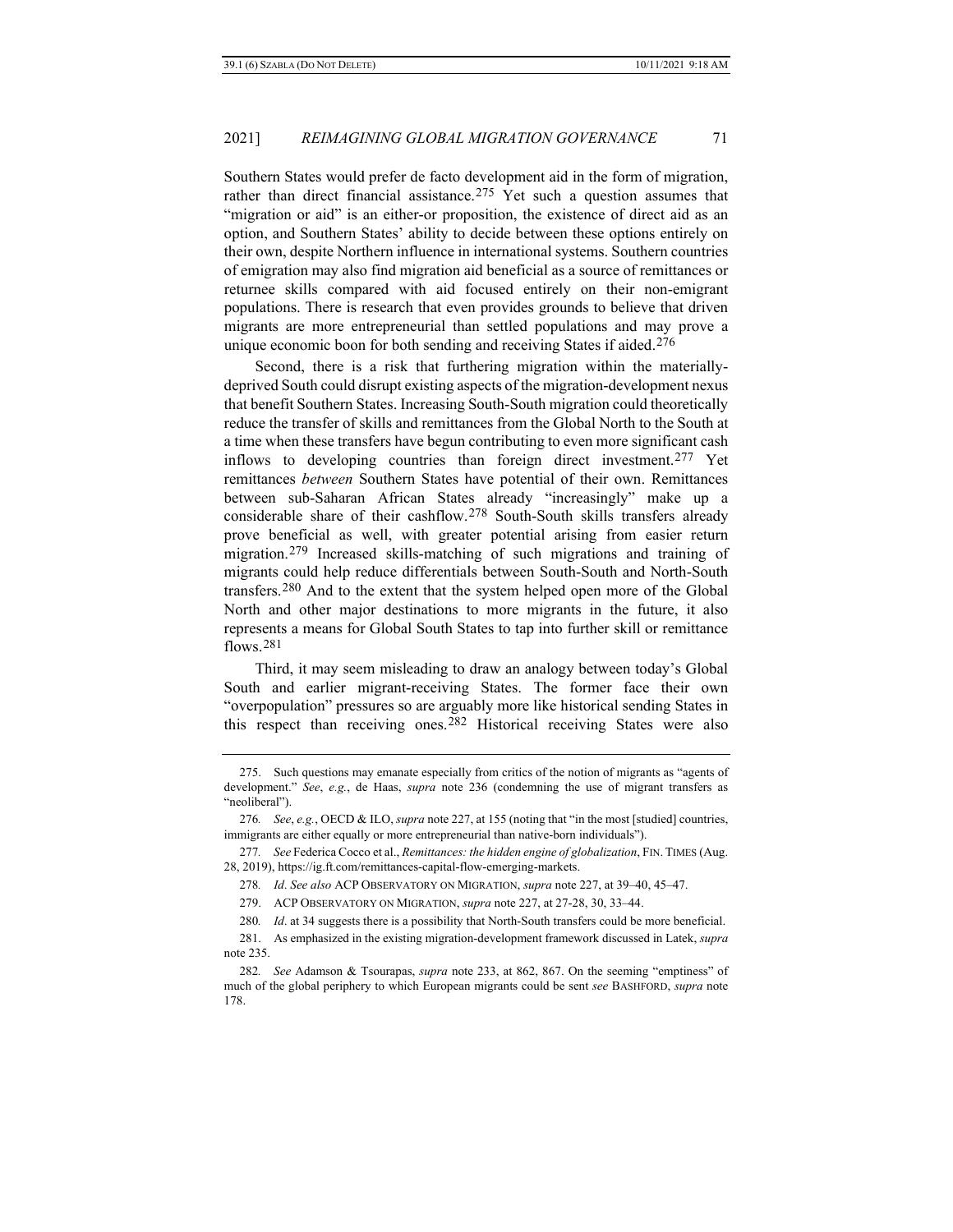motivated by specific ethnic, racial, and cultural ideologies. "Development," for them, meant identitarian, and not just economic, improvement.[283](#page-53-1) However, it oversimplifies reality to characterize the entire materially deprived South as "overcrowded". The outlook for the future is especially varied: fertility rates are dropping worldwide at different rates, with Africa likely to contribute to greater amount of future global population growth than other regions.[284](#page-53-2)

Arguments about potential culturalist opposition to further migration within the materially-disadvantaged South require a more complicated response. Undoubtedly, xenophobia or ethnoreligious, other identitarian, or material animosity will be a challenge for any program promoting South-South migration as it is for South-North movement. After all, such antagonism has sprung up in existing major migrant destinations that have or had been included in the "South," such as South Africa.[285](#page-53-3) Southern governments have also shown their own tendencies toward restrictionism (although these may, in part, reflect Northernled trends and Northern assistance for externalized migration management purposes).[286](#page-53-4)

<span id="page-53-0"></span>Yet both historical and present-day evidence about how newcomers are perceived is more nuanced. Support for immigration has waxed and waned in countries of the South, and it varies between them.[287](#page-53-5) There is a complex and often context-specific relationship between the material advantages of immigration and cultural opposition to it. The history of the Japanese in Brazil, for example, indicates that the perception of migrants' favorable economic contributions can help *overcome* prejudices against them.[288](#page-53-6) Culturalist opposition to immigration may be more contested than narratives presuming widespread xenophobia assume, may compete with favorable economic assessments of immigrants, and may even exist alongside support for migrant

<span id="page-53-6"></span>288*. See supra* Part III(B).

<span id="page-53-1"></span><sup>283</sup>*. See supra* Part III(B) on Latin American States' desire for European immigrants being part of a desire for racial and cultural "improvement."

<span id="page-53-2"></span><sup>284.</sup> For an indication of these trends *see*, *e.g.*, U.N. DEP'T OF ECON. AND SOC. AFFS, WORLD FERTILITY REP. 2015 HIGHLIGHTS, 2, 4 (2017), https://www.un.org/development/desa/pd/sites/www.un.org.development.desa.pd/files/files/docume nts/2020/Feb/un\_2015\_worldfertilityreport\_highlights.pdf.

<span id="page-53-3"></span><sup>285</sup>*. See*, *e.g.*, Theresa Alfaro-Velcamp & Mark Shaw, *'Please GO HOME and BUILD Africa': Criminalising Immigrants in South Africa*, 42 J. SO. AFR. STUD. 983 (2016).

<span id="page-53-4"></span><sup>286</sup>*. See* Castillejo, *supra* note [88,](#page-19-8) at 7; for more on intra-South restrictionism *see* Hanno Brankamp & Patricia Daley, *Laborers, Migrants, Refugees: Managing Belonging, Bodies, and Mobility in (Post)Colonial Kenya and Tanzania*, 3 MIGRATION & SOC'Y 113, 116-23 (2020).

<span id="page-53-5"></span><sup>287</sup>*. See*, *e.g.*, ILO & OECD DEVELOPMENT CENTRE, HOW IMMIGRANTS CONTRIBUTE TO GHANA'S ECONOMY 43–45 (2018), https://www.ilo.org/wcmsp5/groups/public/—-ed\_protect/— protrav/—-migrant/documents/publication/wcms\_634506.pdf, (noting historical fluctuations in Ghana's relationship with immigrants but majority support for free movement into the country, and more support compared to the rest of Africa); Brankamp & Daley, *supra* note [286,](#page-53-0) at 114 (noting onetime "open door policies" in East Africa).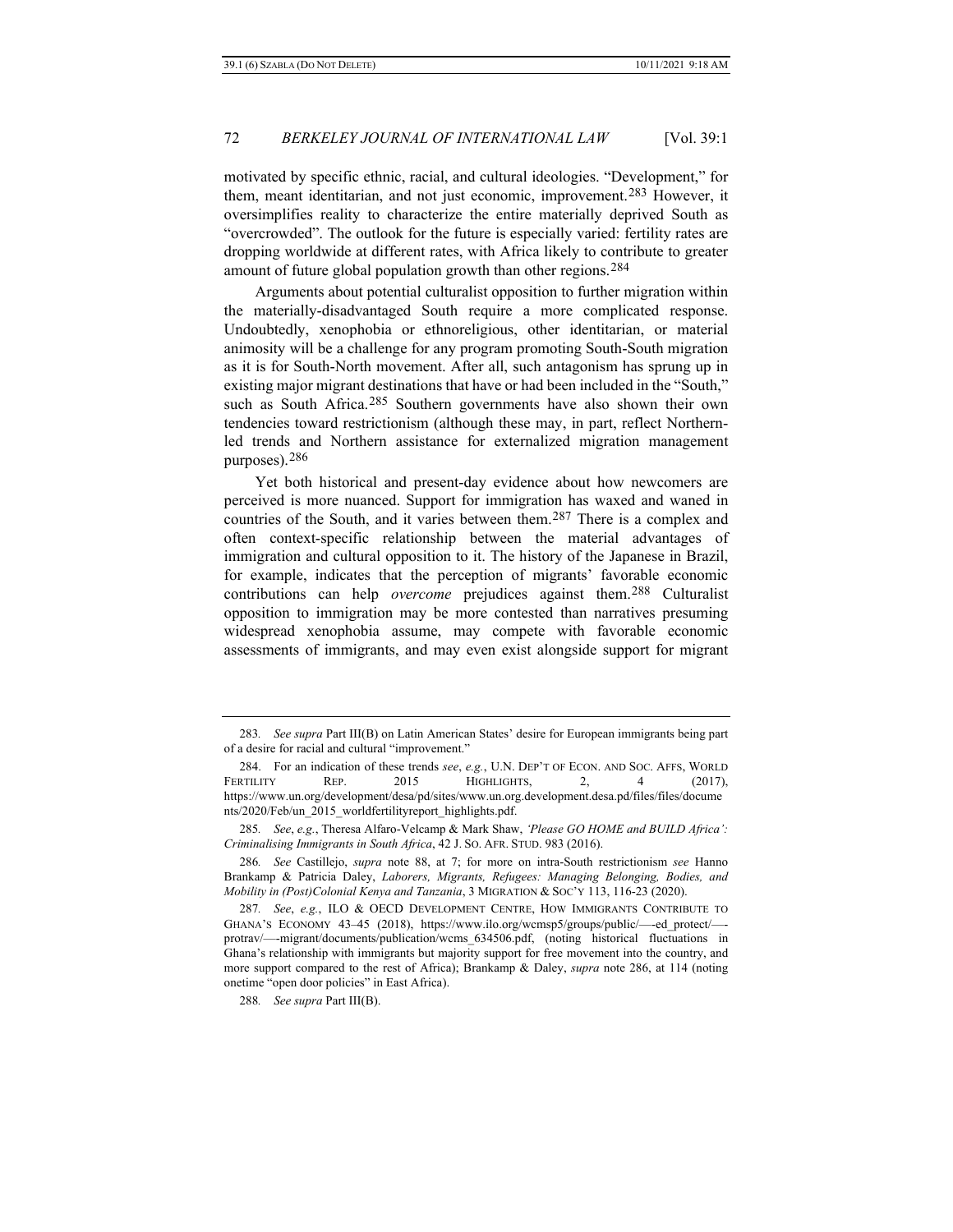rights, as polling in Southeast Asia indicates.[289](#page-54-1) Southern regional organizations' advocacy for increased movement does not lack for any popular support.

The cultural landscapes of States in the Global South do not, furthermore, always resemble those in the North. Migration is a longstanding feature of societies in places like West Africa, where precolonial patterns became international movements only after the imposition of colonial borders.<sup>[290](#page-54-2)</sup> In East Africa, populations and especially borderland regions can be characterized by "conviviality" between precolonial ethnic and kinship groups that make migrants difficult to differentiate.<sup>[291](#page-54-3)</sup> Postcolonial borders leaving diverse patchworks of ethnic groups have also produced conditions in many Southern States in which multiethnicity is a preexisting norm.[292](#page-54-4) Preexisting multiethnicity can render international migration no more objectionable than intra-national rural-urban migration, and can often render them indistinguishable.<sup>[293](#page-54-5)</sup> While such multiethnicity has hardly precluded intercommunal tensions in Southern States, it can also provide an easier basis on which to argue for foreign migrant inclusion than in more homogeneous national communities.

<span id="page-54-0"></span>An international organization implementing a South-South migration strategy would need to proceed carefully on the basis of the complex distinctions between Southern States and societies recounted above. They may not find every State as receptive to migrants or may need to carefully evaluate where different migrants would adapt best. ILO and ICEM did the same, in fact, in the Twentieth Century. Yet even where States appear less well-adapted to immigration, international assistance may be able to play a role. OCED researchers have identified a lack of programs to aid or assist immigrants, including matching them to jobs or enhancing their rights, as factors more significant for migrants' marginalization than culturalist opposition.[294](#page-54-6) Implementing these would be an improvement that enhanced international involvement could help support.

<span id="page-54-1"></span><sup>289.</sup> For example, while majorities in Thailand and Malaysia exhibited culturalist opposition to migrants, these figures were neither overwhelming nor constant across both countries. *See* ILO & UN WOMEN, PUBLIC ATTITUDES TOWARDS MIGRANT WORKERS IN JAPAN, MALAYSIA, SINGAPORE, AND THAILAND XI (2019), https://www.ilo.org/wcmsp5/groups/public/—-asia/—-robangkok/documents/publication/wcms\_732443.pdf. They competed with more favorable assessments of migrants from an economic perspective. *Id*. These responses were further colored by discussion of migrants as "low-skilled" and with a demonstrated perception that they did not contribute to the economy—issues a training program could address. Finally, majorities in both countries nonetheless supported improved migrant economic rights in some circumstances. *Id*. at XII-XIII.

<sup>290.</sup> DEVILLARD, BACCHI & NOACK, *supra* not[e 84,](#page-19-9) at 24.

<sup>291.</sup> Brankamp & Daley, *supra* not[e 286,](#page-53-0) at 123-25.

<span id="page-54-4"></span><span id="page-54-3"></span><span id="page-54-2"></span><sup>292.</sup> JASON GAGNON & DAVID KHOUDOUR-CASTÉRAS, TACKLING THE POLICY CHALLENGES OF MIGRATION: REGULATION, INTEGRATION, DEVELOPMENT 59–79 (2011); Gagnon & Khoudour-Castéras, *supra* not[e 229.](#page-44-7)

<sup>293.</sup> Brankamp & Daley, *supra* not[e 286,](#page-53-0) at 119.

<span id="page-54-6"></span><span id="page-54-5"></span><sup>294</sup>*. See*, *e.g.*, GAGNON & DAVID KHOUDOUR-CASTÉRAS,*supra* not[e 292;](#page-54-0) Gagnon & Khoudour-Castéras, *supra* not[e 229,](#page-44-7) at 29–31.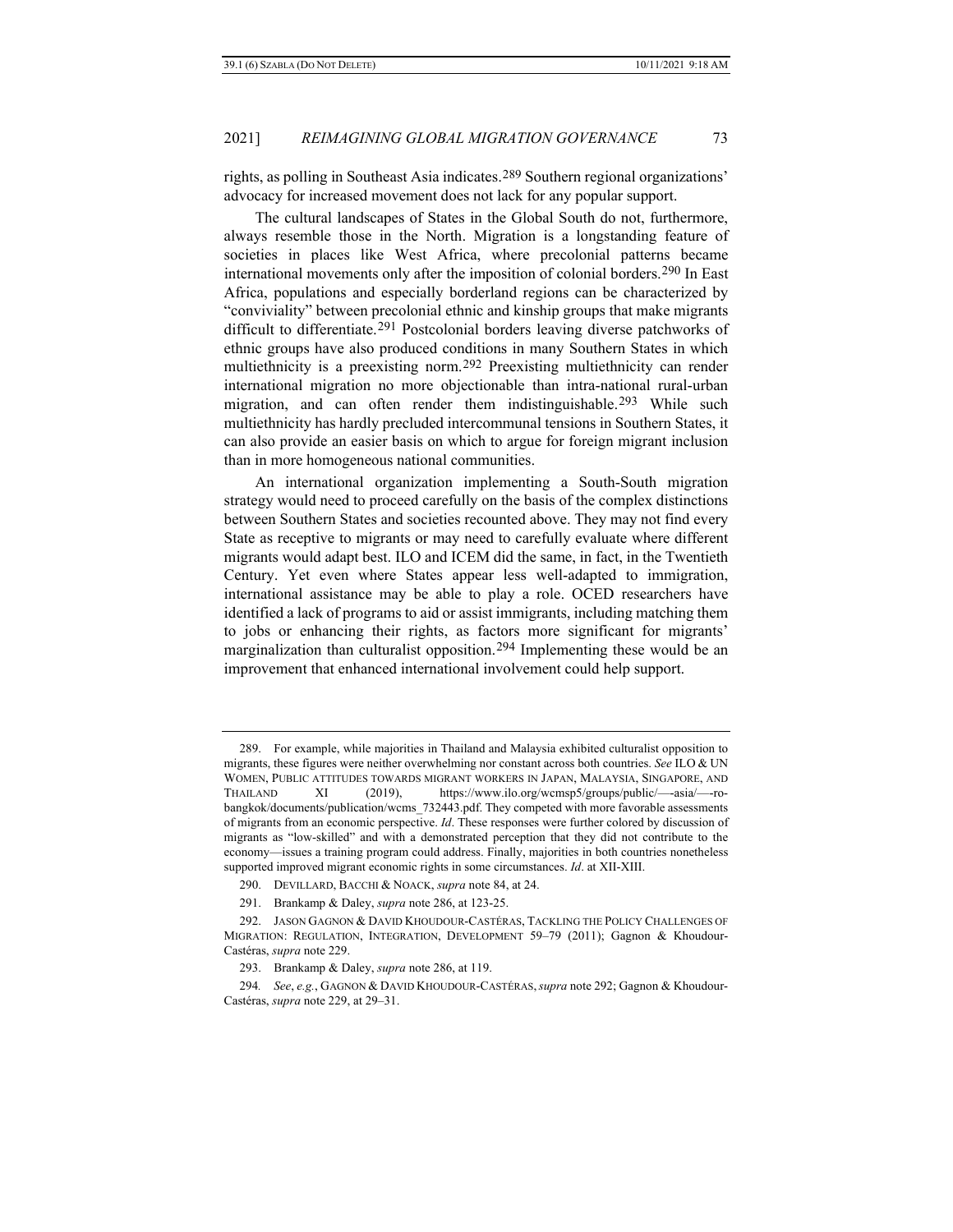## *2. Likelihood of Acceptance in Northern and Other Migrant Destinations*

Another set of objections to the above proposal concerns the likelihood of interest in this proposal in the Global North, of producing labor shortages in migrant destinations, and the likelihood of those shortages promoting political change. Would States in the North really sign onto a plan that would lead to future labor shortages within their own borders? Research demonstrating that popular opposition to immigration tends more to culturalism and can sideline special interests in democratic States indicates that these shortages may not be their greatest concern.[295](#page-55-0) "Present bias" may also incline populations toward shortterm solutions to migrant influxes without deep consideration for long-term consequences.[296](#page-55-1)

<span id="page-55-5"></span>A second potential contention about destination State behavior is that the number of migrants is not necessarily constant.[297](#page-55-2) Incentivizing migration pathways within the South, or even facilitating development in the South, might merely induce more migration, reducing the scarcity effects that might lead to improved migrant treatment by Northern States in the future.<sup>[298](#page-55-3)</sup> Yet new movement induced by incentives to migrate within the South—and planned and managed from above by the IOM—is not likely to stray to the North or other migrant destinations until those States can offer comparable draws.

It does not automatically follow, moreover, that material incentives produce more or less migration, as discussed above.[299](#page-55-4) Research has demonstrated a relative stability in the total number of global migrants since the Second World War; despite changes in immigration law and policy over that period, only

<span id="page-55-4"></span>299*. See* Part II(C); Castelli, *supra* not[e 162.](#page-31-8)

<span id="page-55-0"></span><sup>295.</sup> More open democratic institutions will even tend States toward restriction as compared to States where special interests advocating in need of labor have more clout. *See* David Bearce & Andrew Hart, *International Labor Mobility and the Variety of Democratic Political Institutions*, 71 INT'L ORG. 1 (2016). One reason why is that cultural fears, especially, have played a larger role in determining support for right-wing populist anti-immigration parties in Europe than fears over wages, for example. David Oesch, *Explaining Workers' Support for Right-Wing Populist Parties in Western Europe: Evidence from Austria, Belgium, France, Norway, and Switzerland*, 29 INT'L POL. SCI. REV. 349, 369–70 (2008).

<span id="page-55-1"></span><sup>296</sup>*. See*, *e.g.*, David J. Hardisty, Kirsten C. Appel & Elke U. Weber, *Good or Bad, We Want it Now: Fixed-cost Present Bias for Gains* and *Losses Explains Magnitude Asymmetries in Intertemporal Choice* 26 J. BEHAV. DECISION MAKING 348, 348 (2012) (explaining the desire for immediate gains despite future consequences); Matthew O. Jackson & Leeat Yariv, *Present Bias and Collective Dynamic Choice in the Lab*, 104 AM. ECON. REV. 4184 (2014) (demonstrating the high percentage of individuals with present bias).

<span id="page-55-3"></span><span id="page-55-2"></span><sup>297.</sup> Such an argument could theoretically draw strength from the long debate over "push" and "pull" factors as contributors to the total number of migrants. *See* Devoto, *supra* note [159.](#page-31-6) It could also potentially cite large shifts in global migrant populations over long historical periods as a result of policy, economic, and other forces. *See*, *e.g.*, Adam McKeown, *Global Migration, 1846-1940*, 15 J. WORLD HIST. 155, 164–67 (2004).

<sup>298</sup>*. See*, *e.g.*, de Haas, *supra* not[e 160.](#page-31-7)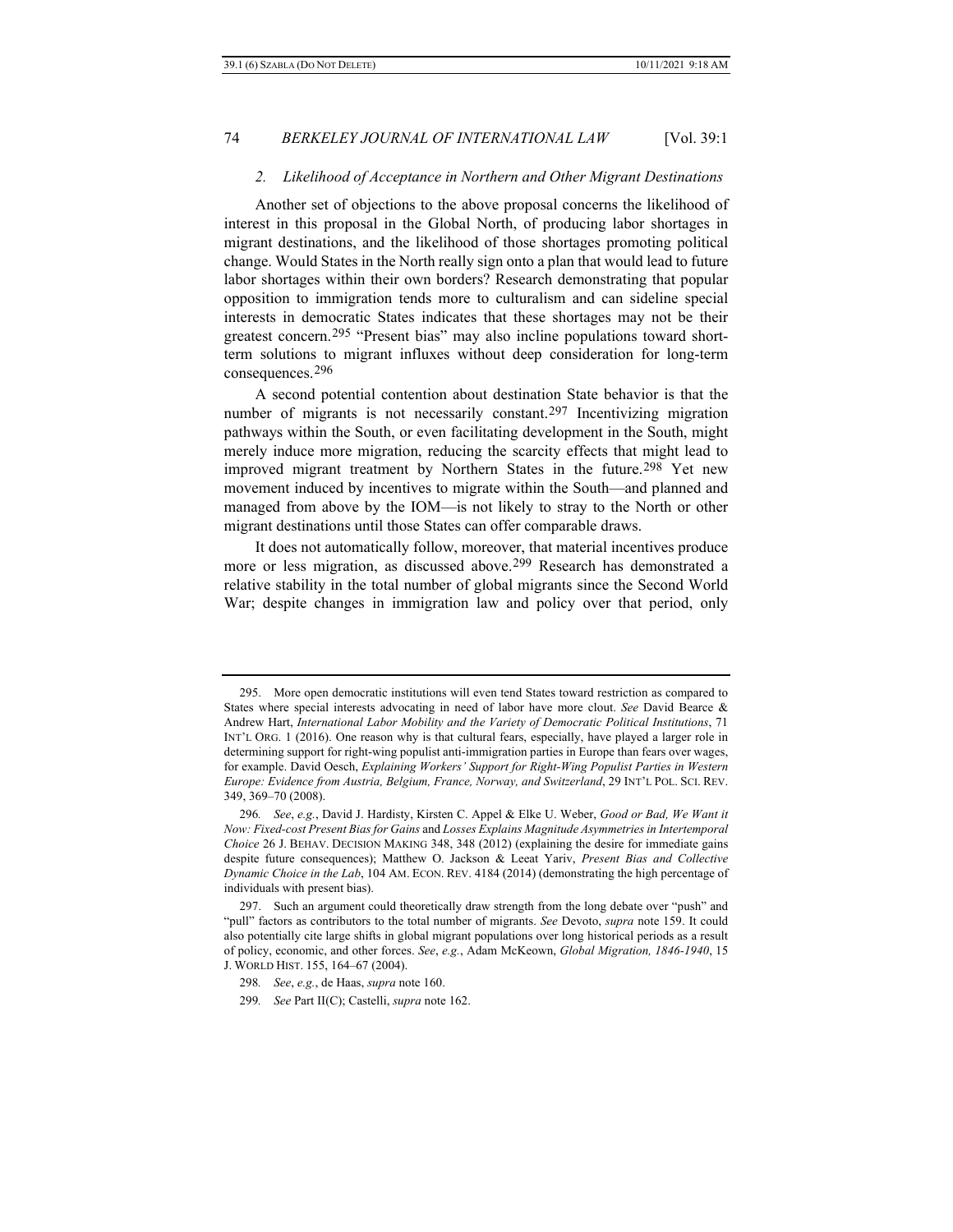changes in migration's direction have resulted.[300](#page-56-1) Not only have attempts to *stem* migration using development aid failed or proven counterproductive, but evidence from Latin America and Africa demonstrate that policy initiatives have not *stimulated* higher migration numbers in those regions either.<sup>[301](#page-56-2)</sup>

Another likely objection is that States can and have pursued immigration restrictions *despite* potential, or even existing, labor shortages.<sup>[302](#page-56-3)</sup> This is, in fact, the basis for believing that political conditions in many migrant destination States will support promoting South-South migration. At the same time, the seeds of States' *eventual* likelihood of accepting more migrants are also clear: some of these societies have already begun facing labor supply crises and have needed to retreat, or at least consider retreating, from their recalcitrance—demonstrating their vulnerability to serious supply shocks. Japan's experience with extreme restriction in the context of declining birthrates and the failures of both natalism and automation illustrates the consequences of diminished labor abundance. The country "paid the costs in terms of sociodemographic, economic, and political challenges."[303](#page-56-4) It has consequently been forced to admit an increasing number of immigrants against its policy preferences.<sup>[304](#page-56-5)</sup> Similarly, in South Korea, pride in ethnic homogeneity, in theory, has to contend with the material reality of low birthrates, few potential marriage partners, and labor needs—this has opened the country to greater multiculturalism in practice.<sup>[305](#page-56-6)</sup>

It could nonetheless be argued that discouragement of migration there might hand a political victory to those who would prefer to keep migrants away from their countries. Such a victory could have long-term consequences that might militate against improved migrant treatment or inclusion. Yet there are indications that fears over labor shortages would extend even to populistic governments known for their stances against immigration. Polish employment agents already fear competition for the workers they need from the Global South.[306](#page-56-7) A Polish

<span id="page-56-4"></span>303. James F. Hollifield & Michael Orlando Sharpe, *Japan as an 'Emerging Migration State'*, 17 INT'L REL. ASIA-PAC. 371, 371 (2017).

<span id="page-56-0"></span>

<span id="page-56-1"></span><sup>300</sup>*. See* Hein de Haas et al., *International Migration: Trends, Determinants, and Policy Effects*, 45 POPULATION & DEV. REV. 885 (2019).

<sup>301.</sup> Lavenex et al., *supra* not[e 76,](#page-18-6) at 473.

<span id="page-56-3"></span><span id="page-56-2"></span><sup>302</sup>*. See*, *e.g.*, Stephen Castle, *U.K.'s New Immigration Rules Will Restrict Low-Skilled Workers*, N.Y. TIMES (Feb. 19, 2020) (noting business opposition on the basis of potential "labor shortages"), https://www.nytimes.com/2020/02/19/world/europe/uk-immigration-low-skilled-workers.html; Monika Pronczuk, *Poland's immigrant stance at odds with need for workers*, FIN. TIMES (Aug. 5, 2019), https://www.ft.com/content/2dd225a8-a498-11e9-974c-ad1c6ab5efd1. *See also* Bearce & Hart, *supra* note [295;](#page-55-5) Oesch, *supra* note [295,](#page-55-5) both demonstrating the influence of popular culturalist resistance to immigration.

<span id="page-56-5"></span><sup>304</sup>*. See*, *e.g.*, Motoko Rich, *Bucking a Global Trend, Japan Seeks More Immigrants. Ambivalently.*, N.Y. TIMES (Dec. 7. 2018), https://www.nytimes.com/2018/12/07/world/asia/japanparliament-foreign-workers.html.

<span id="page-56-7"></span><span id="page-56-6"></span><sup>305</sup>*. See* Andrew Eungi Kim, *Global migration and South Korea: foreign workers, foreign brides and the making of a multicultural society*, 32 ETHNIC & RACIAL STUD. (2009).

<sup>306.</sup> Pronczuk, *supra* not[e 302.](#page-56-0)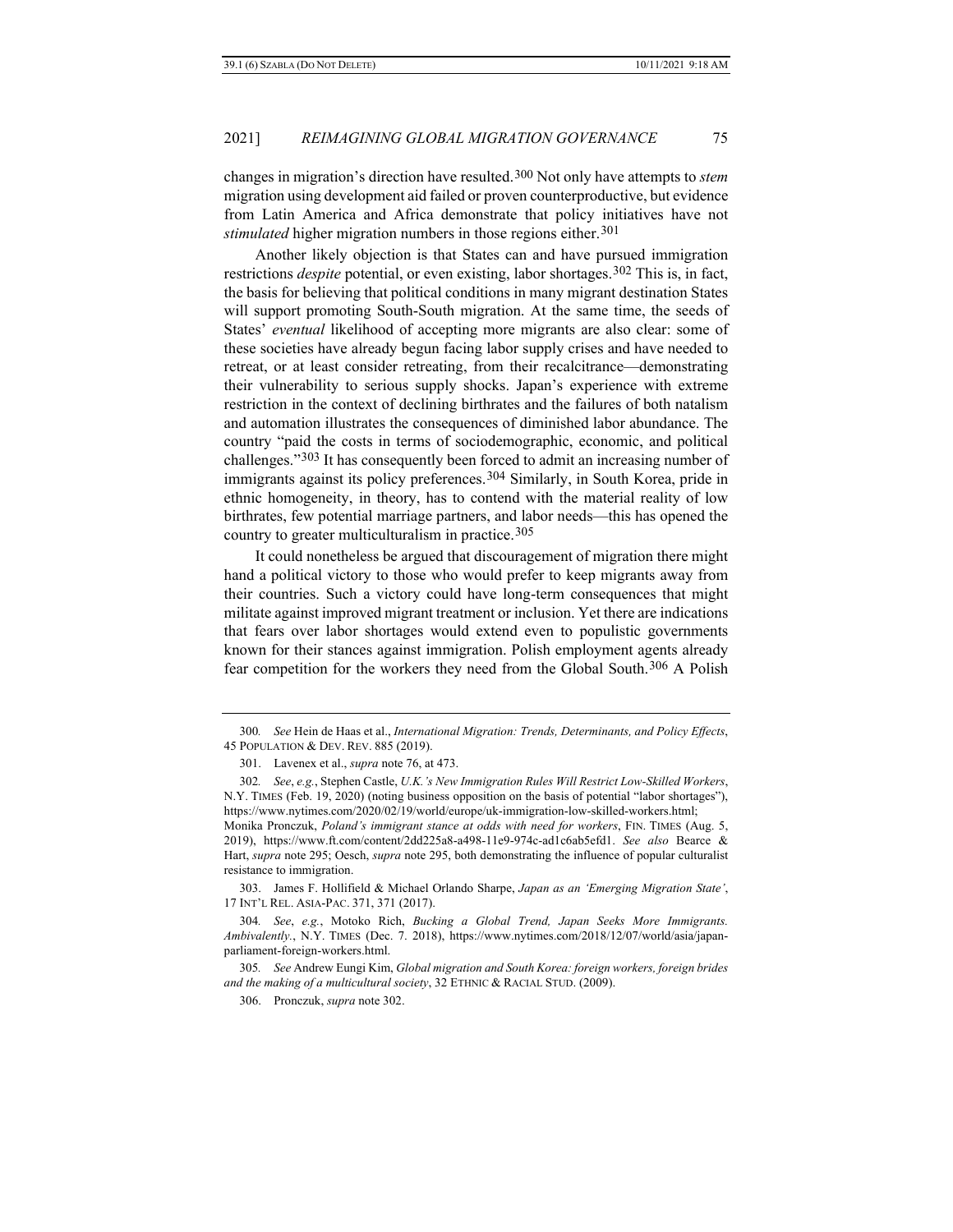official recently raised the alarm that the number of immigrants it has admitted is insufficient for the country's economic requirements, even while it has quietly begun admitting more.<sup>[307](#page-57-0)</sup> Hungary, facing a labor crunch, has done the same.<sup>[308](#page-57-1)</sup> Elsewhere, policymakers in immigration-hostile political contexts feared that a restricted immigrant labor supply was on track to produce an economic crunch. The Trump Administration's restrictions also led to labor shortages.[309](#page-57-2) "We are desperate—desperate—for more people," acting Trump White House Chief of Staff Mick Mulvaney consequently admitted. "We are running out of people to fuel the economic growth that we've had in our nation…We need more immigrants."[310](#page-57-3)

Labor shortages more recently posed by the closed borders resulting from the COVID-19 pandemic further increased awareness of the importance of immigrant labor.[311](#page-57-4) Italy debated regularizing the status of undocumented workers, suggesting a recognition of the need to maintain a critical workforce by means that touch on their treatment as well as their presence.<sup>[312](#page-57-5)</sup> Its Agriculture Minister has noted that their critical place in the food supply chain has meant that the country could no longer act "as if migrants are our enemies."[313](#page-57-6) The pandemic thus illustrates how Northern and other current migrant destinations forced to compete for immigrant workers with a newly attractive South may need to offer even more concessions.

Altering the material dynamics of global migration may be even more likely to shift political attitudes, given that much current resistance facing migrants is highly contested and vulnerable to changed circumstances. In many Northern democracies, only small shifts may be required to reduce hostility to migrant

<span id="page-57-0"></span><sup>307</sup>*. Poland is cocking up migration in a very European way*, ECONOMIST (Feb. 22, 2020), https://www.economist.com/europe/2020/02/22/poland-is-cocking-up-migration-in-a-very-europeanway; Makana Eyre & Martin Goillandeau, *Poland's two-faced immigration strategy*, POLITICO (Jun. 13, 2019), https://www.politico.eu/article/poland-two-faced-immigration-strategy-ukraine-migrants.

<span id="page-57-1"></span><sup>308.</sup> Bojan Pancevski & Adam Bihari, *Hungary, Loudly Opposed to Immigration, Opens Doors to More Foreign Workers*, WALL ST.J. (Sept. 8, 2019), https://www.wsj.com/articles/hungary-loudlyopposed-to-immigration-opens-doors-to-more-foreign-workers-11567944008.

<span id="page-57-2"></span><sup>309</sup>*. See*, *e.g.*, Alfredo Corchado, *Even as Trump tightens immigration, the U.S. labor shortage is becoming a crisis*, DALL. MORNING NEWS (May 17, 2018), https://www.dallasnews.com/news/immigration/2018/05/17/even-as-trump-tightens-immigrationthe-u-s-labor-shortage-is-becoming-a-crisis.

<span id="page-57-3"></span><sup>310.</sup> Nick Miroff & Josh Dawsey, *Mick Mulvaney says U.S. is 'desperate' for more legal immigrants*, WASH. POST (Feb. 20, 2020), https://www.washingtonpost.com/politics/mulvaney-saysus-is-desperate-for-more-legal-immigrants/2020/02/20/946292b2-5401-11ea-87b2- 101dc5477dd7\_story.html.

<span id="page-57-4"></span><sup>311</sup>*. See*, *e.g.*, Jen Skerritt & Millie Munshi, *Global Food Output Runs Into Migrant Worker Woes*, BLOOMBERG (Aug. 7, 2020), https://www.bloomberg.com/news/newsletters/2020-08- 07/supply-chains-latest-migrant-worker-shortages-hit-food-output**.**

<span id="page-57-6"></span><span id="page-57-5"></span><sup>312</sup>*. See* Sylvia Poggioli, *Italy Considers Permits For Undocumented Migrants To Fill A Big Farmworker Gap*, NPR (Apr. 29, 2020), https://www.npr.org/2020/04/29/847483140/italy-considerspermits-for-undocumented-migrants-to-fill-a-big-farmworker-gap.

<sup>313</sup>*. Id*.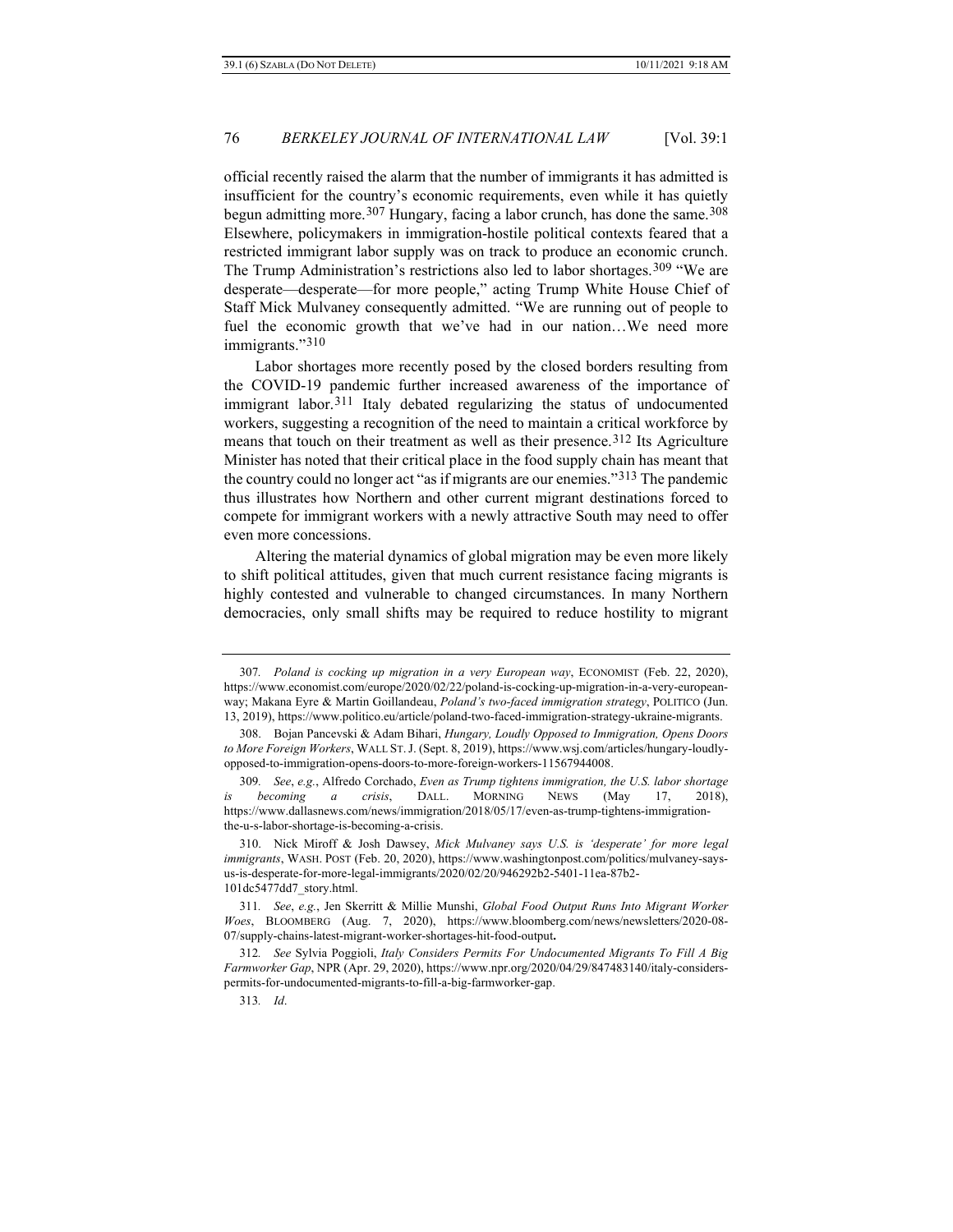treatment and inclusion, and the material incentives the proposal brings about may tip the balance. Worldwide polling averages even in the pivotal year of the "migration crisis" of 2015, for example, demonstrated relatively close levels of support for increased (21 percent), status quo (22 percent), and decreased (34 percent) immigration.[314](#page-58-0) Even in Europe, where attitudes are among the most hostile, demands to decrease immigration only comprise a majority of 52 percent.[315](#page-58-1) Such bare majorities are vulnerable to pressures. Japan's 2018 policy shift on immigration came even after polls indicated similar levels of disapproval for opening its borders any further, demonstrating the power of material incentives.[316](#page-58-2) In other important parts of the North, like the United States, anti-immigration sentiment is more limited and less of an obstacle.<sup>[317](#page-58-3)</sup> While in many Northern societies, support for immigration has not concretized enough to fear the future consequences of increased South-South migration, such reticence is pliable in the face of material adversity and would likely be impacted by migration's shift South.

#### *3. The Justness of Focusing on Materialism and Southern Migration*

A final set of objections concern a program promoting South-South migration's justness as a means to help improve global migration governance. Promoting South-South migration could be viewed as an attempt to forcibly "offshore" migration to the South, as current development aid or externalization deals do.[318](#page-58-4) This criticism holds particular weight at a time when some Southern countries serve as the chief hosts of refugees and other migrants fleeing from humanitarian emergencies, giving rise to potential arguments that a proposal that does not immediately require Global North countries to "burden-share" with them is fundamentally unjust.[319](#page-58-5)

Promoting migration within the South does not mean migrants would be "trapped" in South-South movements, however; migratory pathways to the North and other existing destinations would continue to be available. The difference

<span id="page-58-0"></span><sup>314.</sup> NELI ESIPOVA, JULIE RAY, ANITA PUGLIESE & DATO TSABUTASHVILI, HOW THE WORLD VIEWS MIGRATION 2 (2015), https://publications.iom.int/system/files/how\_the\_world\_gallup.pdf.

<sup>315</sup>*. Id*.

<span id="page-58-2"></span><span id="page-58-1"></span><sup>316.</sup> BRUCE STOKES & KAT DEVLIN, DESPITE RISING ECONOMIC CONFIDENCE, JAPANESE SEE BEST DAYS BEHIND THEM AND SAY CHILDREN FACE A BLEAK FUTURE 5 (Nov. 12, 2018), https://www.pewresearch.org/global/wp-content/uploads/sites/2/2018/11/Pew-Research-Center\_Despite-Rising-Economic-Confidence-Japanese-See-Best-Days-Behind-Them-and-Say-Children-Face-Bleak-Future\_2018-11-121.pdf.

<span id="page-58-3"></span><sup>317.</sup> Niraj Chokshi, *75 Percent of Americans Say Immigration Is Good for Country, Poll Finds*, N.Y. TIMES (June 23, 2018), https://www.nytimes.com/2018/06/23/us/immigration-polls-donaldtrump.html (noting hostility to the Trump Administration's family separation policy forced its abandonment).

<sup>318</sup>*. See supra* Parts I(C) and II(C) for examples of these approaches.

<span id="page-58-5"></span><span id="page-58-4"></span><sup>319</sup>*. See*, *e.g.*, Stephanie Nebehay, *Poor nations hosting most refugees worldwide, need more Western help: U.N*., REUTERS (June 19, 2019), https://www.reuters.com/article/us-un-refugees/poornations-hosting-most-refugees-worldwide-need-more-western-help-u-n-idUSKCN1TK0CE.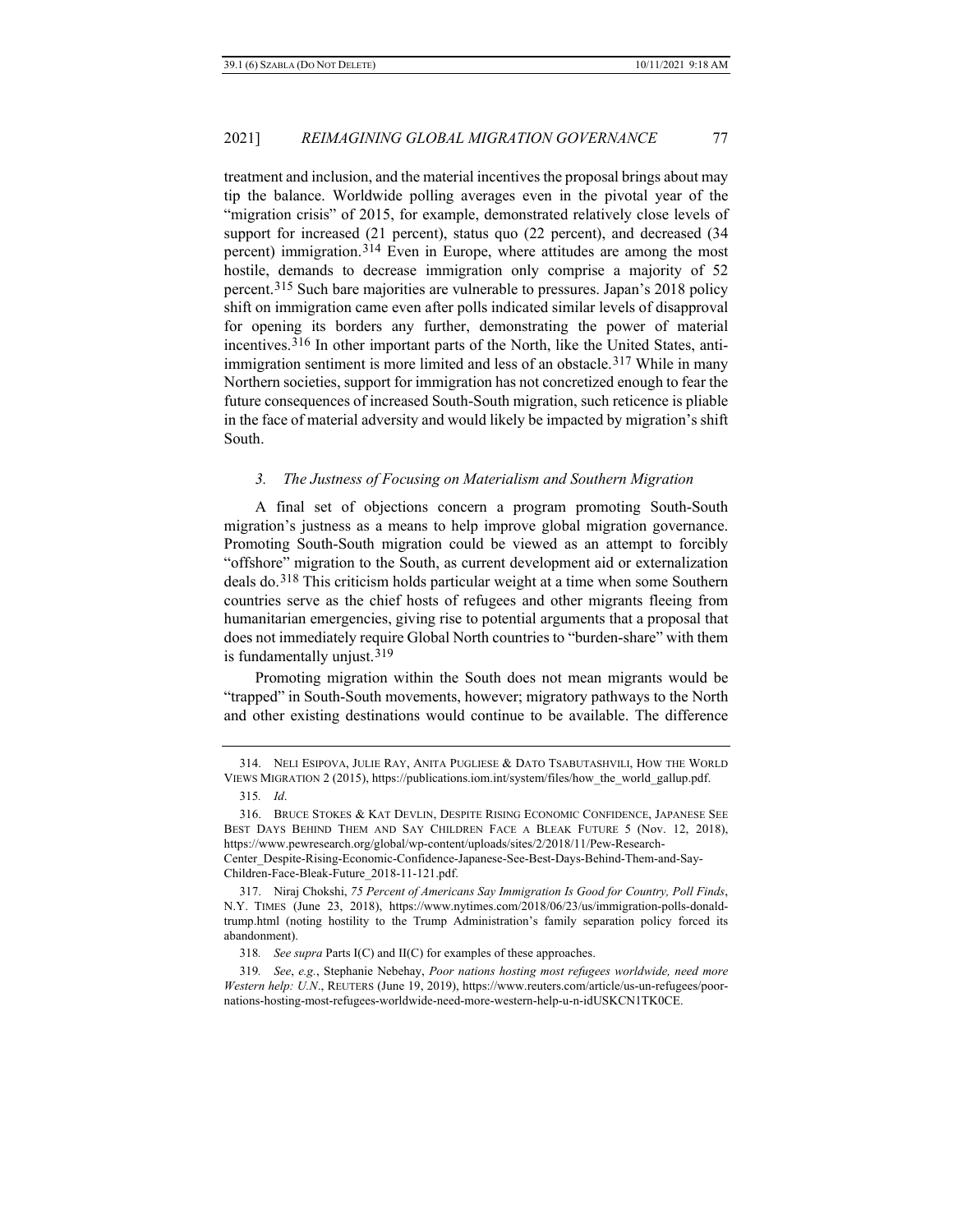would instead be that *additional* pathways to different parts of the Global South are opened to migrants with incentives provided for taking them. Moreover, characterizing the South as a zone simply overburdened by existing refugee hosting requirements misconstrues a vast and diverse part of the world and wrongfully assumes that it lacks the ability to employ migration to its advantage in the same way as destinations in the North. As the above and other evidence makes clear, immigrants are already exhibiting great potential in many of those States, to those States' benefit.[320](#page-59-0)

The proposal could also be further critiqued for idealizing the potential of South-South migration relative to harsh realities of societies in which it is already taking place. Such societies could conceivably include those of the Gulf notorious for harsh working conditions including death from overwork in hot weather and the confiscation of passports.[321](#page-59-1) Yet the experiences of migrants traveling to these States do not necessarily imply similar treatment in other parts of the South under the proposed schema. Existing migration within the South also takes place without the benefit of governance designed to improve, implement, and monitor migrant rights. Linking international oversight to such functions, conditioning migrant placement on respect for rights, and increasing migrant bargaining power relative to existing migrant destinations can achieve beneficial impacts for the status of migrants in existing destinations everywhere.

The proposal's focus on North-South relations and on the Global South also means it could not address and could exacerbate some migration-related tensions *within* the Global North. For example, it would not dissipate discontent in the United Kingdom over the presence of Eastern European migrants that helped contribute to that country's vote to leave the EU.[322](#page-59-2) That said, the EU could consider its own similar measures to promote more migration *between* eastern member States that might produce the same material benefits within the bloc and Europe more broadly.

Finally, the proposal's considerable focus on economic impacts could be criticized for its material orientation, the very element that sets its approach apart from other proposals for migration governance reform. This proposal may demonstrate what Arjun Appadurai, among others, has lamented as thinking about

<sup>320</sup>*. See*, *e.g.*, ILO & OECD DEVELOPMENT CENTRE, *supra* note 287.

<span id="page-59-1"></span><span id="page-59-0"></span><sup>321</sup>*. See*, *e.g.*, Janae C. Cummings, *The Price is Rights: Getting the United Arab Emirates up to International Speed in the Labor Law Department*, 44 BROOK. J. INT'L. L. J. 410, 410, 437 (2018). Hélène Thiollet, furthermore, writes of a "hypothesis of a global convergence in illiberal migration governance" based on the similarities of the Gulf and OECD countries. *See* Thiollet, *Immigrants, Markets, Brokers, and States: The Politics of Illiberal Migration Governance in the Arab Gulf* (International Migration Institute Working Papers No. 155, 2019), https://hal.archives-ouvertes.fr/hal-02362910v2/document.

<span id="page-59-2"></span><sup>322.</sup> Immigration was a key driver of the Brexit vote. *See*, *e.g.*, Joppke, *supra* note 1. Although at times Brexit was vaguely associated with all immigration, it was the rapid increase in EU migration, specifically, that was linked to the vote, and its rapid increase that helped drive it. *See id.* and Matthew Goodwin & Caitlin Milazzo, *Taking back control? Investigating the role of immigration in the 2016 vote for Brexit*, 19 BRIT. J. POL. & INT'L. REL. 450 (2017).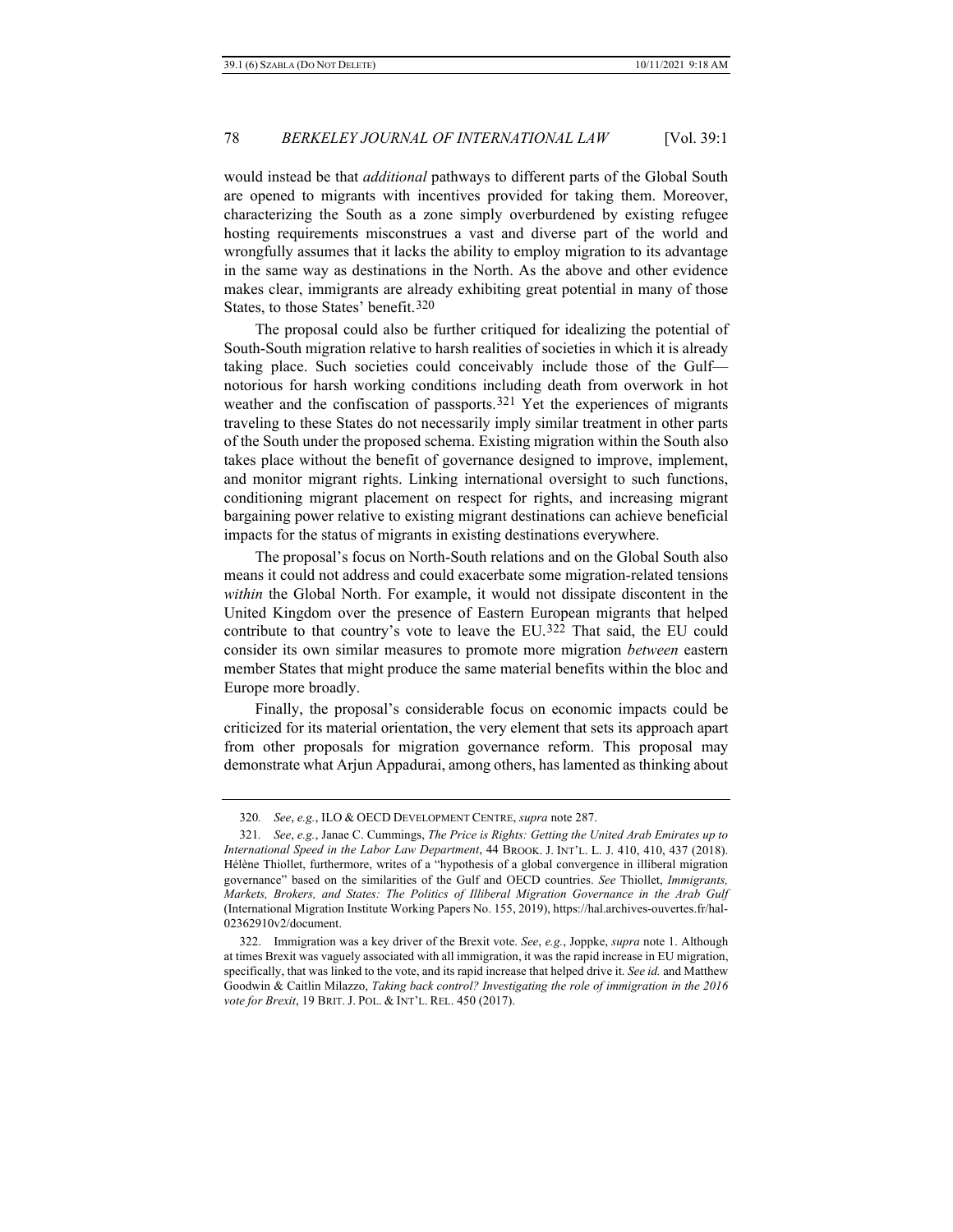migrants like interchangeable widgets in global labor markets.[323](#page-60-0) *Recognition* of the economic logic sometimes driving migration and exclusion does not constitute *reduction* to it, however. This Article—and its proposal—have focused on material factors that include economic ones, but also account for political realities grounded in concerns about identity. They have also accounted for migrants' potential aspirations to move to places regardless of economic benefit, ensuring that migrant pathways are safe, and that migrant rights are respected. While they argue for using material factors to incentivize improved treatment of migrants, these material factors are hardly ends in and of themselves.

There is also another, non-economic sense in which such a proposal can be supported. It would be a historical *justice* to reengineer the machinery once enjoyed largely by European emigrants to the advantage both of materially disadvantaged States in the South and people from Southern regions who wish to improve their lives through mobility. Southern migrants were not just deprived access to the system that existed for the benefit of European migrants well into the postwar era. That system's breakdown, rather than its expansion, was responsible for global migration governance's current insufficiencies. Reconstituting that governance for the benefit of Southern migrants could help fulfill the "imperial debts" owed to them by societies that benefitted from the exploitation of the South.<sup>[324](#page-60-1)</sup> Granting Southern migrants access to such a system would also help fulfill an understanding of justly-distributed opportunities in which no potential migrant must face a world in which benefits of such a program are not available to them.[325](#page-60-2)

#### **CONCLUSION**

This Article has argued that global migration governance requires further reform, and that current efforts and plans to do so lack a sufficient accounting for political reality. It is necessary to embrace an approach which would address political barriers to its effectiveness at promoting the better acceptance, distribution, and treatment of migrants. The need to address political barriers should be considered in its own right. A global migration governance oriented around the promotion of South-South movement is one potential means to address this need to confront political obstacles. Yet promoting South-South movement need not be the approach to driving material changes that can break through the impasse of "political will" inhibiting the reimagination of global migration governance. It is merely one possible means to do so.

One scholar suggests that a migration governance that pays better attention to the needs of the South could ultimately emerge from shifts in international

<span id="page-60-2"></span><span id="page-60-1"></span><span id="page-60-0"></span><sup>323</sup>*. See* Arjun Appadurai, *Aspirational maps: On migrant narratives and imagined future citizenship*, EUROZINE (Feb. 19, 2016), https://www.eurozine.com/aspirational-maps.

<sup>324</sup>*. See* Achiume, *supra* note 152.

<sup>325</sup>*. See* JOHN RAWLS, A THEORY OF JUSTICE (1971).